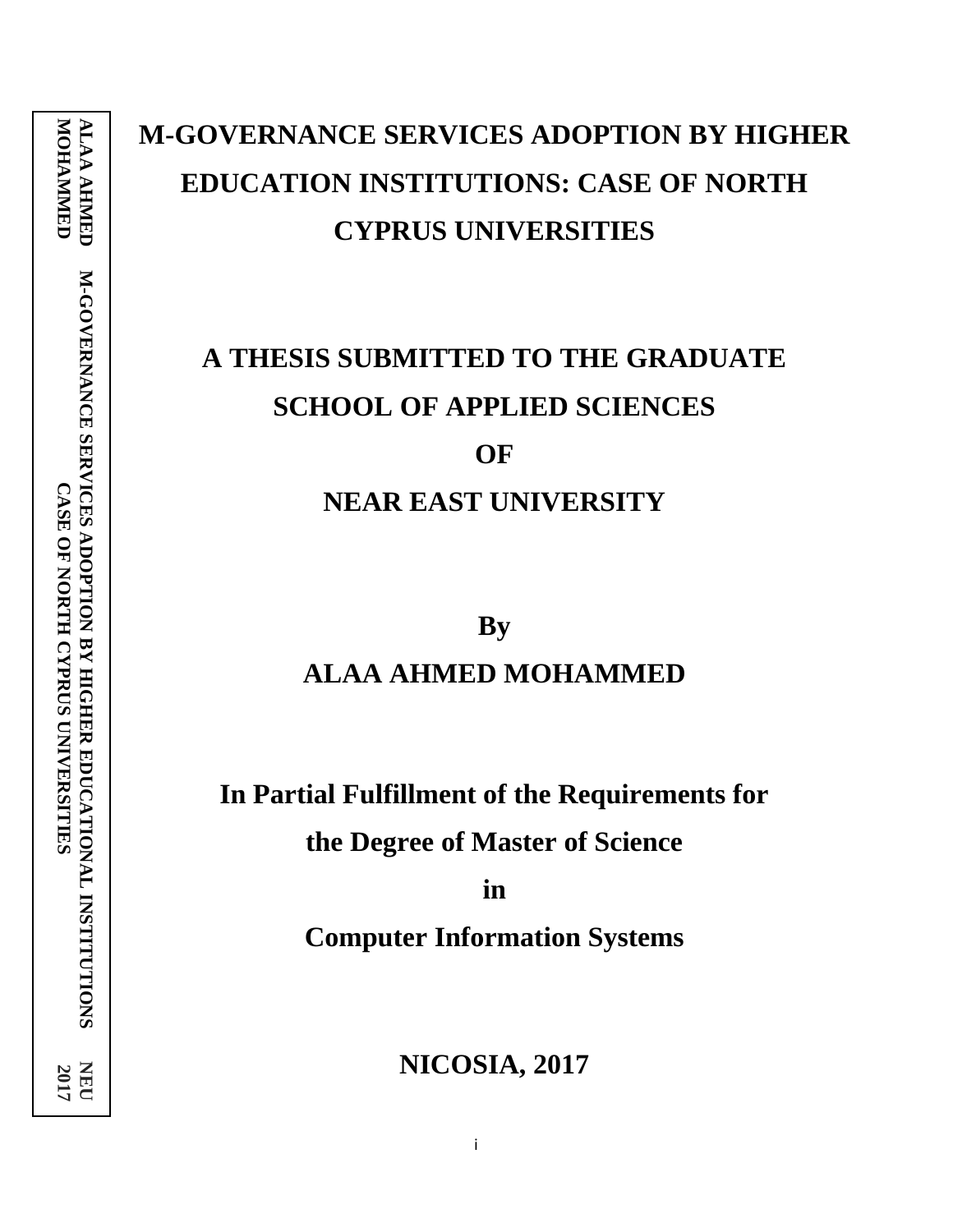# **M-GOVERNANCE SERVICES ADOPTION BY HIGHER EDUCATION INSTITUTIONS: CASE OF NORTH CYPRUS UNIVERSITIES**

# **A THESIS SUBMITTED TO THE GRADUATE SCHOOL OF APPLIED SCIENCES OF**

# **NEAR EAST UNIVERSITY**

**By**

# **ALAA AHMED MOHAMMED**

# **In Partial Fulfillment of the Requirements for**

# **the Degree of Master of Science**

**in**

# **Computer Information Systems**

# **NICOSIA, 2017**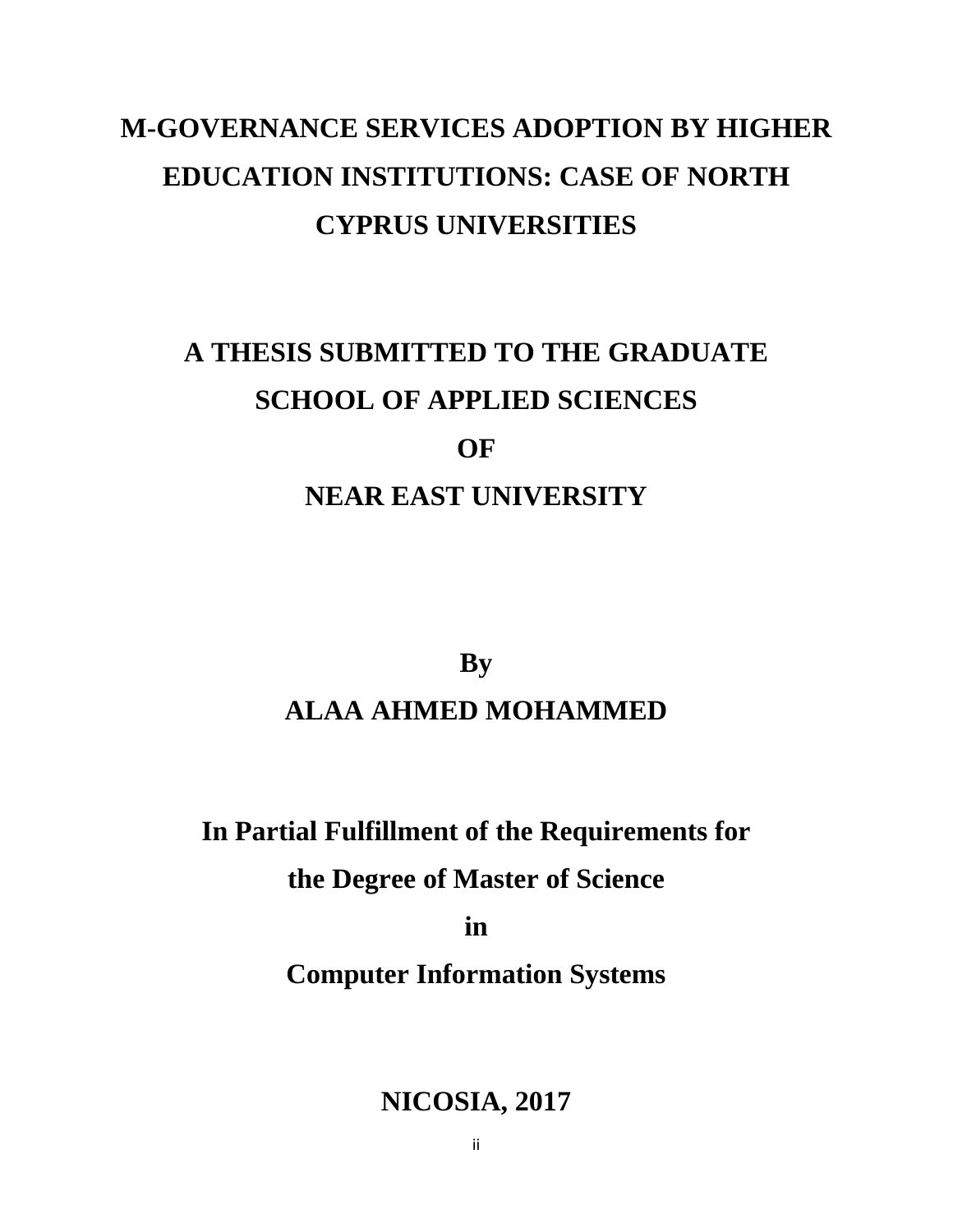I hereby declare that all information in this document has been obtained and presented in accordance with academic rules and ethical conduct. I also declare that, as required by these rules and conduct, I have fully cited and referenced all material and results that are not original to this work.

Name, Last name: Alaa Ahmed Mohammed Signature:

Date: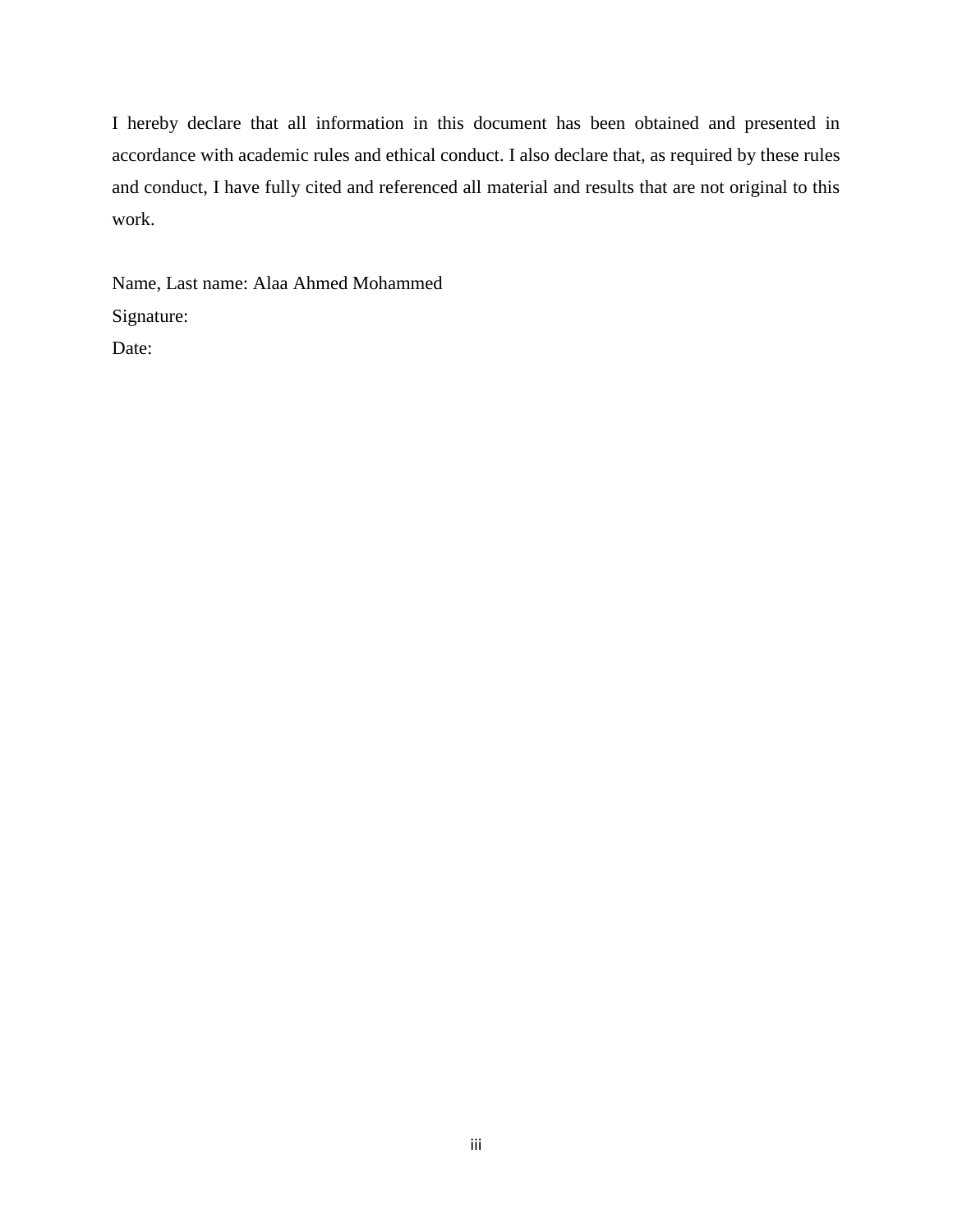**To my lovely family...**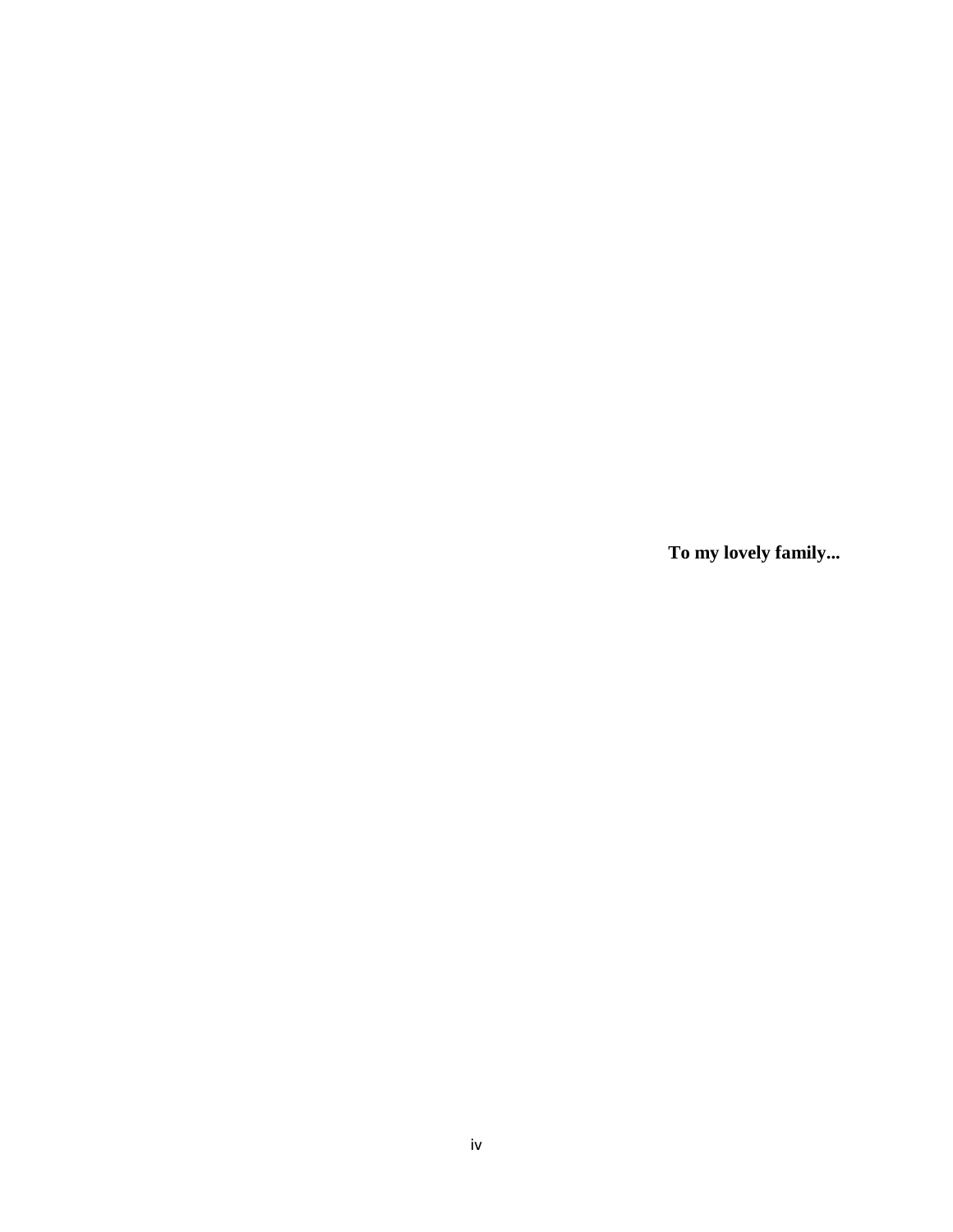#### **ACKNOWLEDGEMENTS**

<span id="page-4-0"></span>Firstly, I would like to express my sincere gratitude to my supervisor Assist. Prof. Dr. Seren Başaran for her continual support during the writing of my Master's thesis. It was not an easy road, but her support, immense knowledge, advice and patience made me sail through.

My gratitude goes to Prof. Dr. Nadire Çavuş for her kind assistance throughout my master degree study. I would like to extend my sincerest thanks to esteemed jury members for their invaluable suggestions and resourceful contributions to this thesis.

I would also love to express my heartfelt love to my family for their encouragement and having confidence in me, without their financial help and encouragement this thesis would not have been a success.

Lastly, my deepest thanks goes to all students at Near East University, Eastern Mediterranean University, Cyprus International University and Girne American University who participated in the survey, without them sacrificing their time to complete the questionnaire this thesis would not have been a success.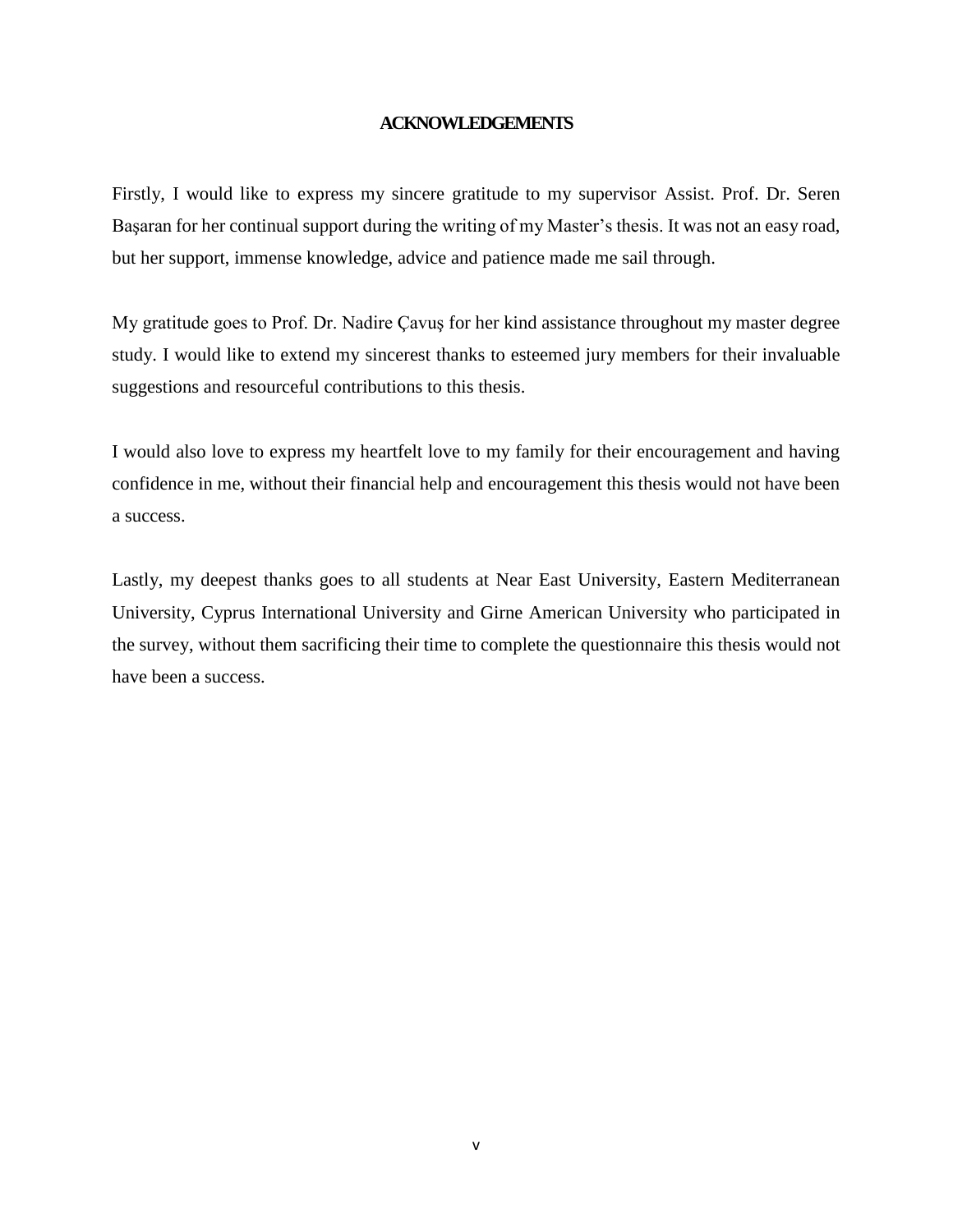#### **ABSTRACT**

<span id="page-5-0"></span>The vast changes that are occurring in the technological sector are causing governments and educational institutions all over the world to consider re-designing the educational system to incorporate such changes. M-governance involves the government delivering information to its citizens through the usage of electronic mobile services such as SMS or making it available on the web.

As a result of economic upheaval in North Cyprus, lack of public awareness has been a major hindrance to m-governance adoption among citizens. To fully understand the slow adoption rate, the researcher investigated the challenges and prospects of m-governance adoption in Higher Education. A survey was conducted at four universities in North Cyprus. Out of the 400 questionnaires distributed, 341 were collected and the data was analyzed using descriptive statistics, independent t-test and ANOVA. The mean was ranked from the highest to the least respectively in this order, Performance Expectancy, Perceived Public Value, Facilitating Conditions, Social Influence, Trust in Mobile Technology, Perceived good Government and Less Corruption, Trust in Government and the least to be ranked was Effort Expectancy.

Research findings also showed that there was no significant difference between gender and all dependent variables (UTAUT, Trustworthiness, Perceived Good Government and Less Corruption and Perceived Public Value). There was no significant difference between level of study and all dependent variables. Furthermore, there was no significant difference between age and three dependent variables (UTAUT, Trustworthiness and Perceived Good Governance and Less Corruption).

There was a significant difference between age and perceived public value mainly between the two age groups (18-22 and 28 and above) this suggests that as people mature in age they tend to perceive more benefits and become more knowledgeable of m-governance services at their disposal. Not much research has been done on the adoption of m-governance services in North Cyprus, therefore the researcher hopes that this study will be beneficial to various educational stakeholders in fully understanding the benefits and challenges of m-governance adoption.

*Keywords:* Adoption, higher education, m-governance, TAM, UTAUT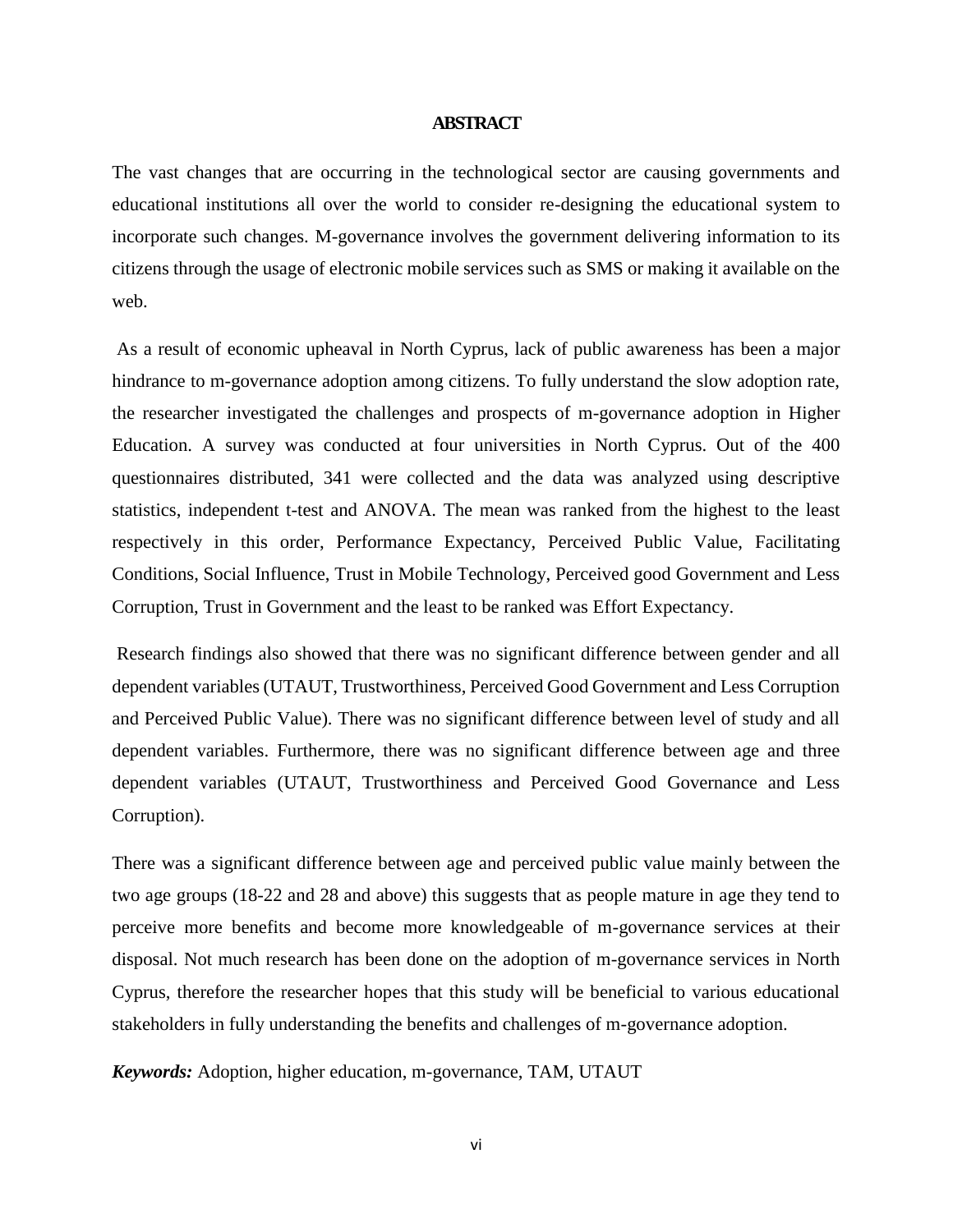#### *Ö***ZET**

Eğitim sektöründeki hızlı teknolojik gelişmeler, hükümetleri, kurumları ve eğitim sektörünü yeniden tasarlamayı düşünmeye zorlamaktadır. M-devlet, SMS gibi elektronik mobil hizmetlerin kullanımı yoluyla vatandaşlarına bilgi sağlaması ya da web üzerinden erişilebilir hale getirilmesini içerir.

Ekonomik istikrarsızlıktan dolayı, Kuzey Kıbrıs, m-yönetişim projelerinin yürütülmesinde esasen beyin göçü ve vatandaşlar arasında m-yönetişim kullanımının faydaları konusunda halkın bilinç eksikliği yüzünden zorluklarla karşı karşıya bulunmaktadır. Bu nedenle, bu çalışmanın amacı, myönetişim alanının Yüksek Öğrenimde benimsenmesinin zorluklarını ve umutlarını araştırmak ve anlamaktır. Bu amaçla

Kuzey Kıbrıs'taki dört üniversite öğrencilerinin katıldığı bir anket yapıldı. Dağıtılan 400 anketin 341'i toplanmış ve veriler betimsel istatistikler, bağımsız t-testi ve ANOVA kullanılarak analiz edilmiştir. Ortalama, en yüksekten en düşüğe doğru şu şekilde sıralanmıştır: Performans Beklentisi, Algılanan Kamu Değeri, Kolaylaştırıcı Koşullar, Sosyal Etki, Mobil Teknolojiye Güven, Algılanan İyi Hükümet ve Daha Az Yolsuzluk, Hükümete Güven ve en düişük değer Çaba Beklentisi olarak görülmüştür.

Sonuçlar, bağımsız değişkenler (yaş, çalışma düzeyi ve cinsiyet) ile bağımlı değişkenler (UTAUT, Güvenilirlik ve Algılanan İyi Hükümet, Daha Az Yolsuzluk ve Algılanan Kamu Değeri) arasında anlamlı bir farklılığın olmadığını göstermiştir.

Bununla birlikte, yaş ile algılanan kamu değeri arasında önemli bir fark olduğu görülmüştür. Iki yaş grubu (18-22 ve 28 ve üzeri) arasında yaş ile Algılanan Kamu Değeri için önemli bir farklılık görülmüştür. Bu, yaşlandıkça insanlar olgunlaştıkça daha fazla fayda görme eğiliminde olduklarını ve m-yönetişim hizmetleri konusunda daha bilgili olma eğiliminde olduklarını ortaya koymaktadır. Kuzey Kıbrıs'ta m-yönetişim hizmetlerinin kabul edilmesine ilişkin çok fazla araştırma yapılmadığı için araştırmacı, bu çalışmanın, m-yönetişim alanının benimsenmesinin yararlarını ve zorluklarını tam olarak anlamada çeşitli eğitim paydaşlarına faydalı olacağını düşünmektedir.

*Anahtar Kelimeler***:** M-devlet, TAM, UTAUT, uyarlama, yüksek öğretim,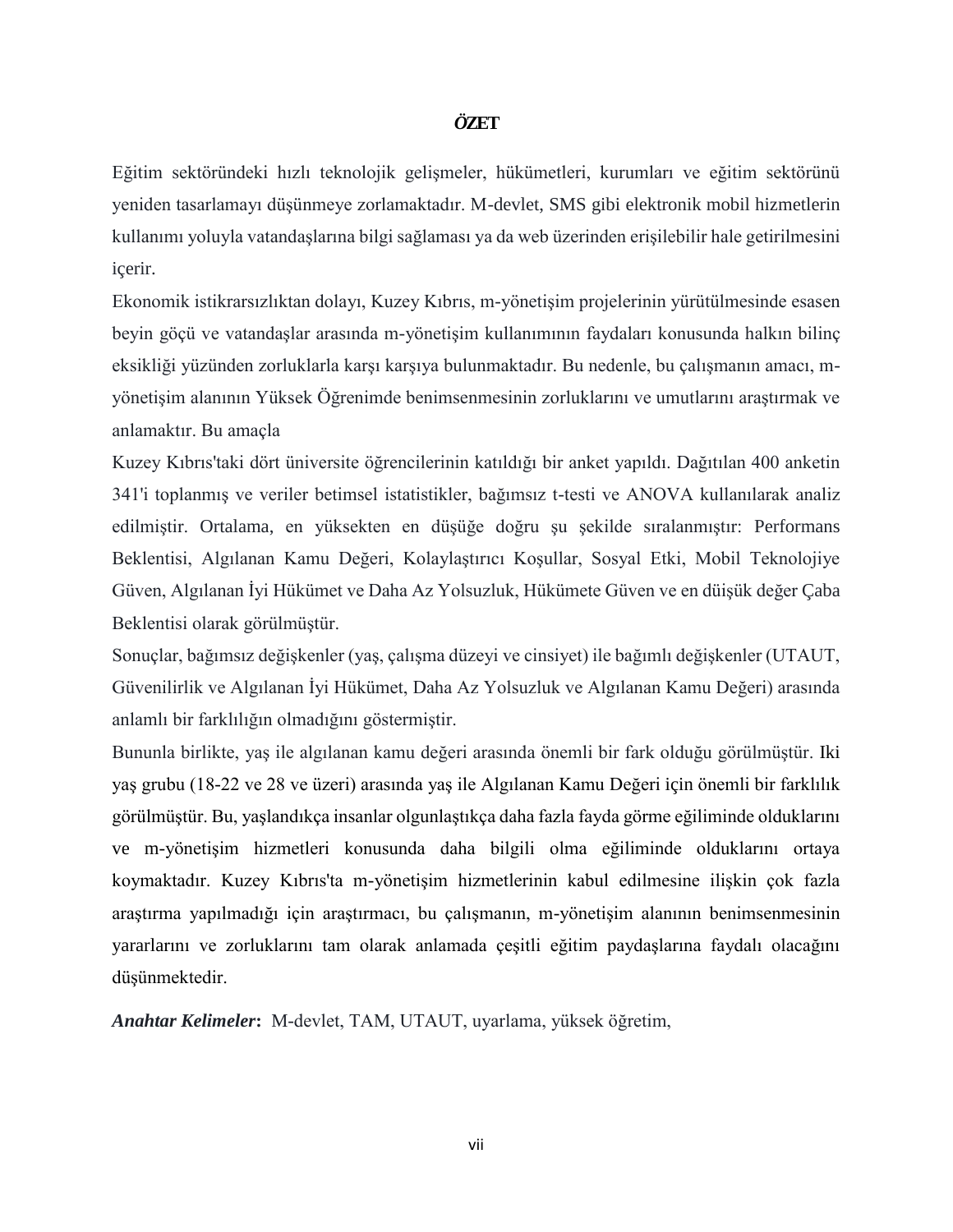# **TABLE OF CONTENTS**

<span id="page-7-0"></span>

# **CHAPTER 1: INTRODUCTION**

## **CHAPTER 2: RELATED RESEARCH**

| 2.1 |       |                                                                  |  |
|-----|-------|------------------------------------------------------------------|--|
|     | 2.1.1 |                                                                  |  |
|     | 2.1.2 |                                                                  |  |
|     |       |                                                                  |  |
| 2.2 |       |                                                                  |  |
|     | 2.2.1 | The Unified Theory of Acceptance and Use of Technology (UTAUT) 9 |  |
| 2.3 |       |                                                                  |  |
|     | 2.3.1 |                                                                  |  |
|     | 2.3.2 |                                                                  |  |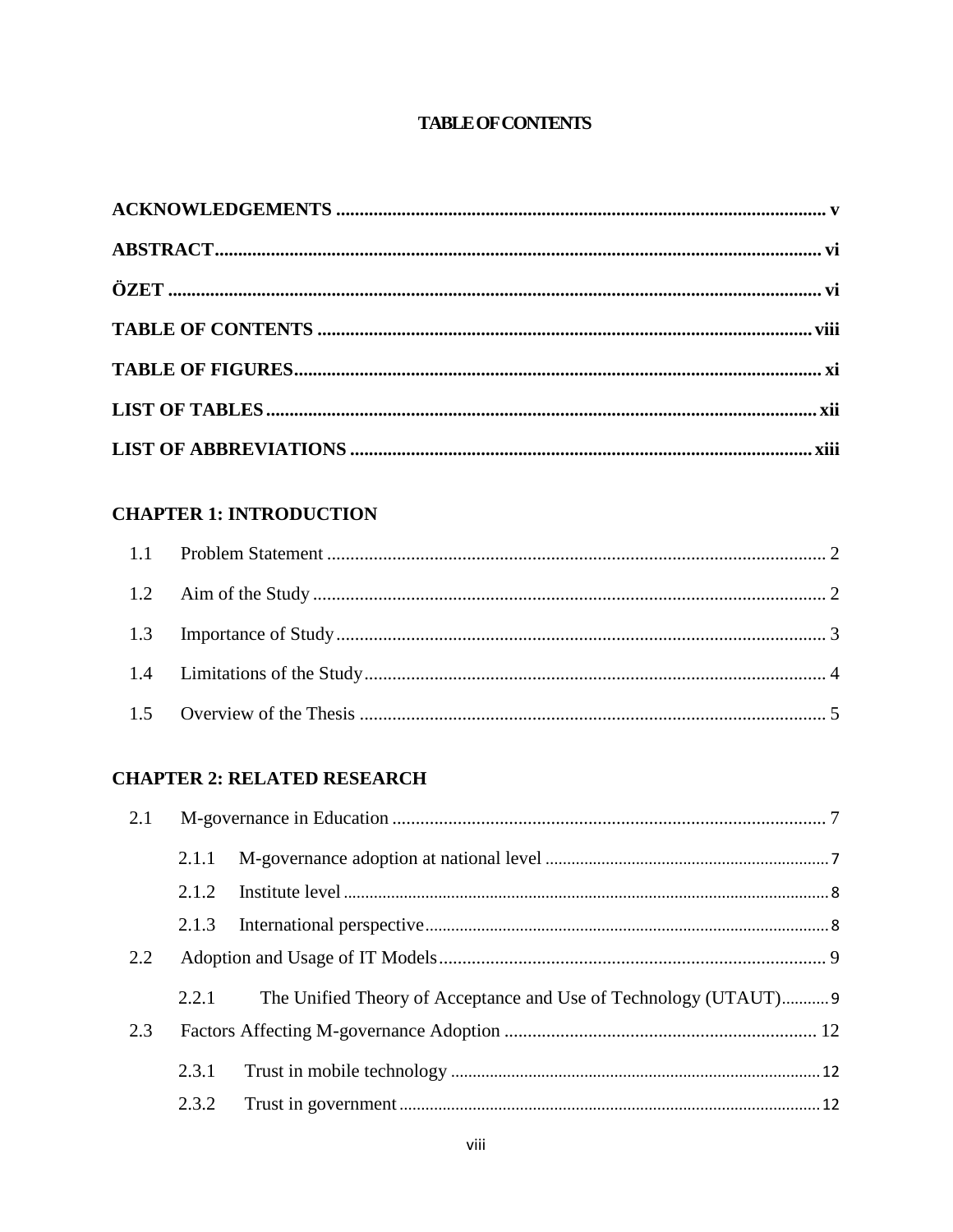### **[CHAPTER 3:](#page-27-0) CONCEPTUAL FRAMEWORK**

# **[CHAPTER 4:](#page-34-0) RESEARCH METHODOLOGY**

| 4.2 |       |  |
|-----|-------|--|
|     | 4.2.1 |  |
| 4.3 |       |  |
|     | 4.3.1 |  |
|     | 4.3.2 |  |
| 4.4 |       |  |
| 4.5 |       |  |
| 4.6 |       |  |

## **[CHAPTER 5:](#page-44-0) RESULTS AND DISCUSSIONS**

| 5.4 The difference between Gender and Perceived Good Government and Corruption 37 |  |
|-----------------------------------------------------------------------------------|--|
|                                                                                   |  |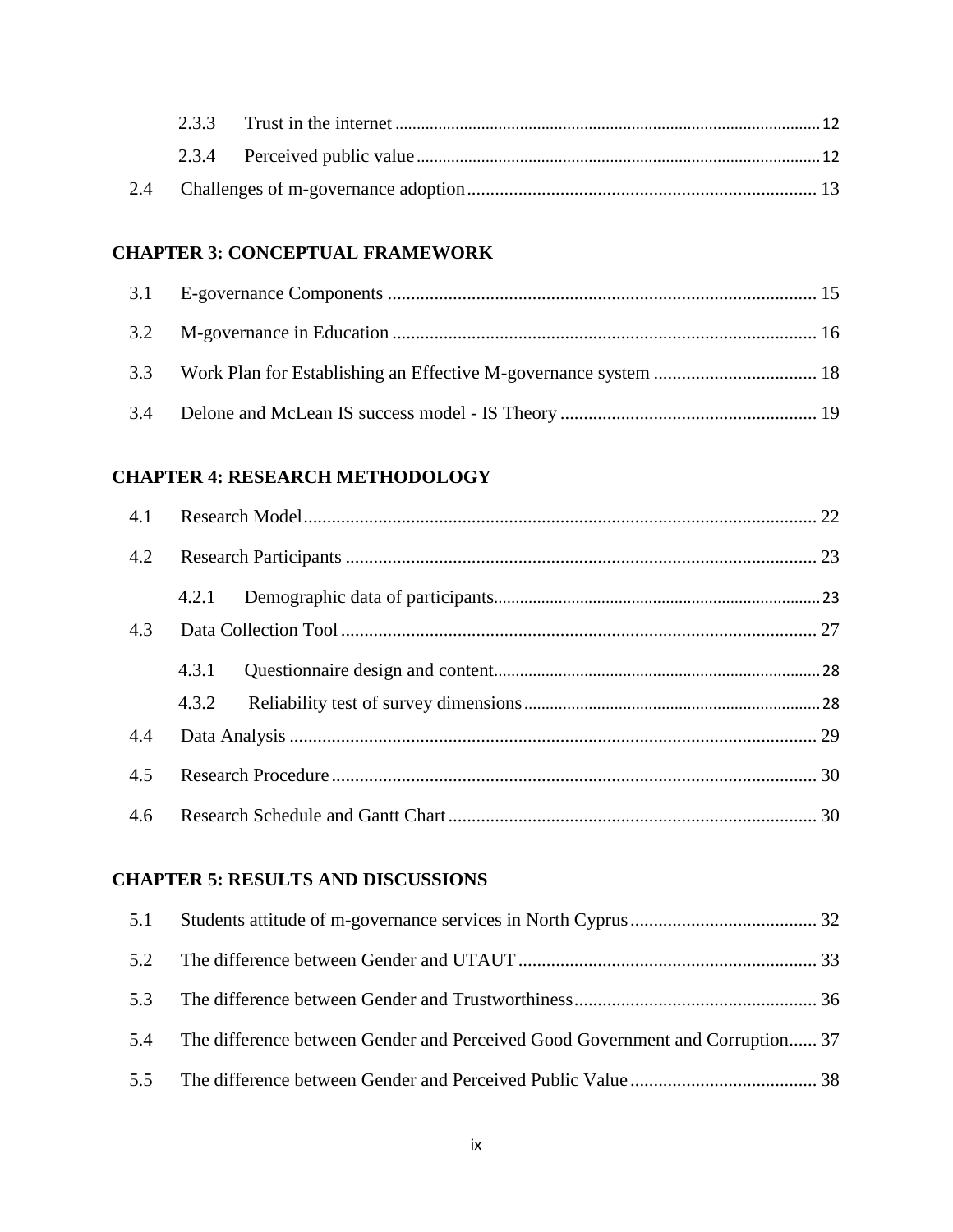| 5.6  |                                                                                  |  |
|------|----------------------------------------------------------------------------------|--|
| 5.7  |                                                                                  |  |
| 5.8  | The difference between Age and Perceived Good Government and Less Corruption  39 |  |
| 5.9  |                                                                                  |  |
| 5.10 |                                                                                  |  |
|      |                                                                                  |  |
|      | 5.12 The difference between Level of Study and Perceived Good Government 42      |  |
|      |                                                                                  |  |

# **[CHAPTER 6:](#page-56-0) CONCLUSION AND RECOMMENDATIONS**

### **[APPENDIX:](#page-59-0)**

**Appendix 1:** [M-governance services adoption in North Cyprus universities questionnaire...](file:///C:/Users/Muriel/Desktop/thesis%20EGOVERNANCE/M-GOVERNANCE/ALA%20FINAL%20THESIS%20M-GOVERNANCE%2019-01-17.docx%23_Toc472662477) 47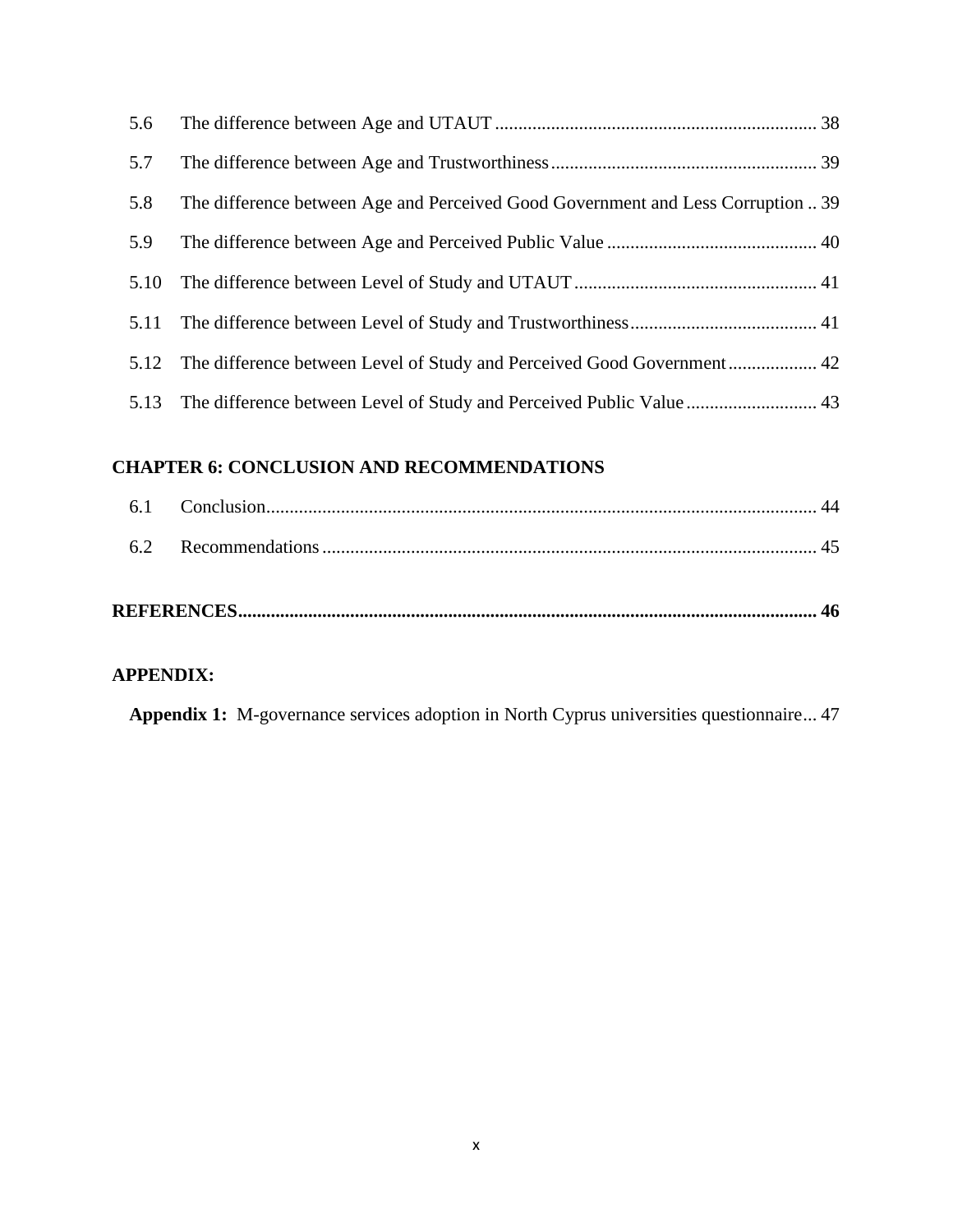## **TABLE OF FIGURES**

<span id="page-10-0"></span>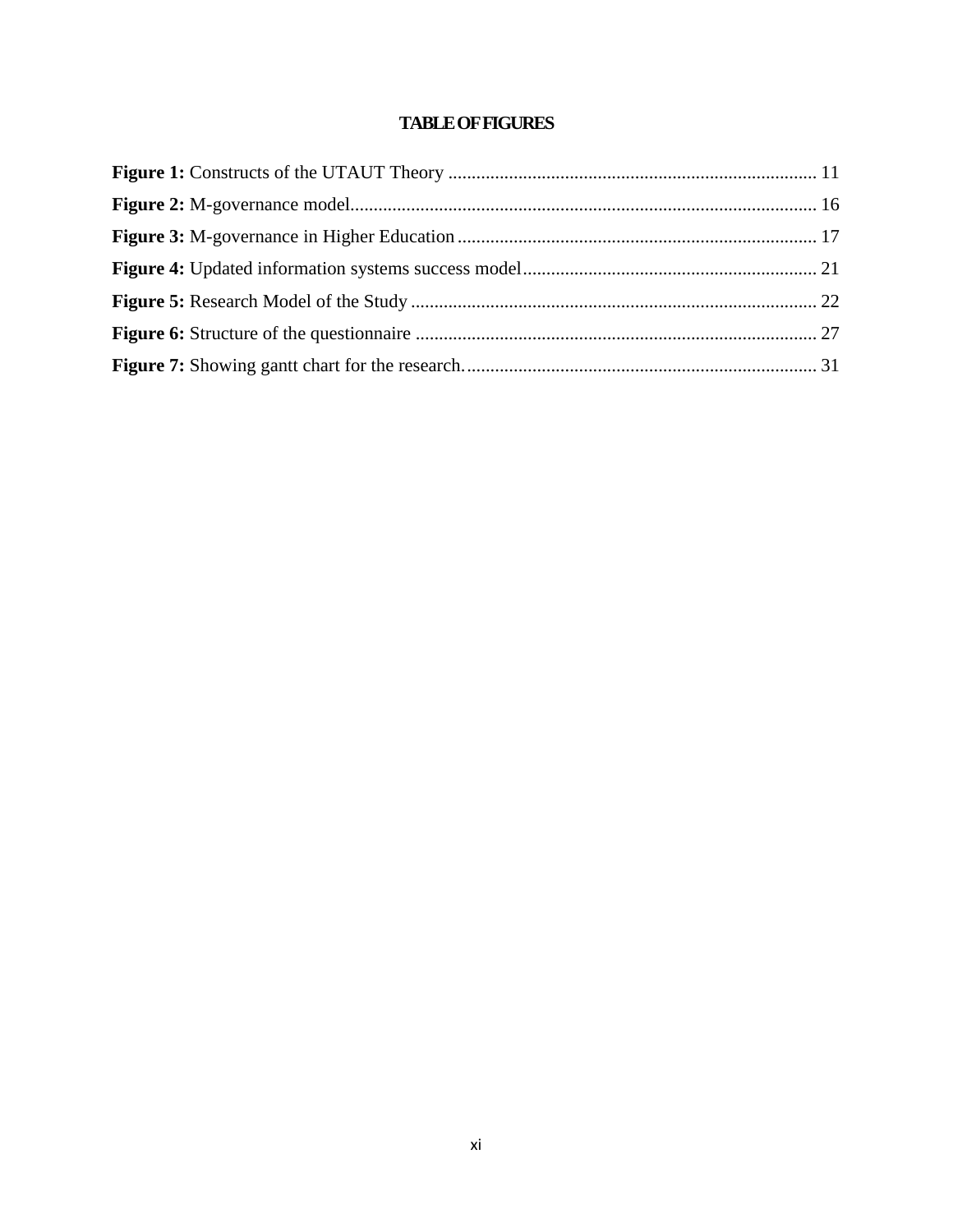# **LIST OF TABLES**

<span id="page-11-0"></span>

| Table 5.4: Statistical differences between gender and Perceived good government 37              |  |
|-------------------------------------------------------------------------------------------------|--|
|                                                                                                 |  |
|                                                                                                 |  |
|                                                                                                 |  |
| <b>Table 5.8:</b> Differences between age and perceived good government and less corruption  40 |  |
|                                                                                                 |  |
|                                                                                                 |  |
|                                                                                                 |  |
|                                                                                                 |  |
| Table 5.13: Differences between level of study and perceived public value 43                    |  |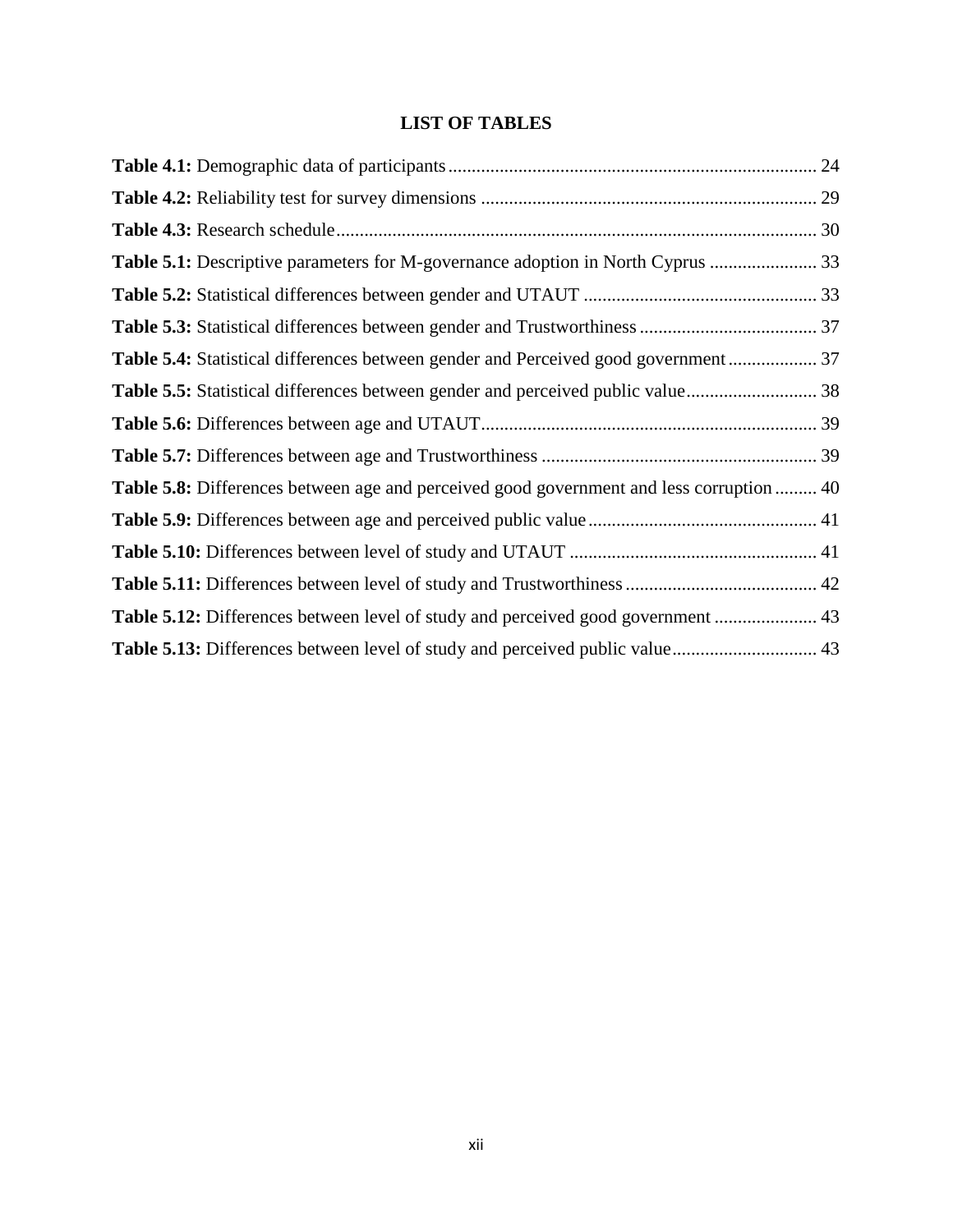#### **LIST OF ABBREVIATIONS**

<span id="page-12-0"></span>**IT**- Information Technology

**ISP** Internet Service Providers

**NGO**- Non Governmental Organization

**SMS-** Short Message Service

**TAM**- Technology Acceptance Model

**UTAUT-** Unified Theory of Acceptance and Use of Technology (UTAUT).

**WAP-** Wireless Application Protocol.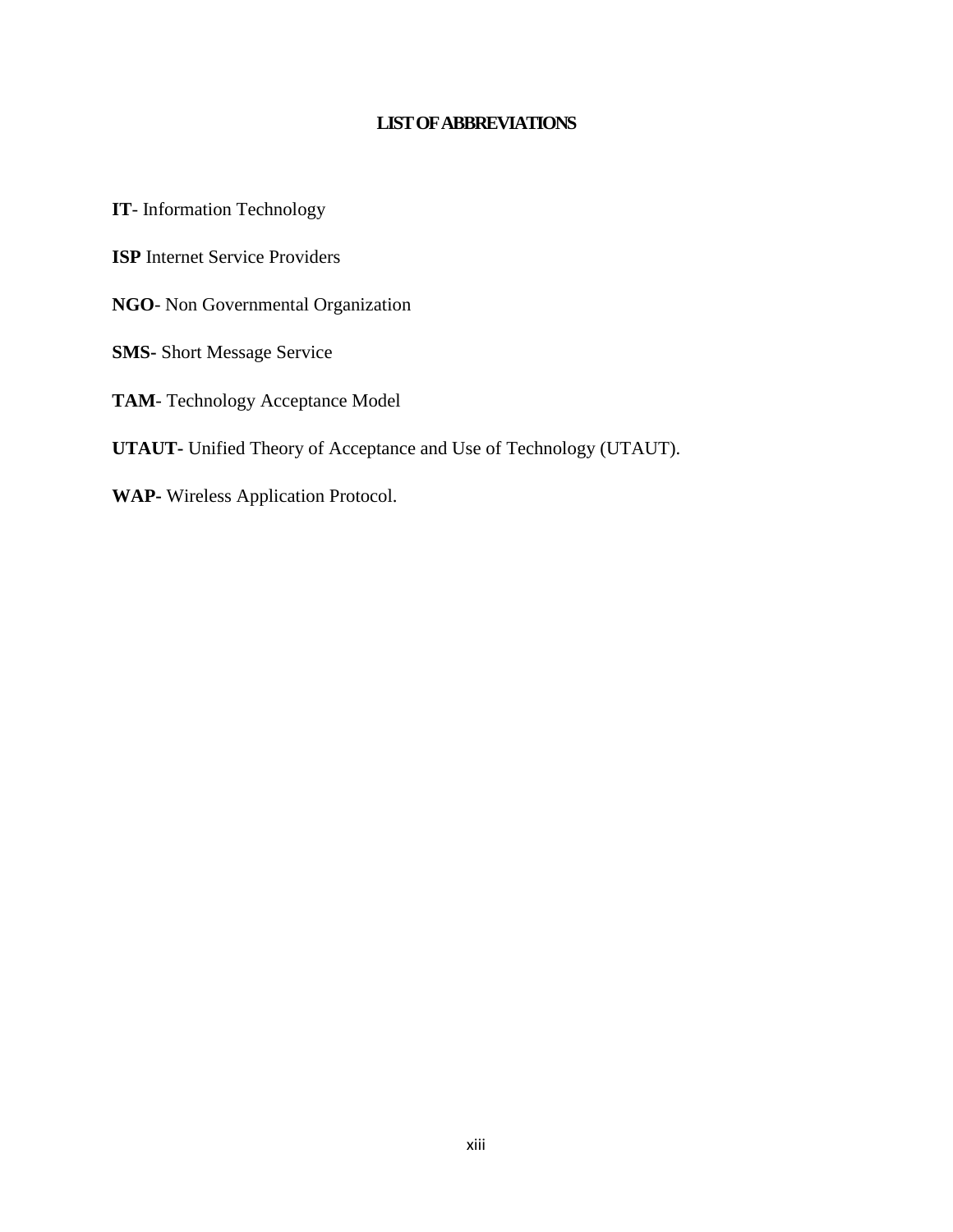#### **CHAPTER 1**

#### **INTRODUCTION**

<span id="page-13-0"></span>This chapter contains the problem statement, aim of the study, why the study is deemed important, the research questions and a general description of the chapters contained in this thesis.

#### **Background**

E-government systems are marking a drastic change in the way services are rendered to citizens and the overall way in which different stakeholders in the educational sector engage each other. In the literature (Shaikh & Kasat, 2009) defined e-government as an electronic means whereby the government uses ICT ( Information Communication Technologies) services to engage the public and provide various services to its citizens. On the other hand, the following researchers, (Shaikh & Kasat, 2009; Suklabaidya & Sen, 2013; Batta et al., 2011) have defined m-governance as using mobile devices to access government services through electronic means such as SMS, WAP or through a website.

Various m-governance services are used in the educational sector by the various stakeholders involved, these include:

- General information which includes information relating to weather forecast, safety information, tourist attraction places and recreation places.
- Particular information relating to latest information on money exchange rates, stock exchange rates, examination results and program news for events happening in the area.
- Crisis or emergency alerts such as roads closed due to accidents or severe weather updates in specific areas.
- General SMS notifications regarding library deadlines for submitting borrowed books, the release of examination results, exam grades and university admission process.

The availability of smartphones has led to a trend on handling e-government services via smartphones. Therefore, at this stage, it is important to identify education stakeholders' views about m-governance services adoption.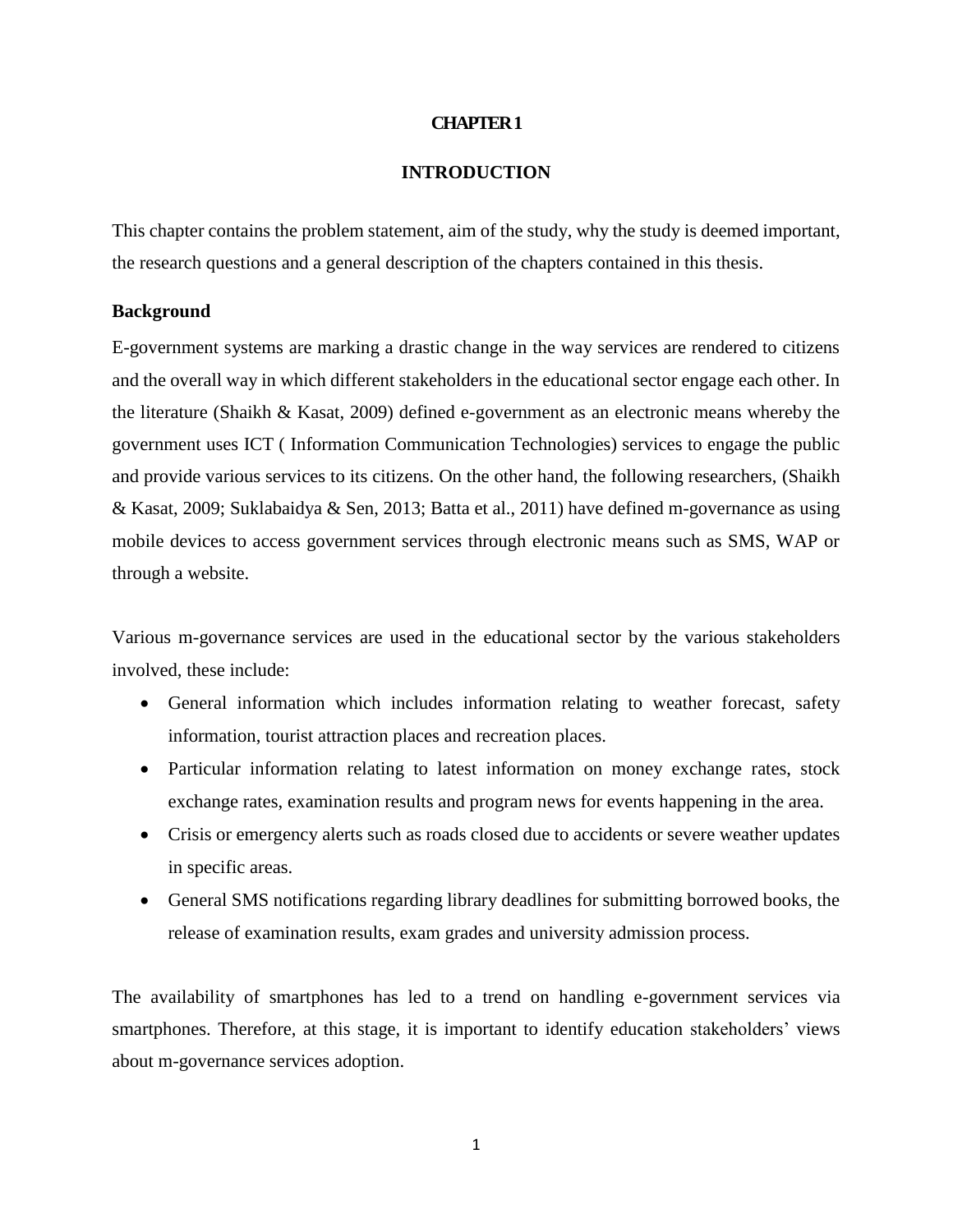#### <span id="page-14-0"></span>**1.1 Problem Statement**

North Cyprus has been facing challenges in executing m-governance projects due to lack of public awareness. For this reason it is important to identify the views of stakeholders about m-governance services adoption. To find out about this, we will measure students trust in mobile technology, performance expectancy, trust in government, effort expectancy, perceived public value, social influence and perceived good governance and less corruption.

#### <span id="page-14-1"></span>**1.2 Aim of the Study**

The central point behind this study is investigating m-governance services adoption in north Cyprus universities

To fully understand the aim of the study, the researcher examined the following research:

- **1.** What are the university students' attitude on m-governance services adoption?
- **2.** Is there any significant difference with respect to gender on:
	- a. Trustworthiness?
	- b. Perceived good government and less corruption?
	- c. Perceived public value?
	- d. UTAUT?
- **3.** Is there any significant difference with respect to age on:
	- a. Trustworthiness?
	- b. Perceived good government and less corruption?
	- c. Perceived public value?
	- d. UTAUT?
- **4.** Is there any significant difference with respect to level of study on:
	- a. Trustworthiness?
	- b. Perceived good government and less corruption?
	- c. Perceived public value?
	- d. UTAUT?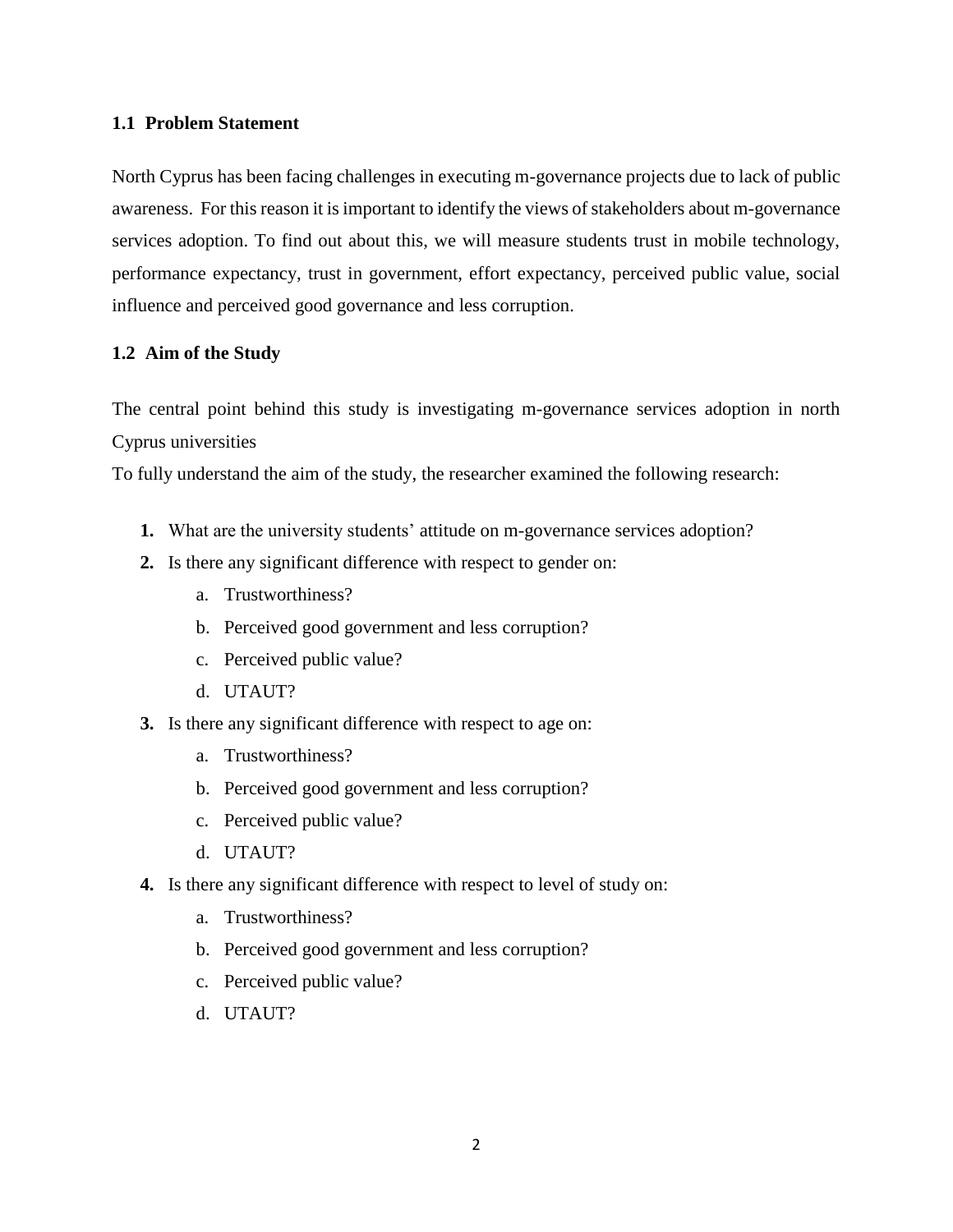#### <span id="page-15-0"></span>**1.3 Importance of Study**

The study on m-governance adoption in North Cyprus is deemed important to different educational stakeholders which include researchers interested in the same field of study, academic institutions, overall government sector, government policy makers, students and the citizens of North Cyprus.

### **I. Academic Institutions (Universities in North Cyprus)**

- The adoption of m-governance services in the educational sector in Northern Cyprus will allow various stakeholders and regulatory bodies to operate efficiently and effectively in real time maintaining quality output in all their operations (Garg et al., 2011).
- Batta et al. (2011) by using m-governance services academic institutions are able to reach out a larger market through the internet hence promoting institutional awareness and making communication with future prospective students easier.
- M-governance allows government regulatory bodies to monitor institutions more effectively and at a central level which promotes constant feedback (Garg et al., 2011).
- Kapoor and Kelkar (2013) pointed out that by adopting m-governance services, shareholders it promotes e-participation whereby all individuals can interact virtually and share ideas without having to travel and meet at a central point.
- By adapting to m-governance, the overall educational sector improves due to an increased level of transparency between various stakeholders and corruption is minimized.

### **II. Government**

- Suklabaidya and Sen (2013) described the adoption of m-governance as an effective step which eventually leads to increased levels of transparency and improved provision of services to the citizens.
- Suklabaidya and Sen (2013) alluded that proper implementation of m-governance services promotes a more pro-active decision making lifestyle within the government rather than a reactive style.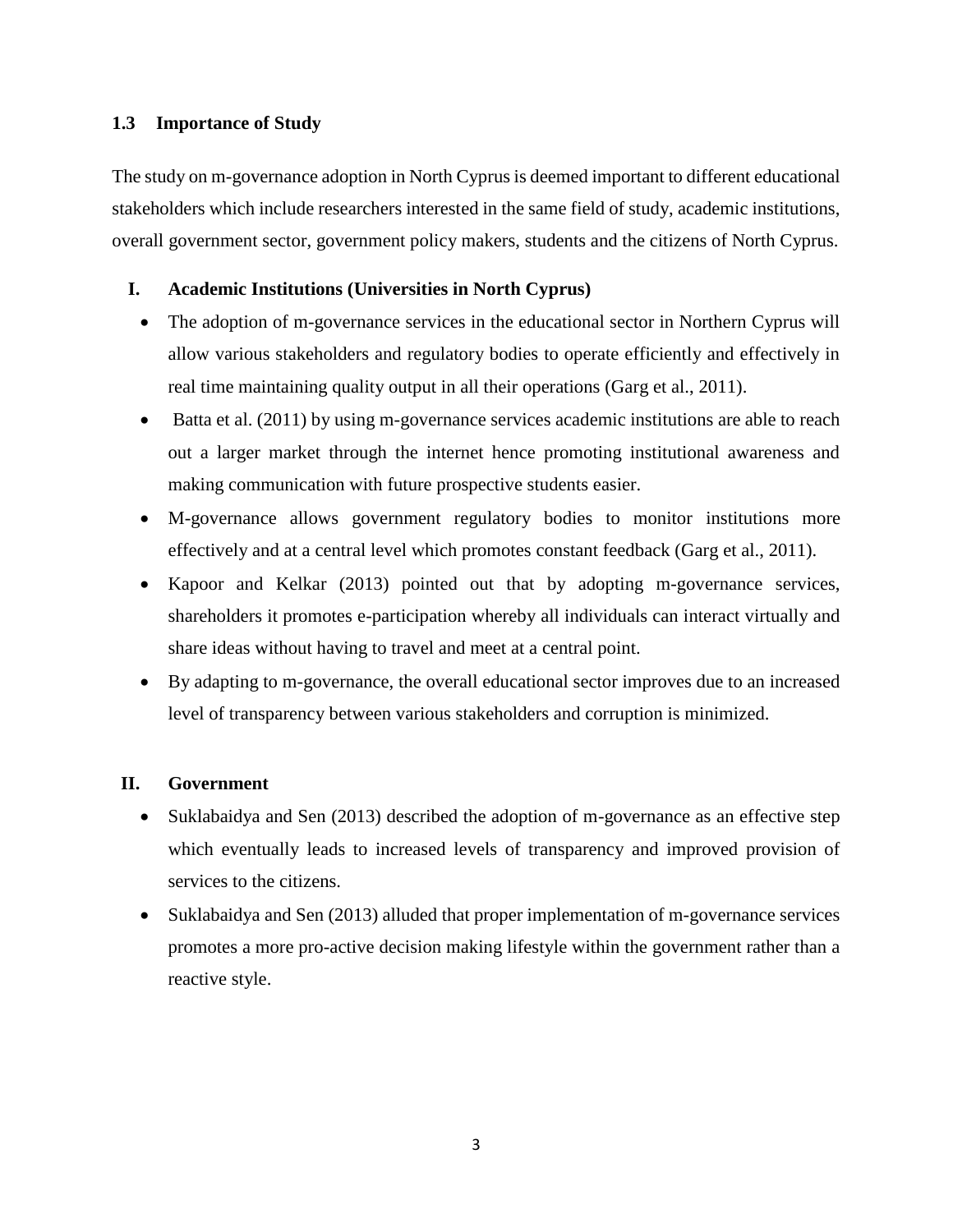#### **III. Students**

- Students can easily engage their lecturers using m-governance services and the learning process is made easier as students can easily access study resources online and participate virtually in class discussions (Kapoor & Kelkar, 2013).
- Kapoor and Kelkar (2013) explained that adoption of m-governance services will allow students to manage their own portal virtually and interact with other stakeholders online and have access to information regarding exam dates and results at a click of a button.

#### **IV. Overall Educational System**

 As alluded by previous researchers (Nkwe,2012; Kapoor & Kelkar, 2013 ;Garg et al., 2011; Alhomod, 2013) various educational stakeholders are empowered through the use of mgovernance services which increases transparency and has a positive impact on individual academic institutions which can lure more students hence promoting overall growth and awareness

#### **V. Researchers**

 The adoption of m-governance services in North Cyprus has not been under study by many researchers and the high penetration of mobile devices in the country is attracting many researchers to find out how mobile devices can be used in the educational sector. By so doing this study will be beneficial to researchers who are interested in m-governance adoption.

### <span id="page-16-0"></span>**1.4 Limitations of the Study**

• The researcher focused his study on students currently enrolled at 4 universities in North Cyprus (Girne American University, Near East University, Cyprus International University and Eastern Mediterranean University) with the population consisting of students from 5 departments (Computer Engineering, Information Technology, Management Information Systems, Computer Information Systems and Computer Technologies and programming).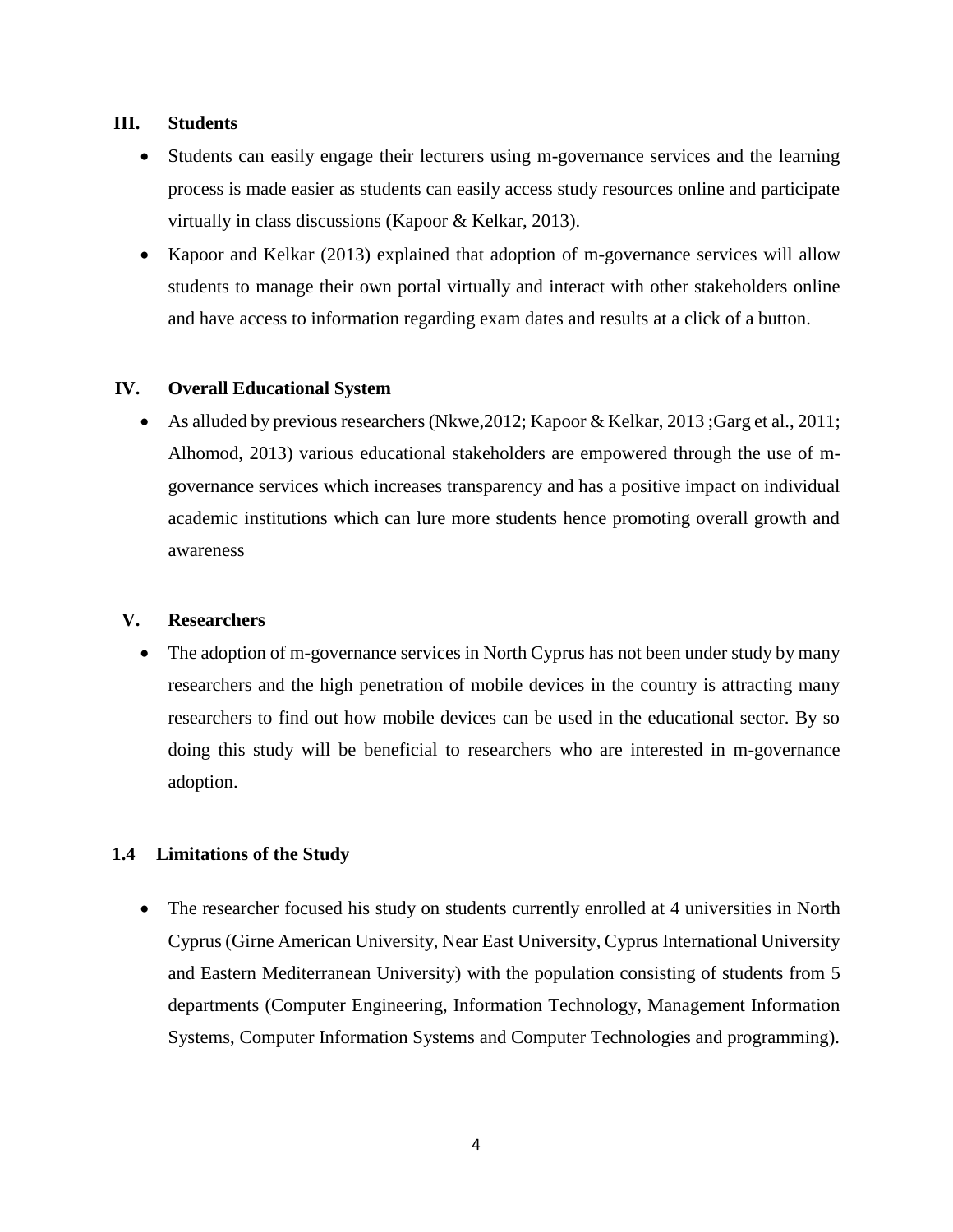• The research was conducted over a short period of time during the fall semester of the 2016 academic year. Further research is recommended that can be conducted over a longitudinal time frame to fully understand the challenges and prospects of the adoption of mgovernance in higher educational institutions in North Cyprus.

#### <span id="page-17-0"></span>**1.5 Overview of the Thesis**

The thesis is divided into distinct chapters which are explained in detail below:

#### **Chapter One: Overview**

The chapter explains a brief introduction to the study under question. It goes further to give a detailed explanation of the problem statement, the main aim or focus of the study, why the study is important, research questions and a summary of other chapters that follow.

#### **Chapter Two: Literature review**

In this section of the thesis, the researcher seeks to find related research that has been conducted by other researchers and explains m-governance in detail paying attention to previous research findings, prospects of m-governance adoption, what has been done thus far and challenges and factors that hinder effective adoption.

#### **Chapter Three: Theoretical Framework**

In this section of the study, the researcher gives a detailed explanation of the different components of m-governance, models for successful adoption of m-governance in the educational sector, key steps that result in effective implementation and the advantages of adapting m-governance in higher educational institutions.

#### **Chapter Four: Research Methodology.**

In this section of the study, the researcher describes the model that was used in the study, demographic data of the participants, the data collection tool used for data collection, analysis method used to analyze and interpret the results, Gantt chart of the study together with the steps taken in conducting the study and the reliability test for each dimension on the survey.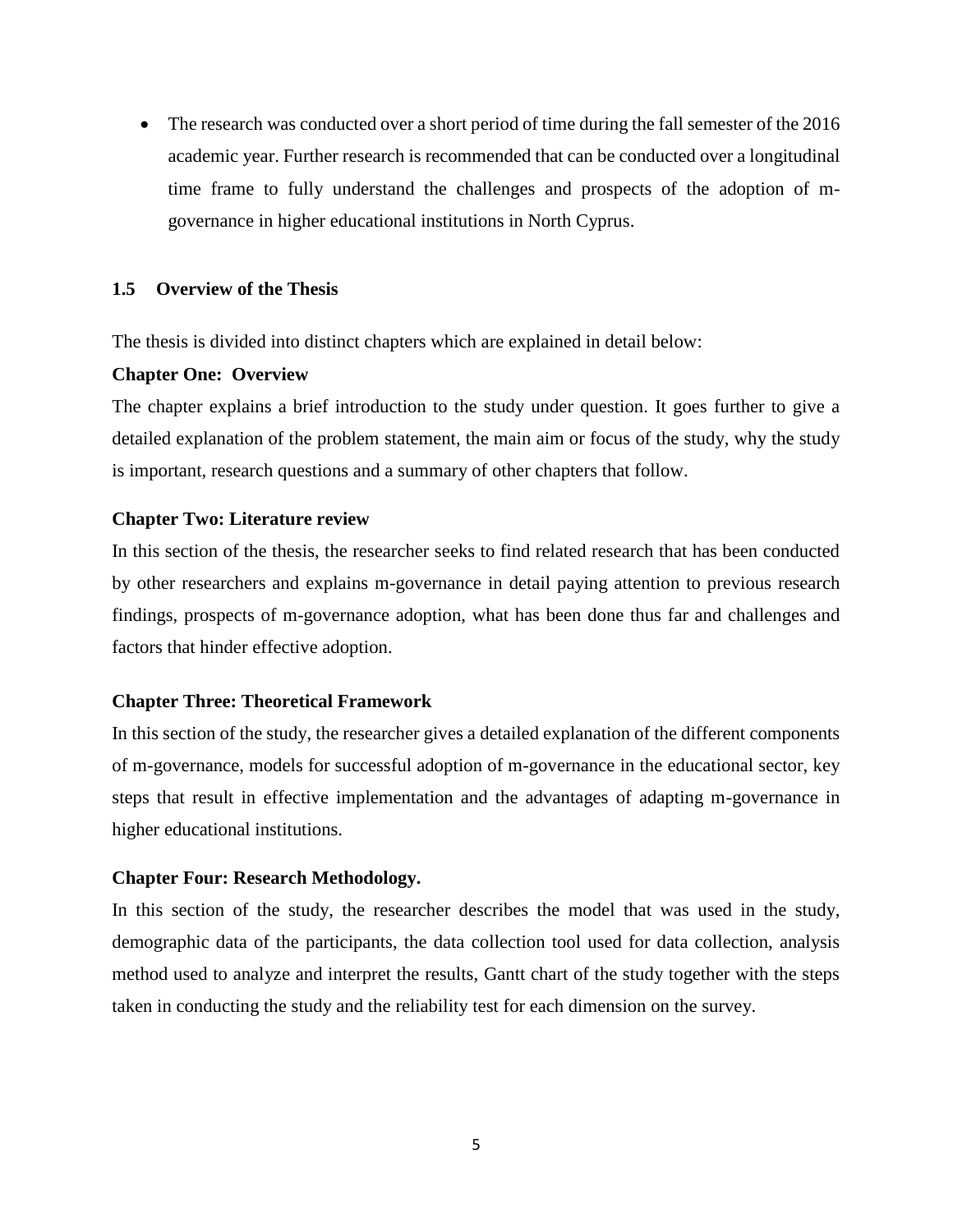#### **Chapter Five: Results and Discussion**

In this section of the study, the researcher gives a detailed explanation of the research findings he found and compares the results with those of previous researchers before drawing a conclusion based on the similarity of results or differences.

#### **Chapter Six: Conclusions and Recommendations**

To sum-up all research findings explained in the previous chapters, the researcher now gives his final say on the topic and states recommendations which he proposes for future studies to be undertaken.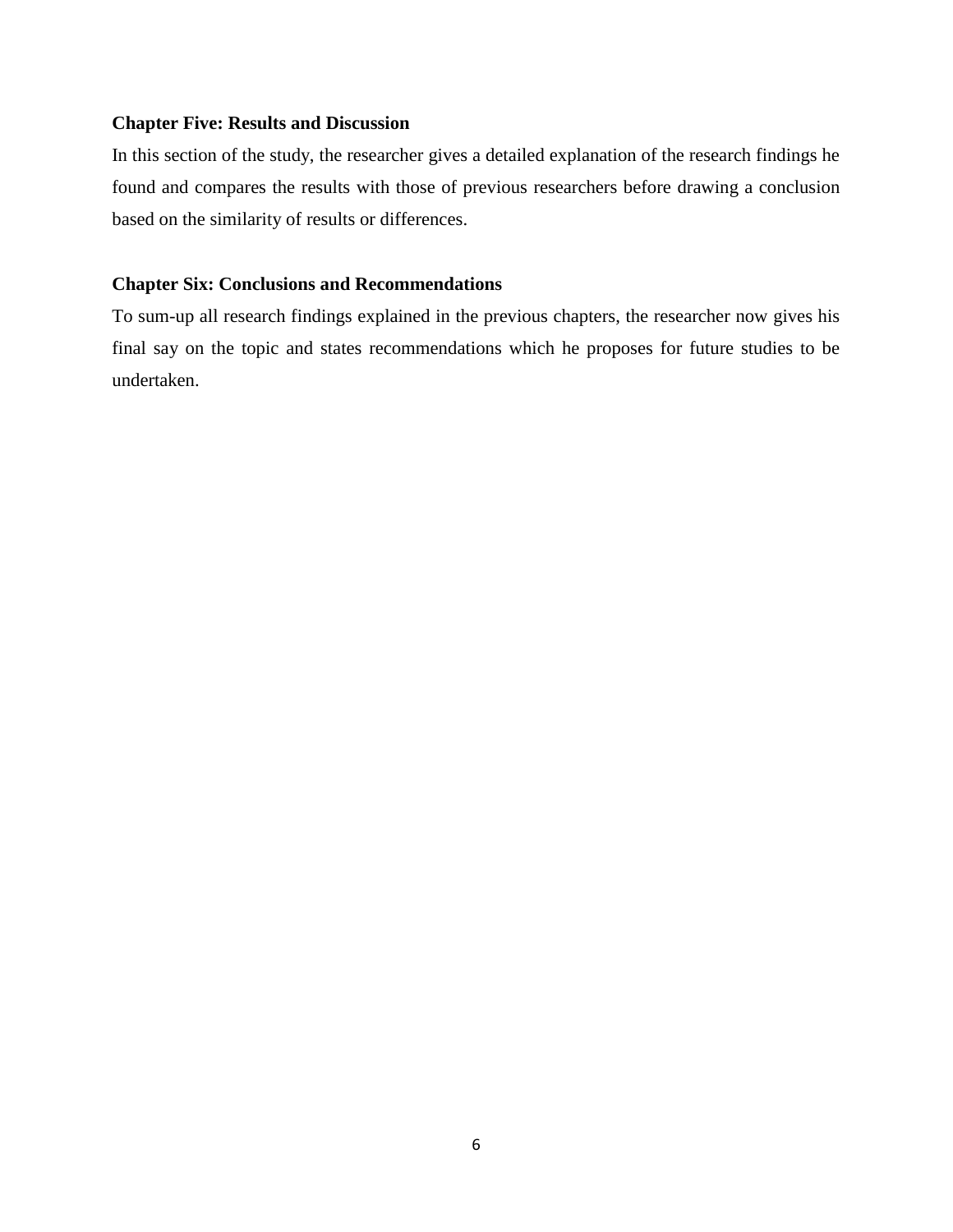#### **CHAPTER 2**

#### **RELATED RESEARCH**

<span id="page-19-0"></span>In this section of the thesis, the researcher seeks to find related research that has been conducted by other researchers and explains m-governance in detail paying attention to previous research findings, prospects of m-governance adoption, what has been done thus far and challenges and factors that hinder effective adoption.

#### <span id="page-19-1"></span>**2.1 M-governance in Education**

Garg et al. (2011) explained that the massive penetration of mobile devices in different countries has alarmed governments in considering m-governance adoption as this will help in effectively communicating with various stakeholders in the educational sector. Educational stakeholders will be able to communicate at a central level and virtually and this will promote efficiency within the government and in academic institutions. This section will explain the current status-quo of mgovernance services in North Cyprus and what the government proposes in future.

#### <span id="page-19-2"></span>**2.1.1 M-governance adoption at national level**

Rahim and Athmay (2013) gave a detailed description of the current status-quo of m-governance projects adapted in North Cyprus. The researcher goes on to say that it is the responsibility of academic institutions and the government to see that m-governance adoption is successfully done and that all educational stakeholders are fully aware of the benefits from adapting to mgovernance. Furthermore, researchers stated that it is compulsory for all academic institutions in North Cyprus to partner with the government in implementing this technology.

The usage of ICT (Information Communication Technologies) as part of m-governance adoption requires secure systems to be put in place to safeguard users and promote the system from unauthorized users such as hackers. Suklabaidya and Sen (2013) also pointed out that the government is willing to conduct awareness programs so that all educational stakeholders are at par on the benefits if using this highly demanded technology in the educational sector.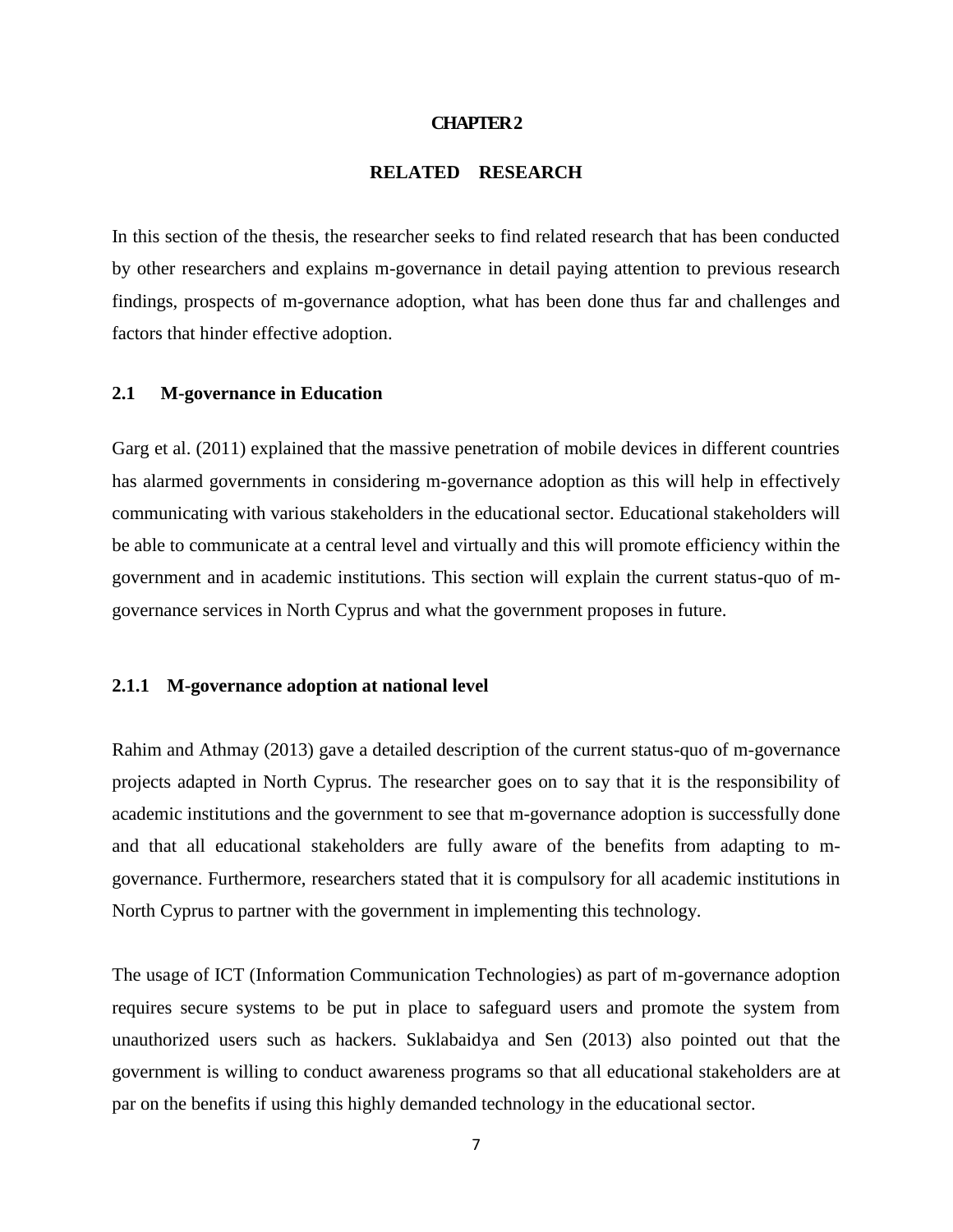#### <span id="page-20-0"></span>**2.1.2 Institute level**

Mohammed and Seifedine (2013) explained that the government of Turkish Republic of North Cyprus has signed contracts with different academic institutions on promoting m-governance adoption as well as establishing low level m-governance projects at institutional level aimed at promoting awareness of m-governance services at the institution.

Positive feedback from m-governance projects have been reported at a steady rate during the past 4 years in North Cyprus (Suklabaidya & Sen, 2013). A high response rate have been recorded to be among private owned educational institutions such as, Girne American University and Eastern Mediterranean University which have in-cooperated the SMS notification system into their learning system. Students are notified via email and SMS once their results are published and important registration dates. Furthermore the researchers explained that most private and government institutions have started implementing Integrated Institute Management System (IIMS) that support m-governance service adoption.

Jabbar et al. (2013) indicated that primary schools and colleges are in the process of implementing m-governance services at institutional level which encourage involvement of all stakeholders at various levels, parents can be updated on their children's performance through SMS's sent directly from the institution, this ensures that all members are up to date with current news and events being done at the institution which promotes e-participation.

#### <span id="page-20-1"></span>**2.1.3 International perspective**

India has been ranked as one of the world's best countries that have had successful implementation of m-governance services through the introduction of its M-star educational expert system which has had a high turn up rate among higher educational institutions in the country (Batta et al, 2011). Furthermore, the researchers explained the system as having various functionalities at the disposal of academic institutions such as automated registration, exam grading and employee performance appraisal and analysis.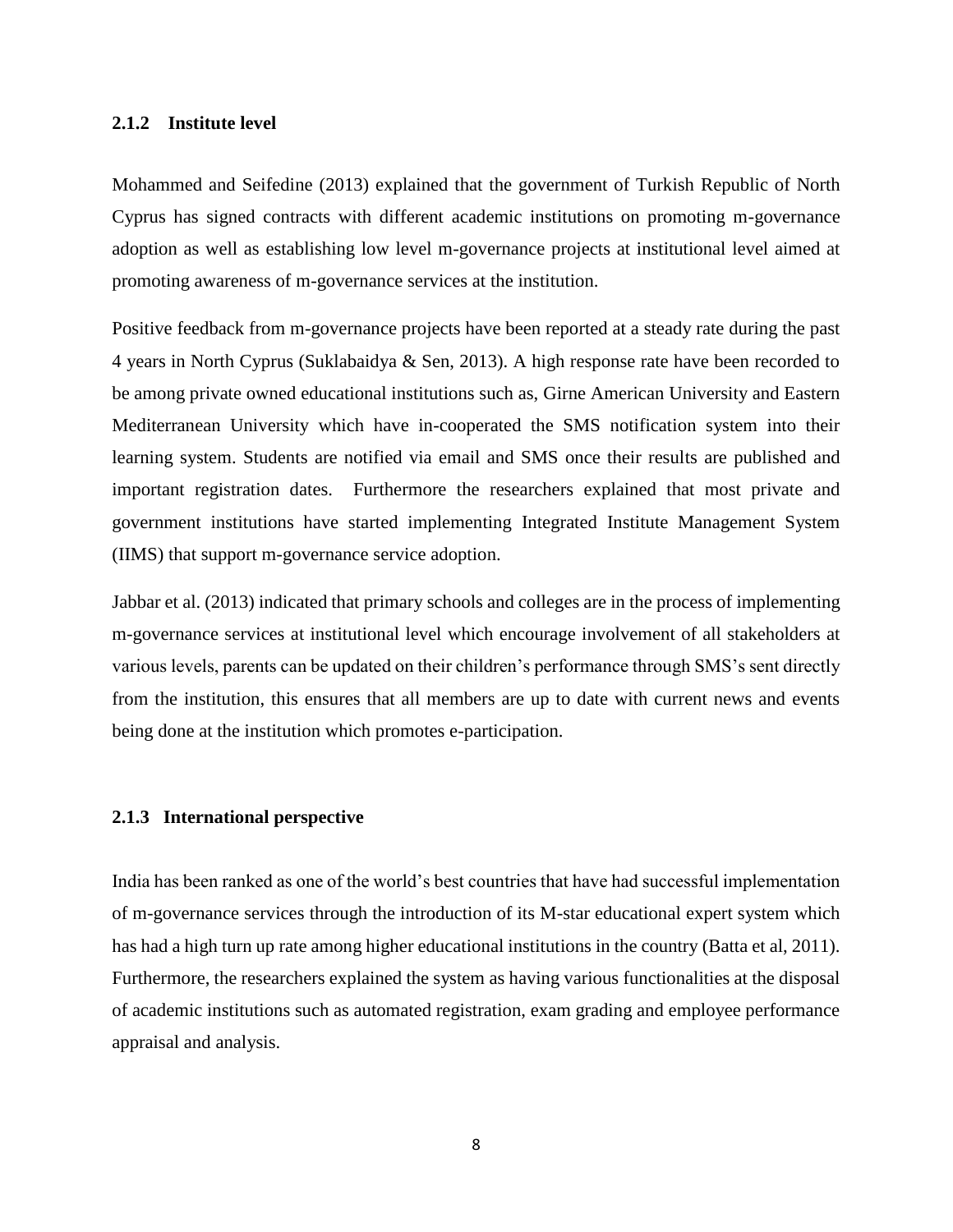Rizvi (2016) also explained another outstanding m-governance project in India known as Project Vidya-vahini which was sponsored by a non-profit organization and gained acceptance from the public in a short period of time. The main aim is equipping students and educational institutions with ICT infrastructure with a main focus in rural areas to curd digital divide.

In Botswana m-governance projects started by the provision of grants to less privileged students to enable them to be educated on the usage of ICT services as well giving laptops to students and installing fiber-optic cables across the nations for faster internet services (Nkwe, 2012). The ministry of education has been conducting workshops and seminars across the nation to alert the citizens of the benefits of adopting to m-governance by stressing other benefits such as paying electric and water bills over the internet using your mobile device.

Seddiky and Ara (2015) explained the current status quo of m-governance adoption in Bangladesh as having had a positive response from the citizens. The researchers alluded that, 48% of citizens mentioned that the adoption of m-governance services has reduced corruption in both the government and educational sector. In addition to that, the researchers also mentioned that the overall quality of services rendered to the public and its transparency has improved by 36% within 2 years since the adoption of the service.

#### <span id="page-21-0"></span>**2.2 Adoption and usage of IT Models**

In the literature, many researchers (Alkhatib, 2013; Nkwe, 2012; Jabbar et al., 2013) have explained several models and theories which have been developed to understand why individuals accept or reject new technology. In this study, we shall review the Unified Theory of Acceptance and Use of Technology (UTAUT). Alkhatib (2013) defines UTAUT as a complete model that combines what is currently known thereby providing a basis to guide future research in the same area of study.

#### <span id="page-21-1"></span>**2.2.1 The Unified Theory of Acceptance and Use of Technology (UTAUT)**

UTAUT model consists of eight components which are grouped into three categories. The first category consists of three indirect determinants of behavioral intention (Performance Expectancy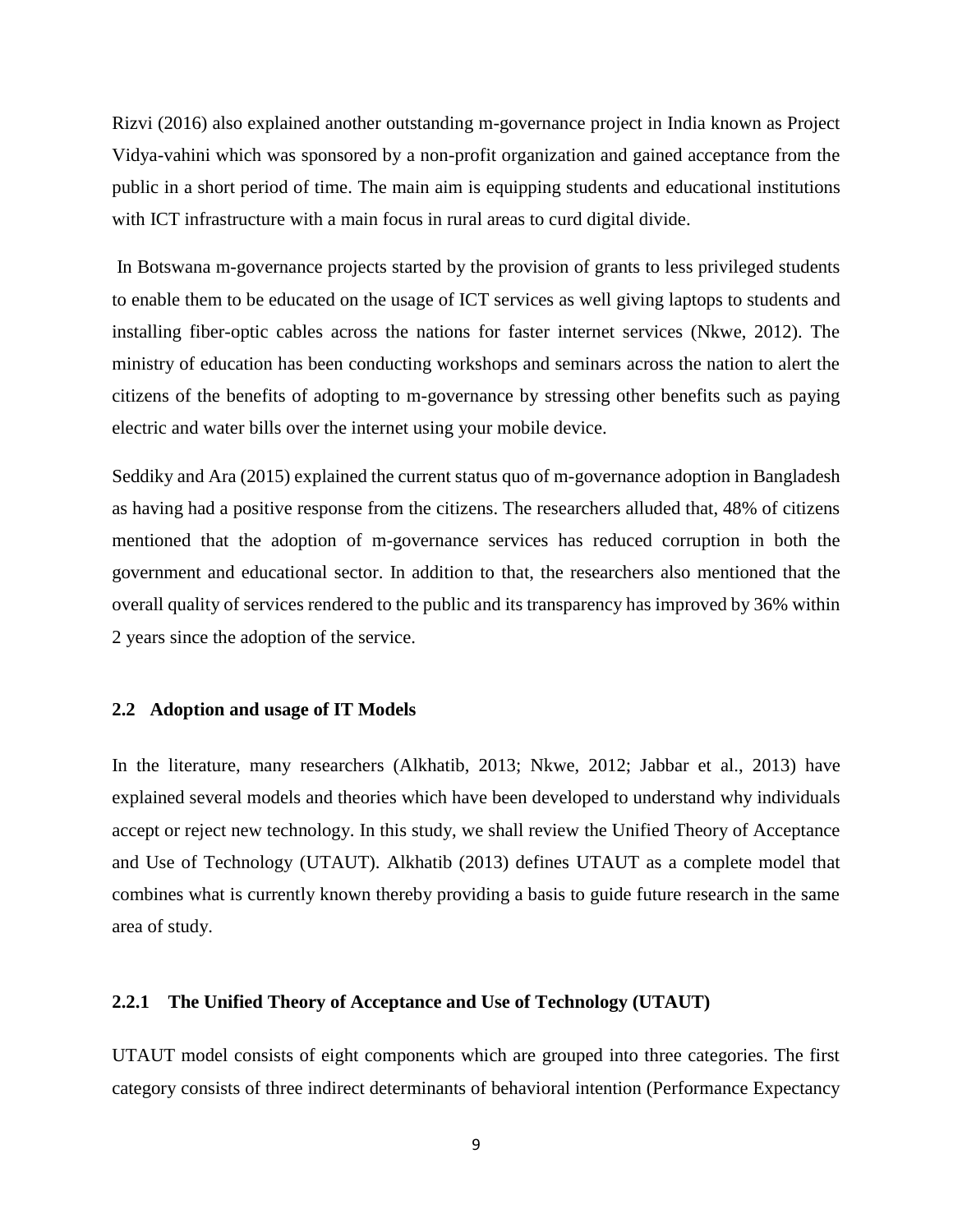(PE), Effort Expectancy (EE) and Social Influence (SI)). The second group constitutes of direct determinants of behavioral intention (Intention to use and Facilitating Conditions (FC)). The third group comprises of moderators (gender, age, experience and voluntariness of use). The four moderators seek to understand the following:

- Does age and gender influence the relationship between Performance Expectancy (PE) and Behavioral Intention (BI)?
- Is there a relationship between the independent variables (gender, age, experience and voluntariness) and the dependent variables (Social Influence (SI) and Behavioral Intention  $(BI))^?$
- Is there a relationship between the independent variables (gender, age, experience) and the dependent variables (Effort Expectancy (EE) and Behavioral Intention (BI))?
- Is there a relationship between the independent variables (age and experience) and the dependent variables (Facilitating Conditions (FC) and Behavioral Intention (BI))?

To fully explain the relationship that exists between the constructs, Figure 1 below illustrates the relationship that exists between the different dimensions.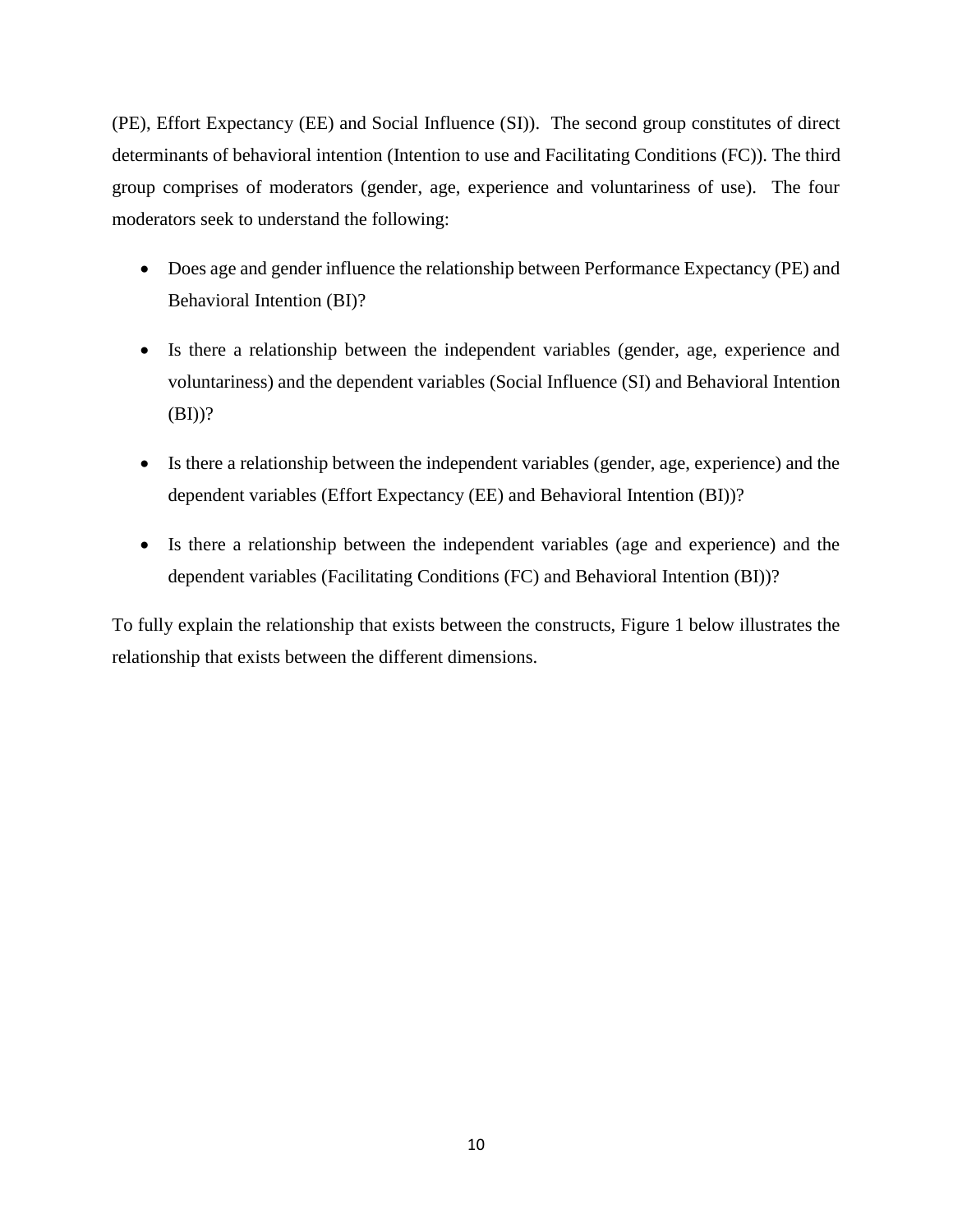

**Figure 1:** Constructs of the UTAUT Theory (Alkhatib, 2013)

To gain a better understanding of the UTAUT model, Alkhatib (2013) explained the dimensions of the constructs as follows:

*Performance Expectancy (PE)*: The extent to which a person believes that by using a certain system he/she will have gains in job performance.

*Effort Expectancy (EE)***:** The extent of ease which one gains by using a system.

*Social Influence (SI):* The extent to which one is inspired to use a system by those around him/her.

*Facilitating Conditions (FC)***:** The extent to which one believes that an institution or organization must be there to support the use of the system.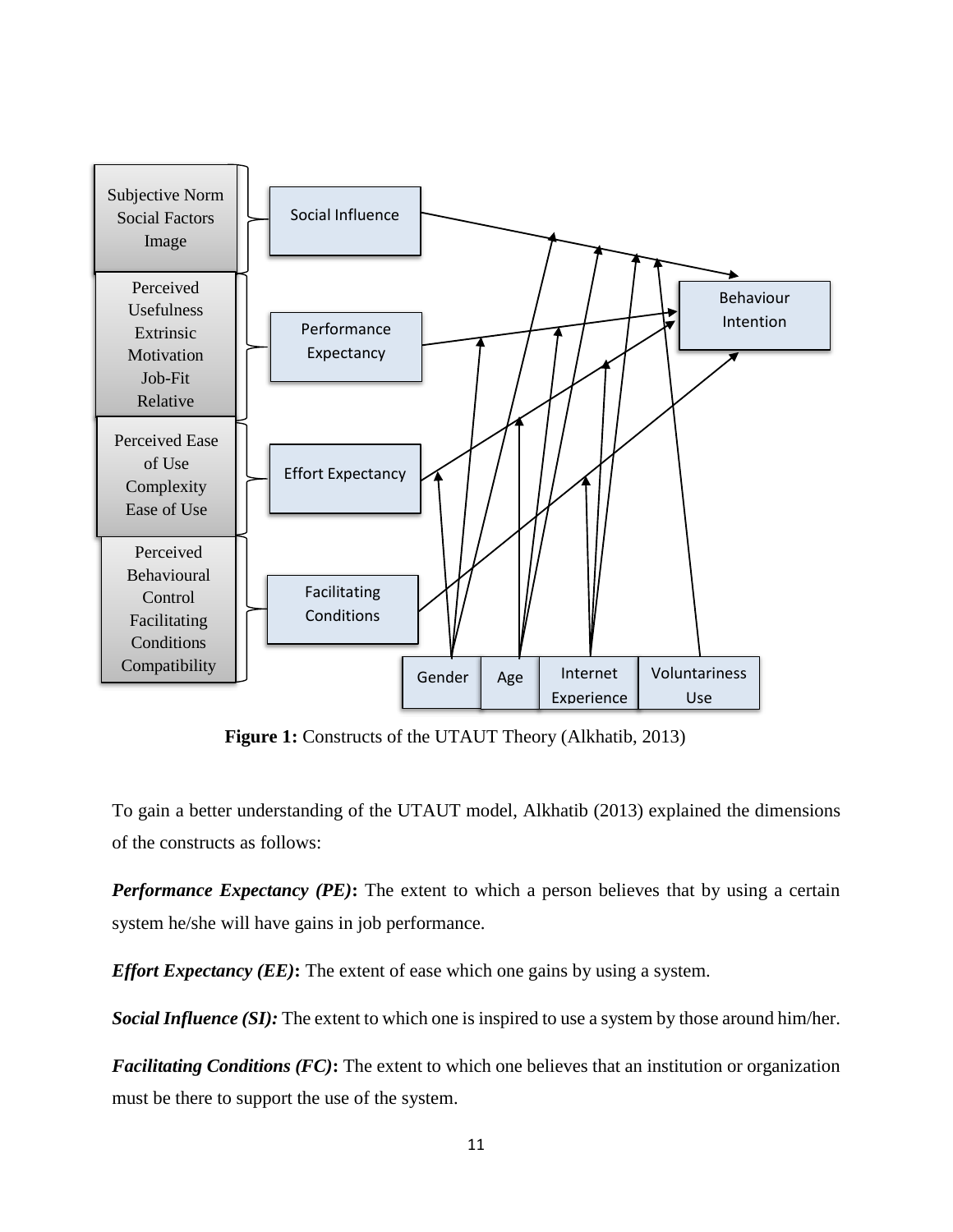*Behavioral Intention (BI):* The influence that stimulates ones intention to do something as a result of one's attitude towards performing that behavior together with beliefs about what others expect him/her to do.

#### <span id="page-24-0"></span>**2.3 Factors Affecting M-governance Adoption**

#### <span id="page-24-1"></span>**2.3.1 Trust in mobile technology**

Trust has been recorded by various researchers as difficult to measure. Nkwe (2012) stated that for effective adoption of m-governance in the educational sector, all stakeholders involved should have a strong trust in the internet and in mobile technology. For government projects requiring citizen participation to be a success, the citizens should fully trust the government that it is able to deliver what it has promised (Karavasilis et al., 2010).

#### <span id="page-24-2"></span>**2.3.2 Trust in government**

For effective adoption of m-governance projects it is crucial for the government to be less corrupt so that its citizens will be able to trust and confide in its services and be willing to support the projects (Karavasilis et al, 2010). The early stages in project implementation determine acceptance and if citizens are willing and ready to trust the government hence governments should focus more on gaining trust from the public.

#### <span id="page-24-3"></span>**2.3.3 Trust in the internet**

Trusting the internet starts from having confidence and trust in the service provider that the company will work according to the agreement stated on the agreement contract and that it will not breach the contract (Nkwe, 2012). Once citizens are happy with the services rendered they feel that their information is secure and they can trust and depend on the internet they receive from the service provider.

#### <span id="page-24-4"></span>**2.3.4 Perceived public value**

In thee literature Karavasilis et al. (2010) conducted a study in Berlin to check any significant difference between citizen satisfaction and the usage of m-governance services. Results showed that gender did not have any significant difference on usage of m-governance services. However,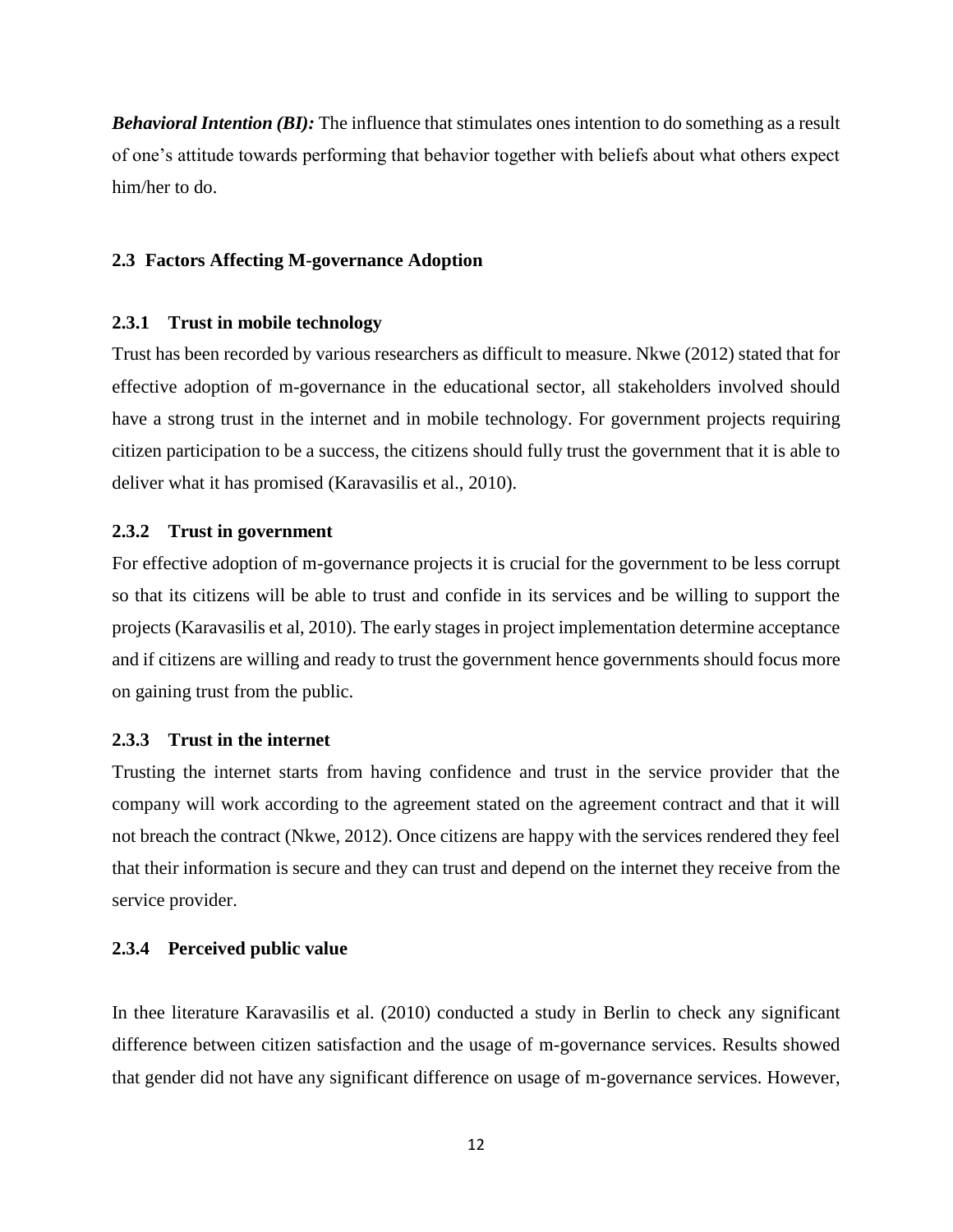it was noted that perceived usefulness among citizens as well as perceived ease of use greatly enhanced satisfaction among citizens.

#### <span id="page-25-0"></span>**2.4 Challenges of M-governance Adoption**

Implementing m-governance effectively can be a barrier in most educational institutions if not properly managed (Garg et al., 2011). The following researchers (Garg et al., 2011; Nkwe, 2012; Suklabaidya & Sen, 2013; Seddiky & Ara, 2015) have described the various challenges that hinder effective m-governance adoption as follows:

- *Poor infrastructure*: Due to the high costs of ICT services and infrastructure, many educational institutions do not have the ideal equipment and infrastructure that can effectively support m-governance adoption such as fast and reliable internet connection as well as computers and servers. This has slowed down the adoption of m-governance services in many educational institutions (Garg et al., 2011).
- *Lacking knowledge on the benefits of m-governance adoption:* Most m-governance reported in the literature failed due to lack of public awareness and by so doing citizens failed to realize the benefits they could enjoy by adapting to such a highly demanded technology hence it is crucial for governments to embark on awareness projects and workshops.
- *Inadequate finances:* Educational institutions are unable to fully enjoy the benefits of mgovernance adoption due to lack of finances to sustain implementation and most governments are unable to provide academic institutions with a substantial amount that will help in successful implementation.
- *Lack of security and privacy of information:* Putting in place all security checks on mgovernance services is often a challenge to most academic institutions due to shortage of funds. Institutions tend to secure the systems as far as their finances allow and such can be a treat to stakeholders since information is passed over the internet where hackers can see confidential data and lead to data leakages which can be a more serious problem (Sultana, 2016)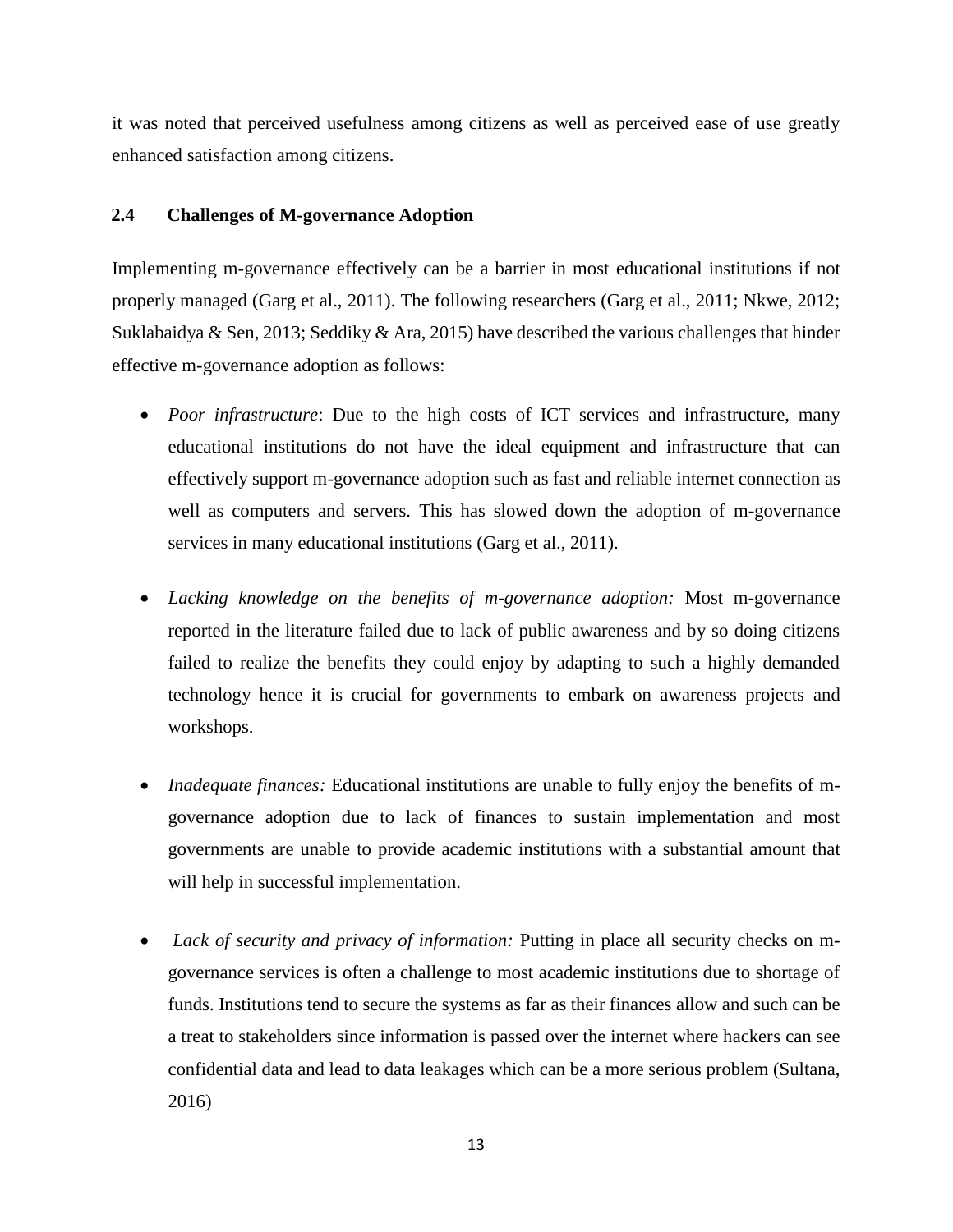*Digital Divide:* This refers to the distinct gap that exists between the privileged and less privileged citizens where students and other educational stakeholders residing in urban areas have access to all m-governance services and fast internet whereas the underprivileged have no access to better ICT services and therefore lag behind in mgovernance services.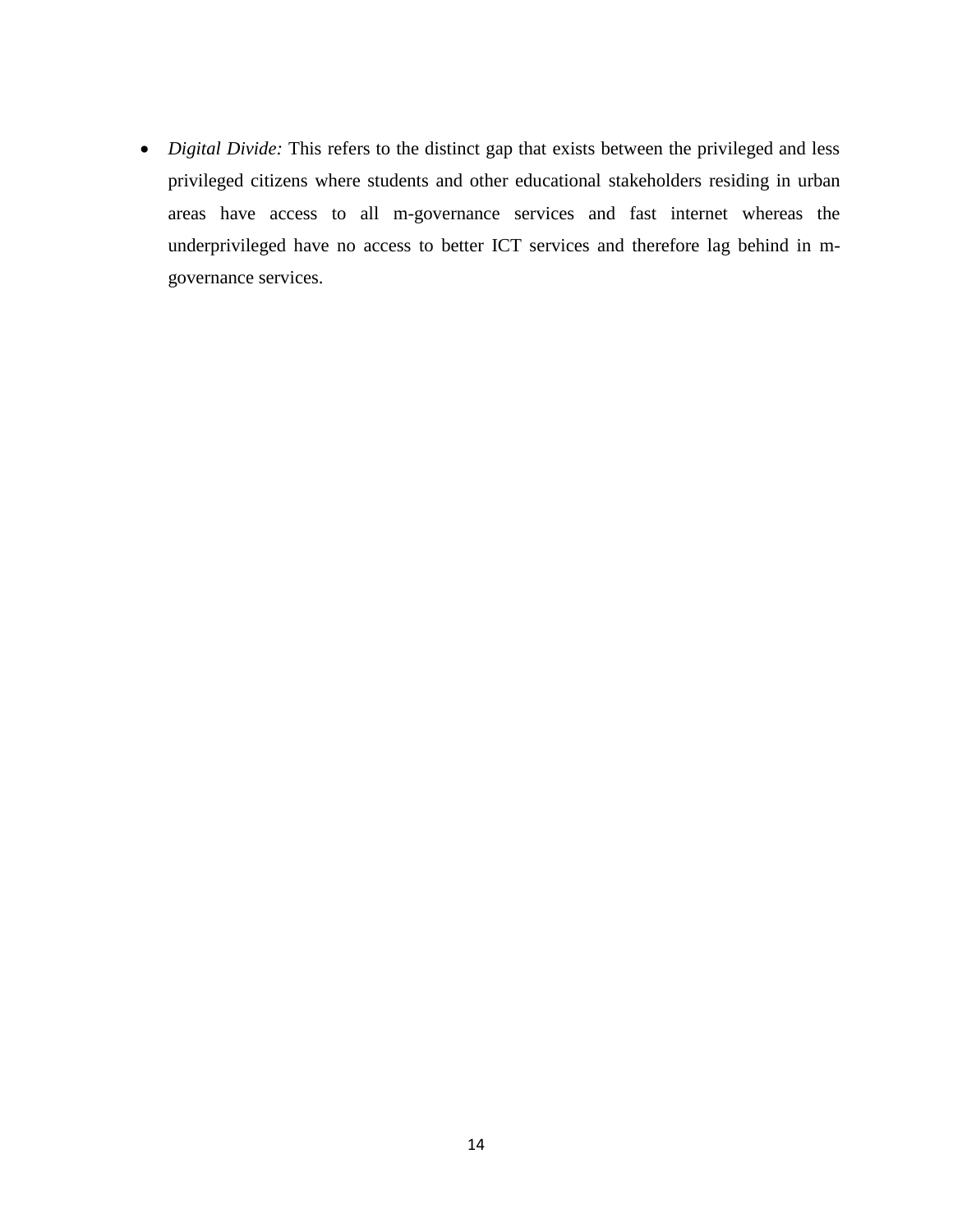#### **CHAPTER 3**

#### **CONCEPTUAL FRAMEWORK**

<span id="page-27-0"></span>In this section of the study, the researcher gives a detailed explanation of the different components of m-governance, models for successful adoption of m-governance in the educational sector, key steps that result in effective implementation and the advantages of adapting m-governance in higher educational institutions.

#### <span id="page-27-1"></span>**3.1 E-governance Components**

In the literature, many researchers (Sultana et al, 2016; Suklabaidya & Sen, 2013) explained the major components or categories of m-governance as government to business, government to government and government to citizens. In addition the researchers explained that for successful implementation it is crucial for governments to be able to effectively communicate with their stakeholders. A detailed description of each component is described below:

 *Government to Government Communication (G2G):* Communication that exist between different govern bodies such as ministry of finance engaging ministry of education on its annual budget or communication between different governments such as government of Turkey communicating with the government of Cyprus on partnering on m-governance service project awareness programs.

 *Government to Business Communication (G2B):* Communication that occurs between the government and different business organizations such as the government requesting the company to pay its tax or the business requesting the government to issue it with a tax clearance certificate (Sultana, 2016). M-governance adoption facilitates online tax payments making the process easier and more efficient.

 *Government to Citizens Communication (G2C):* This refers to the flow of information from the government to its citizens alerting the public of how they must conduct themselves as well as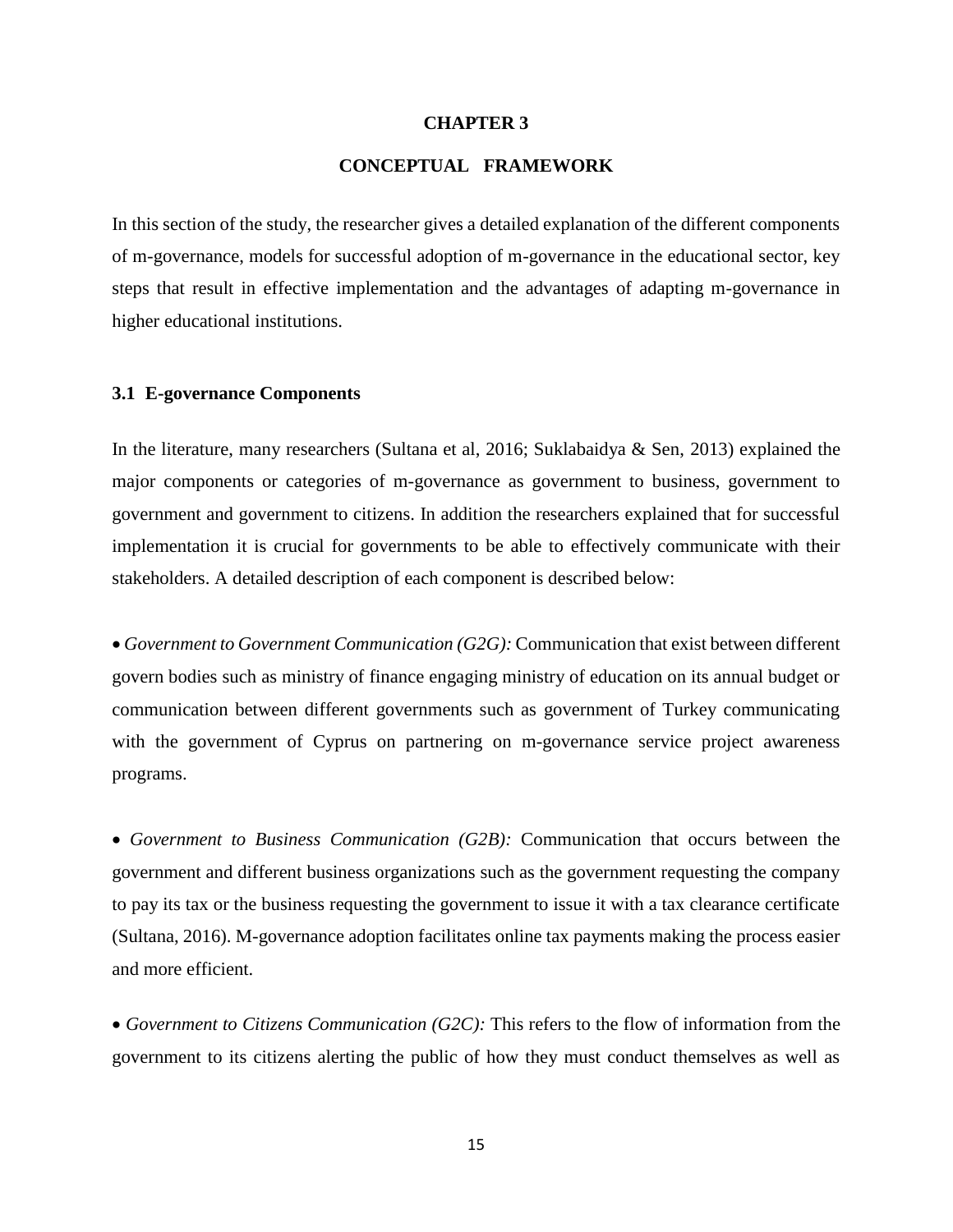informing them current projects that the government is embarking on. Proper implementation of m-governance services enables e-voting.

Suklabaidya and Sen (2013) described the interaction that exists between the three main components of m-governance, how the government interacts with businesses and citizens as shown on Figure 2 below.



**Figure 2:** M-governance model (Suklabaidya & Sen, 2013)

#### <span id="page-28-1"></span><span id="page-28-0"></span>**3.2 M-governance in Education**

The educational sector needs to be restructured to integrate m-governance services. Many educational institutions across the globe are considering shifting towards m-governance service usage. In the literature, Alhomod (2013) described the numerous benefits that educational institutions enjoy as depicted on the model in Figure 3 below.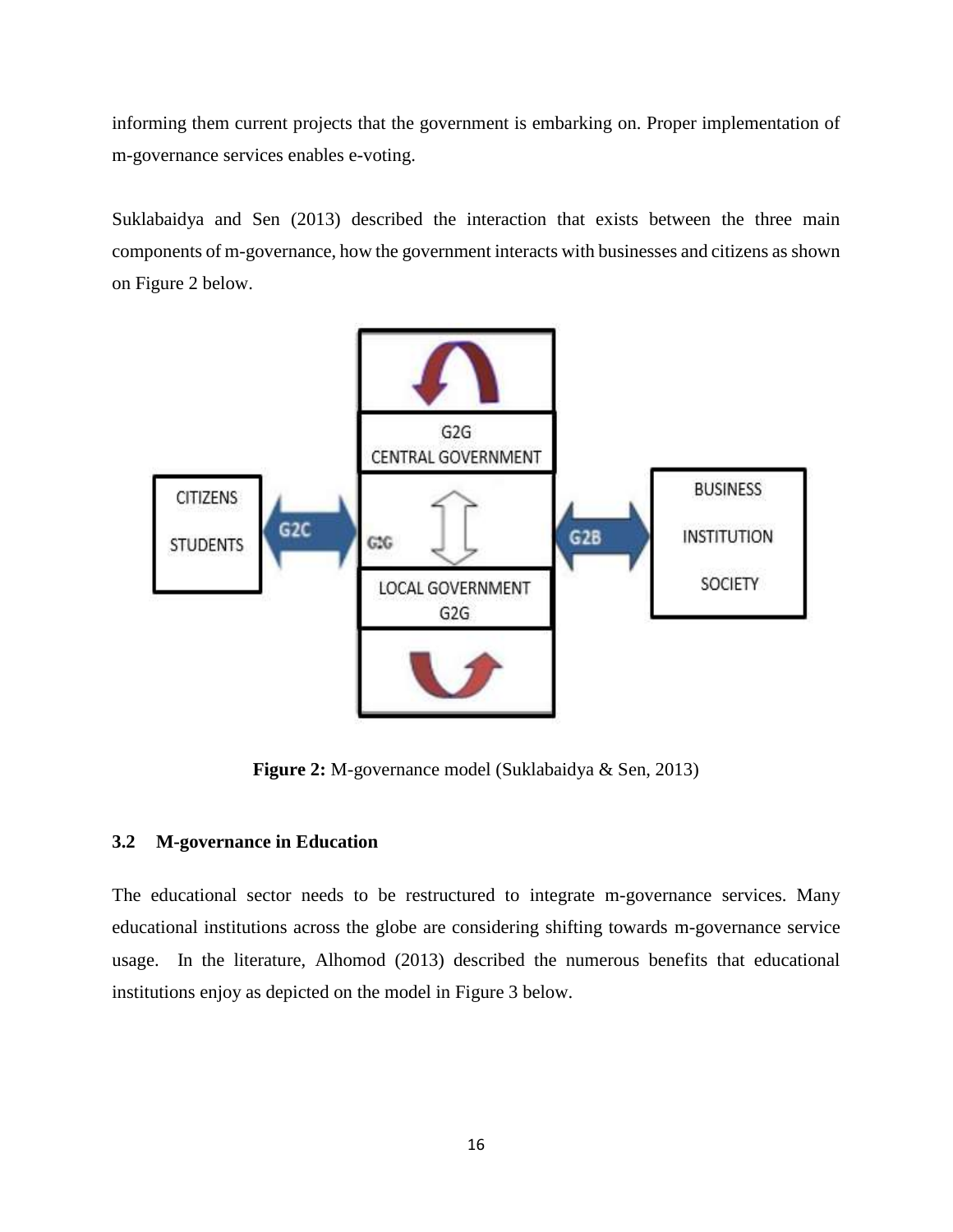

**Figure 3:** M-governance in Higher Education (Alhomod, 2013)

*Provide E Services*: M-governance services allow instant real time engagements where different educational stakeholders can interact with each other and share ideas virtually. In addition students can access information regarding exams and registration directly from their mobile devices.

*E-Participation*: To enhance the overall performance of different departments at educational institutions different stakeholders can engage in the decision making process to enhance the overall performance of the educational sector. Lecturers can obtain essential feedback from students about the courses taken and alumni students can engage currently enrolled students and map way forward on how to improve educational delivery at different educational institutions.

*Increasing Transparency* – The government seeks to be at par with all its citizens in conducting business in all honesty. To enhance rural development the government shares essential information with the public to gain donations and alert the public with the hope and faith of getting donors.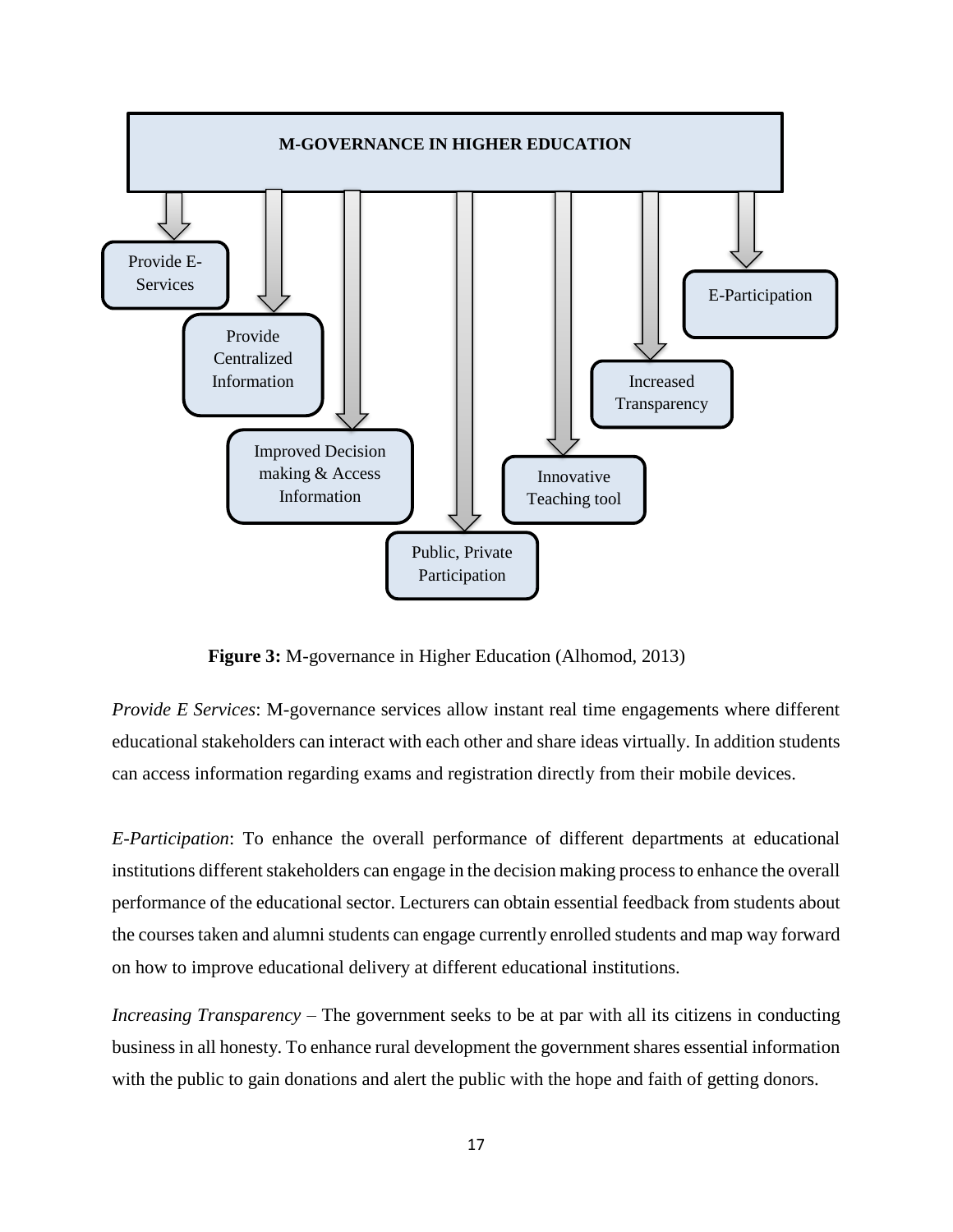*Innovative Teaching Tools*: By adapting m-governance services educational institutions and its various stakeholders can collaborate virtually. Students can interact with their course advisors online through virtual lectures, video conferencing, webinars, and e-libraries.

*Private Public Participation* – Agencies from both the private and public sector must be invited by the government in planning m-governance service adoption. Empowering various stakeholders such as businesses by providing the required ICT services hence promoting economic growth and promoting indigenization.

*Improved decision making and access to information*: Information can easily be accessed by students' online allowing students to collaborate and engage different educational stakeholders at a central level and improve the overall decision making.

*Centralized Information:* Proper handling of data is done at a central level whereby the central database is accessed centrally and data mining tools are used for extracting data as well as differs security measures put in place that promote data security and integrity.

#### <span id="page-30-0"></span>**3.3 Work Plan for Establishing an Effective M-governance System**

Garg et al. (2011) described essential steps that are crucial and should be followed by any institutions looking forward to a successful m-governance implementation scheme. The steps described by the researchers are explained below in detail:

*Management Commitment:* Lack of involvement from the upper management can limit effective implementation of m-governance projects. For the projects to be a success it requires top management commitment. Managers from different departments in the educational sector should collaborate with representatives from each stakeholder group for successful implementation of current and future m-governance projects.

*Creating the awareness & environment for change*: For m-governance projects to be a success it is important for educational institutions and the government as a whole to inform its citizens on the benefits of using such a highly demanded technology in this digital era where mobile penetration is accelerating day by day in various countries (Nkwe, 2012). Institutions should elect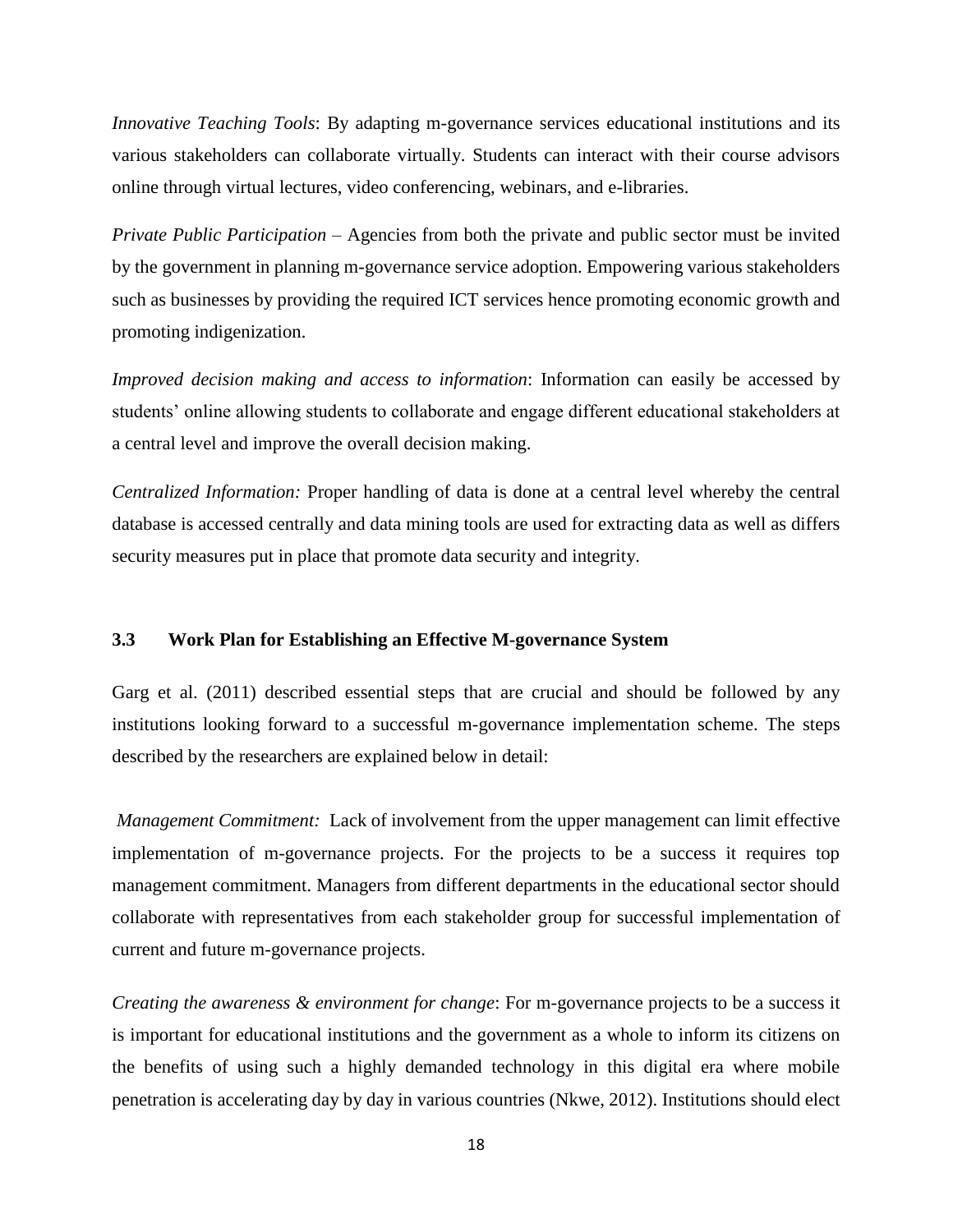members from different stakeholder groups and conduct meeting, workshops and seminars for public awareness.

*Planning Phase:* The elected committee should make sure that all key stakeholders are fully aware of the benefits of m-governance adoption and are willing to participate and collaborate with others during the planning phase. Brain storming sessions should be conducted and minutes taken in every session for accountability and as a progress tracker.

*Development Phase:* Development team should collaborate with software engineers so that they are aware of the design of the current learning management systems so that it can easily be integrated with mobile services offered by the government so that all stakeholders can be reached easily. It is also crucial for various stakeholders to be trained on proper usage and handling of infrastructure during development phase.

*Implementation Phase***:** Once the development phase is over it is important to make sure that all hardware and software is properly integrated. Software testers play a crucial role in making sure that the system is properly working and all departments and various educational faculties are properly integrated so that tracking and transparency is ensured.

*Maintenance & Continuous Improvement*: The final stage that marks successful implementation is maintenance. Most m-governances systems fail after a successful implementation due to lack of maintenance. For institutions to be able to continue enjoying the benefits of m-governance adoption it is crucial for them to maintain the systems and update data frequently.

#### <span id="page-31-0"></span>**3.4 Delone and McLean IS success model - IS Theory**

In the literature, many researchers (DeLone & McLean 2003; Sultana et al, 2016, Shaikh & Kasat, 2009; Suklabaidya & Sen, 2013; Batta et al., 2011) pointed out that the assessment of Information Systems (IS) is the most crucial area in the field of Information Systems and Information Technology (IT). In a bid to fully understand Information Systems and their impact, DeLone and McLean developed a model with six constructs constituting three independent variables (System Quality, Information Quality and Service Quality) and three main dependent variables (Net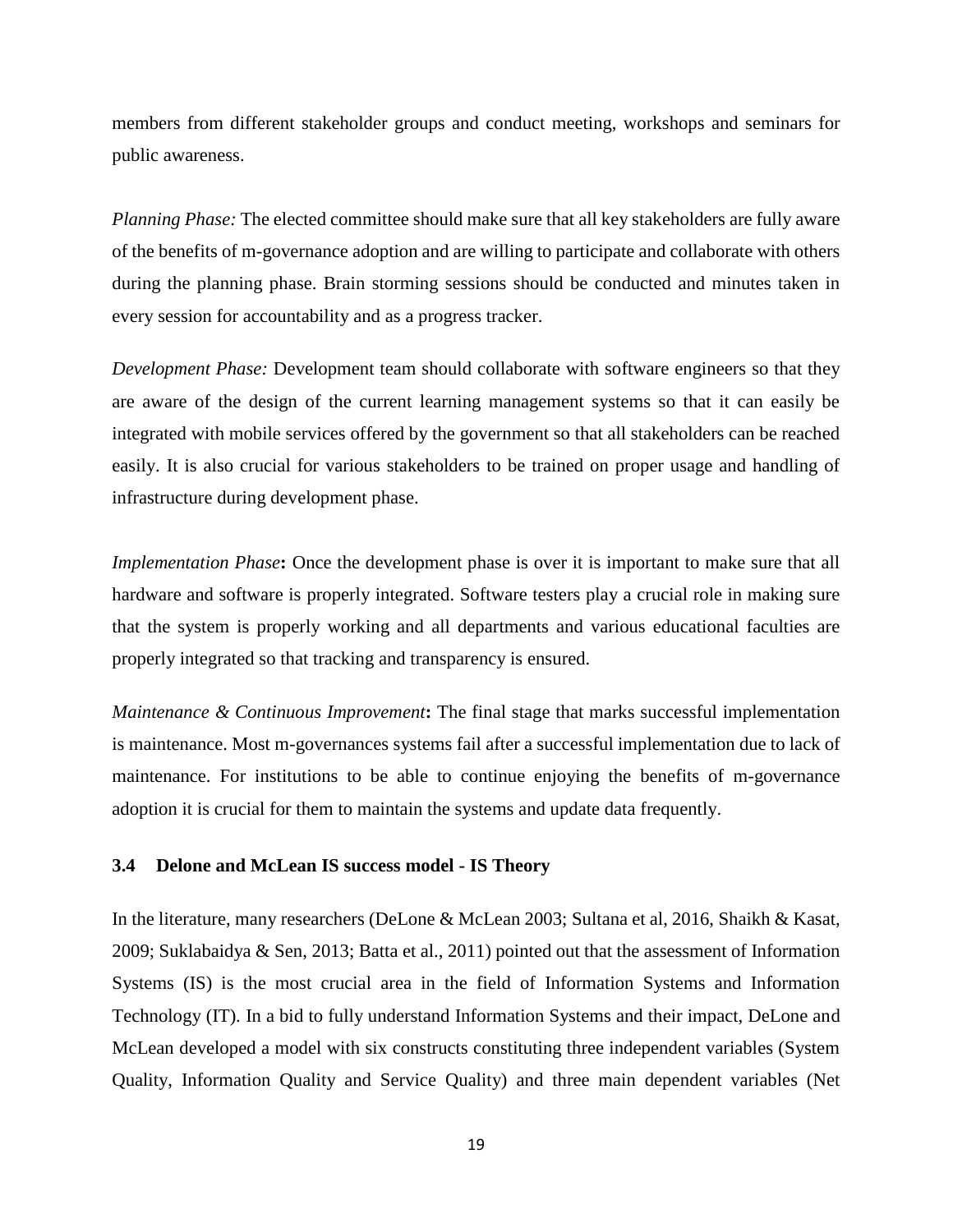Benefits, Intention to Use and User Satisfaction) (DeLone & McLean, 2002). Explanations of the dimension names are as follows:

- System Quality: This refer to the characteristics that one anticipates to find in the system.
- Information Quality: This measures the value of the output that the system produces.
- Service Quality: This measures the quality of support that one receives.
- System Use: The method by which a system is used by both staff and customers.
- Net Satisfaction: This measures the degree of fulfilment that one gets by using a system.
- Net Benefits: These refer to the contribution level of Information System towards the success of individuals and groups.

The first model was developed in 1992 and an updated model consisting of six interlinked dimensions was published in 2003 as shown on Figure 4. Proposed associations between success dimensions are illustrated by the arrows. DeLone and McLean (2003) stated that a system can be evaluated in terms of service quality, information and the system itself. Net benefits will influence a user's satisfaction to continue using a system, either positively or negatively.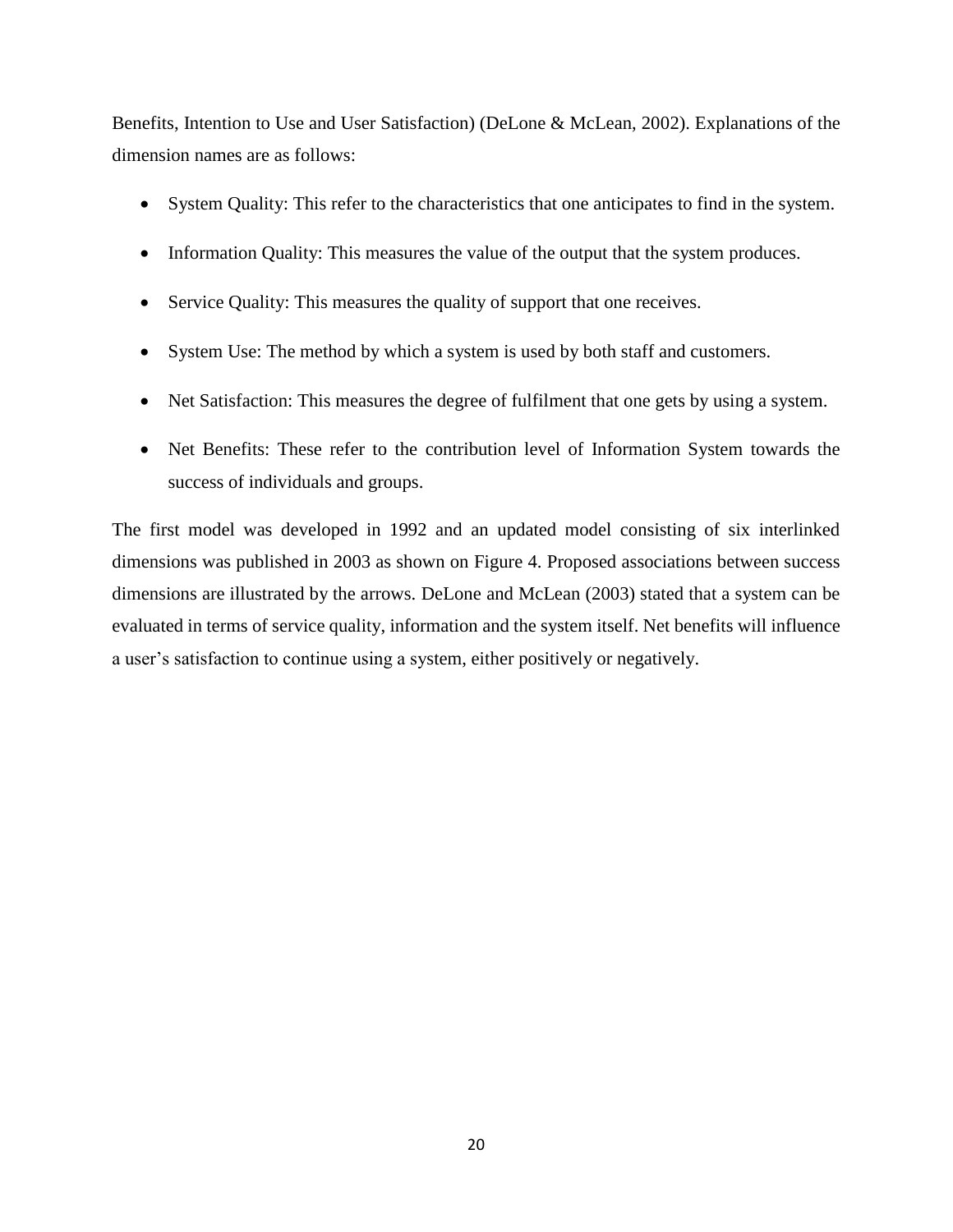

<span id="page-33-0"></span>**Figure 4:** Updated information systems success model (DeLone & McLean, 2003)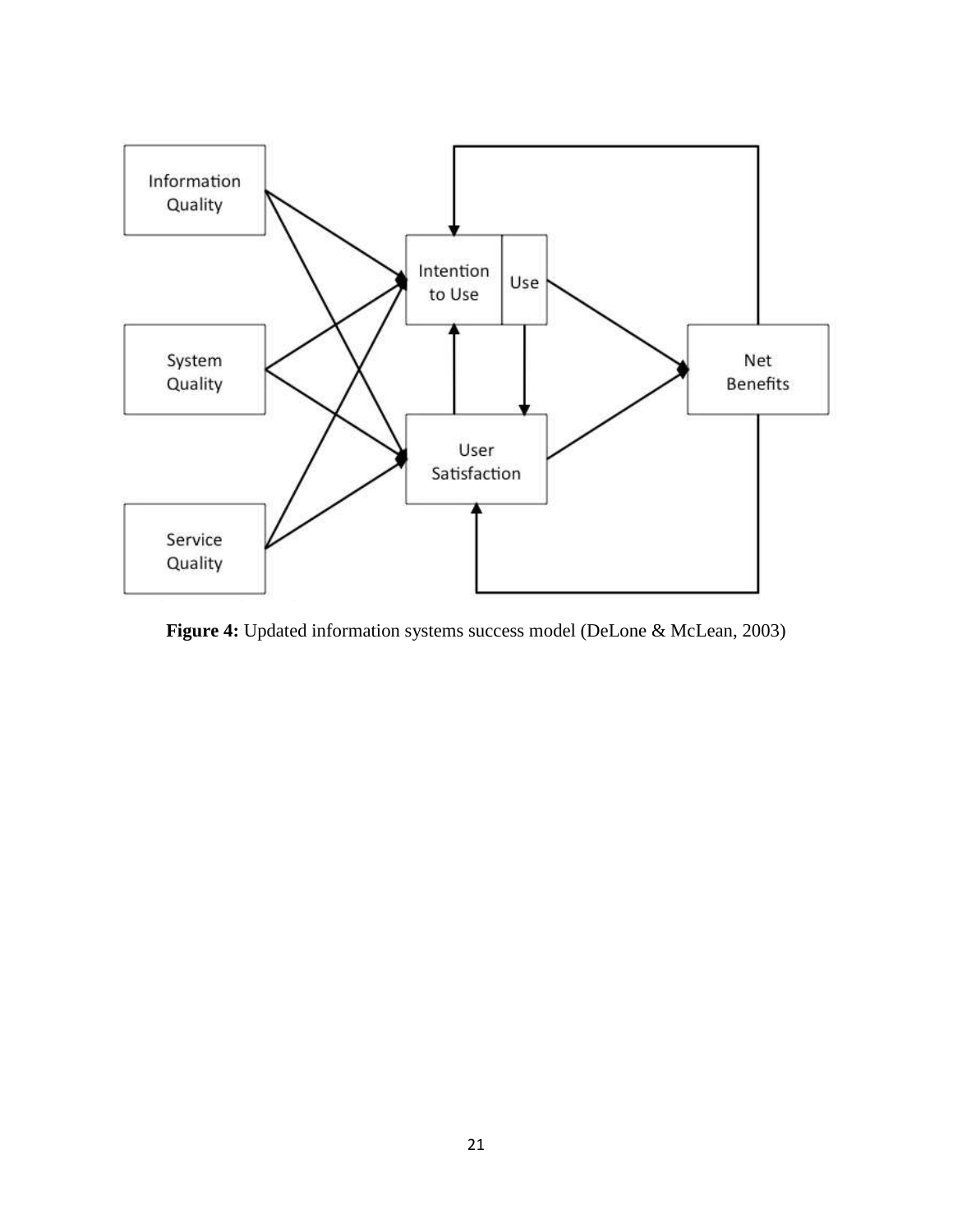#### **CHAPTER 4**

#### **RESEARCH METHODOLOGY**

<span id="page-34-0"></span>In this section of the study, the researcher describes the model that was used in the study, demographic data of the participants, the data collection tool used for data collection, analysis method used to analyze and interpret the results, Gantt chart of the study together with the steps taken in conducting the study and the reliability test for each dimension on the survey.

The purpose of the research is to investigate m-governance services adoption in North Cyprus universities. Figure 5 below shows the research model. The research model consists of dimensions from The Unified Theory of Acceptance and Use of Technology (UTAUT) Model (Performance Expectancy, Effort Expectancy, Social Influence and Facilitating Conditions) together with other three dimensions (Trustworthiness, perceived public value and perceived good government and less corruption). The model below illustrates the relationship between the independent and dependent variables and seek to answer the research questions stated in section 1.2 of chapter 1.



#### <span id="page-34-1"></span>**4.1 Research Model**

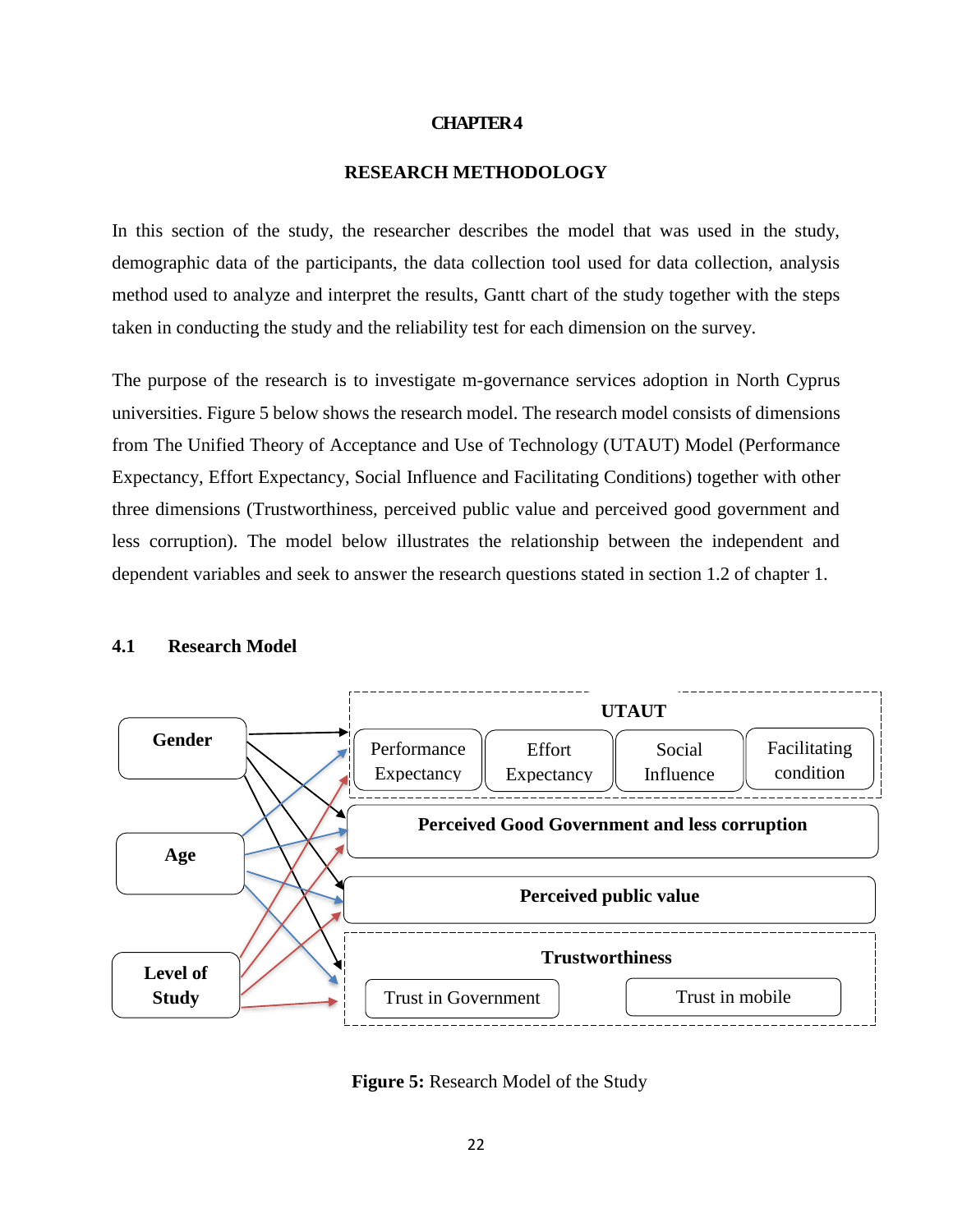### <span id="page-35-0"></span>**4.2 Research Participants**

Participants consisted of students currently enrolled at four universities in North Cyprus which are as follows:

- Near East University,
- Eastern Mediterranean University,
- Cyprus International University,
- Girne American University

Participation of the survey was restricted to students in the departments listed below who have Information Technology background knowledge for the research data to be more reliable:

- Computer Engineering
- Information Technology
- Computer Information Systems
- Management Information Systems
- Computer Technologies and programming

#### <span id="page-35-1"></span>**4.2.1 Demographic data of Participants**

Table 4.1 below describes the demographic data of participants who participated in the survey. 25.5% (87 students) were from Near East University, 19.1% (65 students) were from Cyprus International University, 28.2% (96 students) were from Eastern Mediterranean University and 27.3% (93 students) were from Girne American University. Males were 193 and females 148 which makes a total population of 341 students. The population comprised of 161 undergraduate students, 146 masters students and 34 PhD students. Age was divided into 3 groups as follows: 18-22, 23-27 and 28 and above with each group having 135, 119 and 87 students respectively.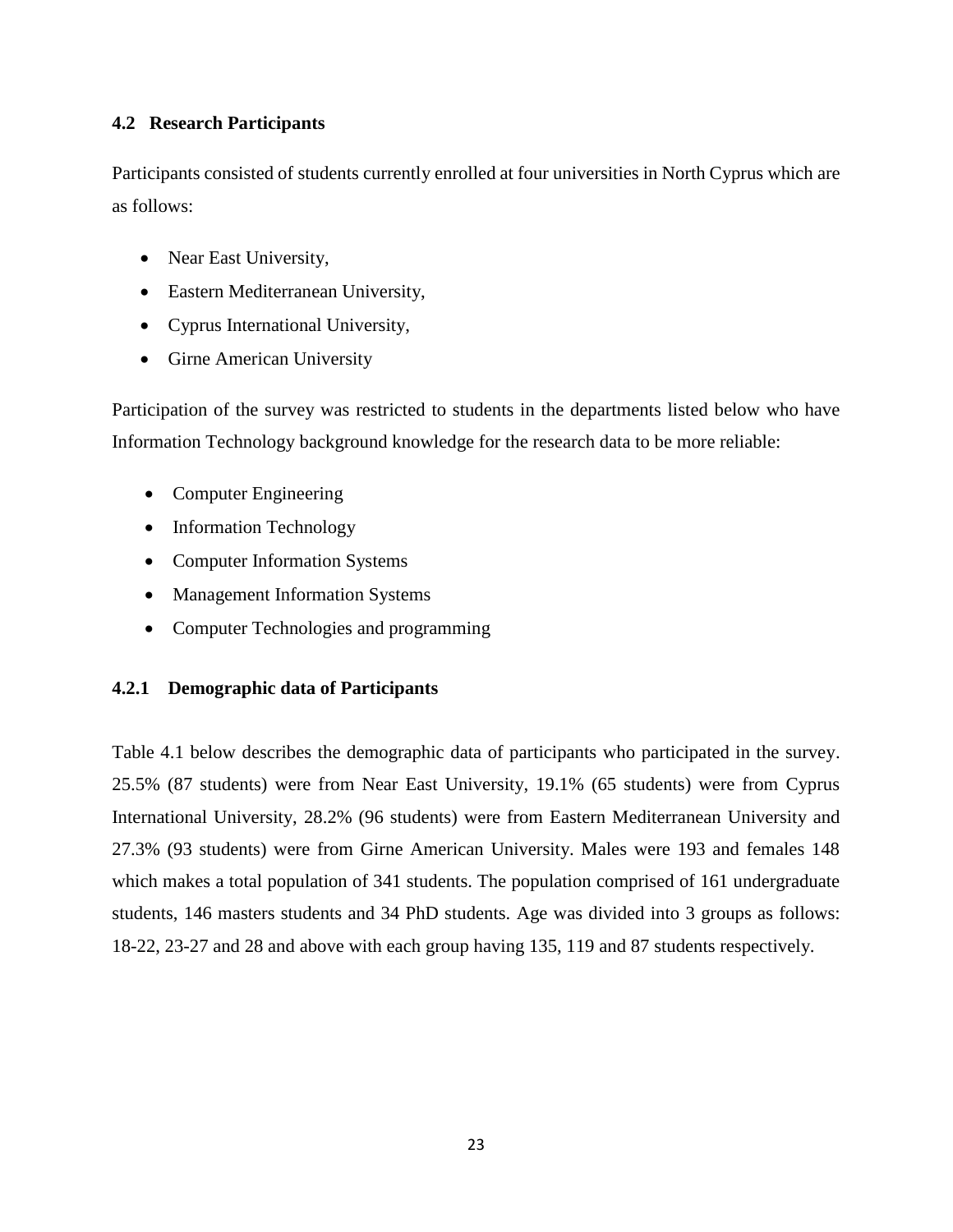<span id="page-36-0"></span>

|                                                                    |                                                                                                                                                                                                                                                                             | Age group                  |                                                               |                         |                                              |
|--------------------------------------------------------------------|-----------------------------------------------------------------------------------------------------------------------------------------------------------------------------------------------------------------------------------------------------------------------------|----------------------------|---------------------------------------------------------------|-------------------------|----------------------------------------------|
| <b>University Name</b>                                             | <b>Department</b>                                                                                                                                                                                                                                                           | 18-22                      | $23 - 27$                                                     | $28 +$                  | <b>Total</b>                                 |
| Near East University                                               | <b>Computer Engineering</b><br><b>Information Systems</b><br>Engineering                                                                                                                                                                                                    | 12                         | 32                                                            | 12<br>8                 | 56<br>8                                      |
|                                                                    | <b>Computer Information</b><br>Systems                                                                                                                                                                                                                                      | 14                         | 11                                                            |                         | 23                                           |
|                                                                    | <b>Total</b>                                                                                                                                                                                                                                                                | 26                         | 43                                                            | 20                      | 87                                           |
| Girne American<br>University<br>Cyprus International<br>University | <b>Computer Engineering</b><br><b>Information Technology</b><br>Management<br><b>Information Systems</b><br><b>Computer Technologies</b><br>and programming<br><b>Total</b><br><b>Computer Engineering</b><br><b>Information Technology</b><br><b>Computer Technologies</b> | 13<br>21<br>34<br>16<br>17 | 6<br>12<br>22<br>40<br>$\overline{7}$<br>$\overline{2}$<br>12 | 12<br>7<br>19<br>8<br>3 | 18<br>13<br>33<br>29<br>93<br>31<br>19<br>15 |
|                                                                    | and programming                                                                                                                                                                                                                                                             |                            |                                                               |                         |                                              |
| Eastern<br>Mediterranean                                           | <b>Total</b><br>Computer Engineering<br><b>Information Technology</b><br>Management<br>Information Systems                                                                                                                                                                  | 33<br>30<br>3              | 21<br>$\overline{2}$<br>13<br>5                               | 11<br>10<br>16          | 65<br>32<br>26<br>21                         |
| University                                                         | <b>Computer Information</b><br>Systems<br><b>Total</b>                                                                                                                                                                                                                      | 33                         | 6<br>26                                                       | 11<br>37                | 17<br>96                                     |
|                                                                    |                                                                                                                                                                                                                                                                             |                            |                                                               |                         |                                              |

# **Table 4.1:** Demographic data of participants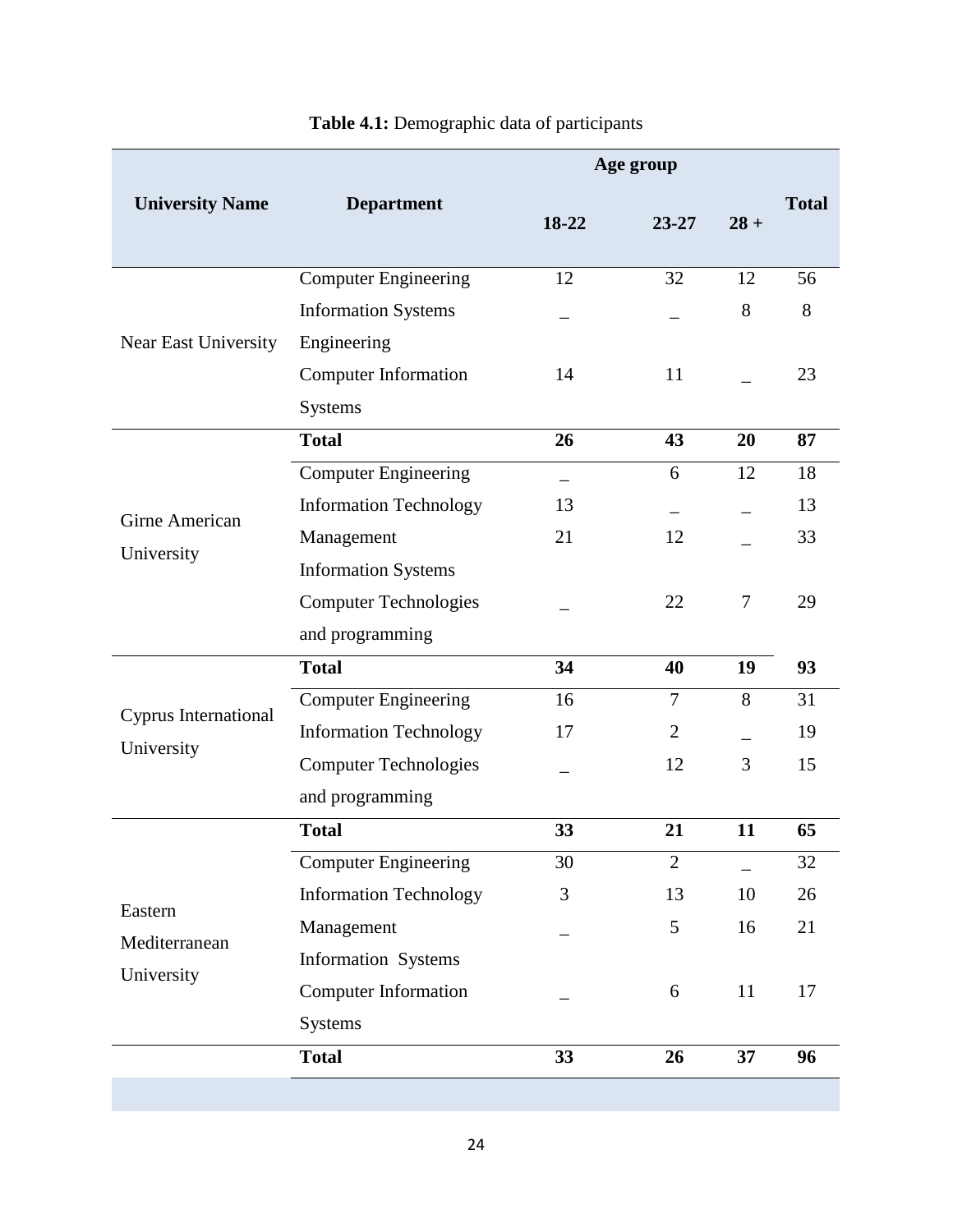|                      |                               | Level of study   |                |                |              |
|----------------------|-------------------------------|------------------|----------------|----------------|--------------|
|                      |                               | Undergraduate    | <b>Masters</b> | <b>PhD</b>     | <b>Total</b> |
|                      | <b>Computer Engineering</b>   | 22               | 34             |                | 56           |
|                      | <b>Information Systems</b>    | $\boldsymbol{0}$ | $\overline{2}$ | 6              | 8            |
| Near East University | Engineering                   |                  |                |                |              |
|                      | <b>Computer Information</b>   | 23               |                |                | 23           |
|                      | <b>Systems</b>                |                  |                |                |              |
|                      | <b>Total</b>                  | 45               | 36             | 6              | 87           |
|                      | <b>Computer Engineering</b>   |                  | 8              | 10             | 18           |
|                      | <b>Information Technology</b> | 13               |                |                | 13           |
| Girne American       | Management                    | 27               | 6              |                | 33           |
| University           | <b>Information Systems</b>    |                  |                |                |              |
|                      | <b>Computer Technologies</b>  |                  | 29             |                | 29           |
|                      | and programming               |                  |                |                |              |
|                      | <b>Total</b>                  | 40               | 43             | 10             | 93           |
|                      | <b>Computer Engineering</b>   | 16               | 15             |                | 31           |
| Cyprus International | <b>Information Technology</b> | 19               | $+$            |                | 19           |
| University           | <b>Computer Technologies</b>  |                  | 13             | $\overline{2}$ | 15           |
|                      | and programming               |                  |                |                |              |
|                      | <b>Total</b>                  | 35               | 28             | $\overline{2}$ | 65           |
|                      | <b>Computer Engineering</b>   | 32               |                |                | 32           |
| Eastern              | <b>Information Technology</b> | 9                | 17             |                | 26           |
| Mediterranean        | Management                    |                  | 9              | 12             | 21           |
| University           | <b>Information Systems</b>    |                  |                |                |              |
|                      | <b>Computer Information</b>   |                  | 13             | $\overline{4}$ | 17           |
|                      | <b>Systems</b>                |                  |                |                |              |
|                      | <b>Total</b>                  | 41               | 39             | 16             | 96           |
|                      |                               |                  |                |                |              |

# **Table 4.1:** Demographic data of participants continued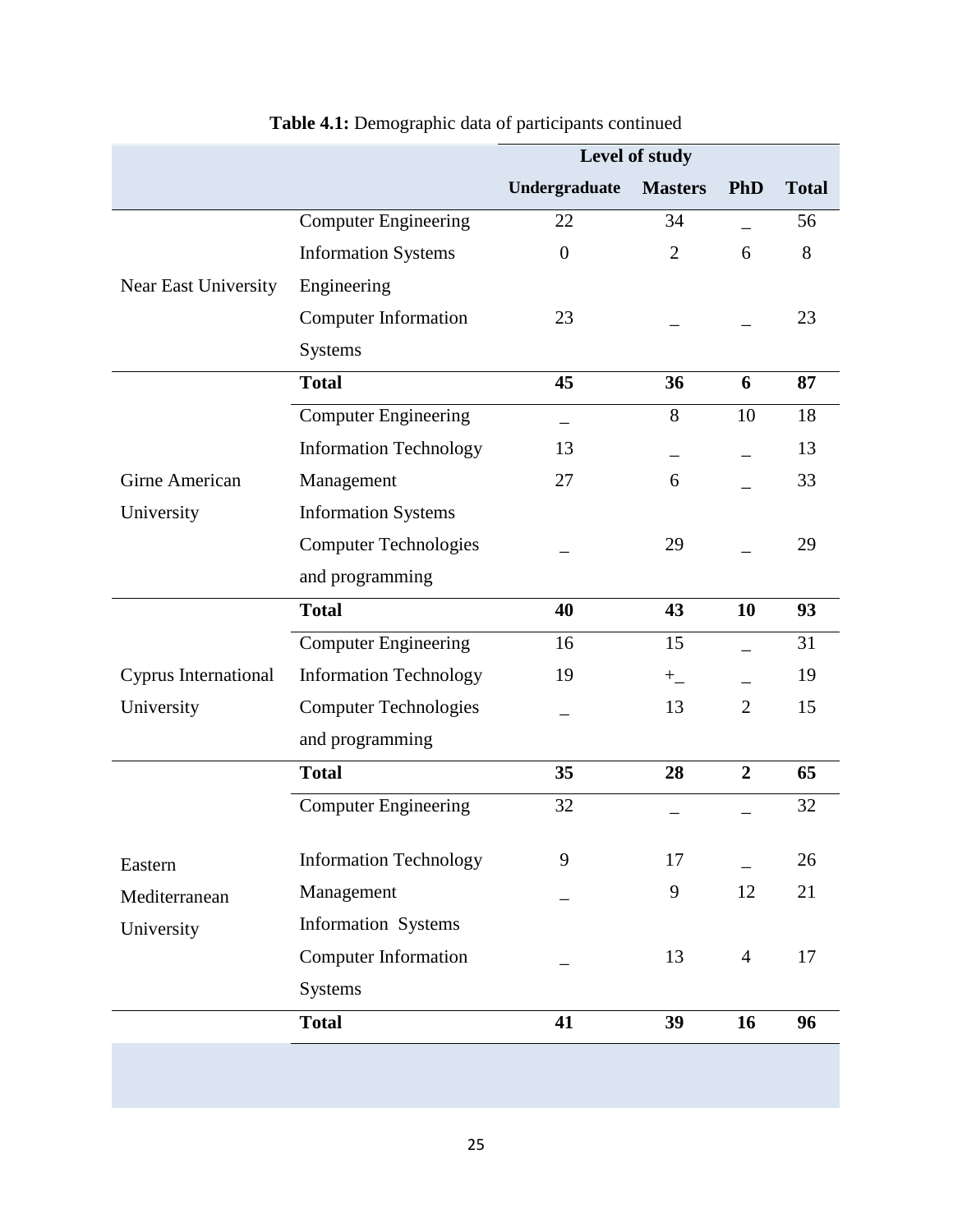|                      |                                        | <b>Gender</b> | <b>Total</b>   |    |
|----------------------|----------------------------------------|---------------|----------------|----|
|                      |                                        | M             | $\mathbf F$    |    |
|                      | <b>Computer Engineering</b>            | 27            | 29             | 56 |
| Near East University | <b>Information Systems Engineering</b> | 6             | $\overline{2}$ | 8  |
|                      | <b>Computer Information Systems</b>    | 13            | 10             | 23 |
|                      | <b>Total</b>                           | 46            | 41             | 87 |
|                      | <b>Computer Engineering</b>            | 15            | 3              | 18 |
| Girne American       | <b>Information Technology</b>          | 8             | 5              | 13 |
| University           | <b>Management Information Systems</b>  | 17            | 16             | 33 |
|                      | Computer Technologies and programming  | 15            | 14             | 29 |
|                      | <b>Total</b>                           | 55            | 38             | 93 |
| Cyprus International | <b>Computer Engineering</b>            | 18            | 13             | 31 |
| University           | <b>Information Technology</b>          | 10            | 9              | 19 |
|                      | Computer Technologies and programming  | 12            | 3              | 15 |
|                      | <b>Total</b>                           | 40            | 25             | 65 |
| Eastern              | <b>Computer Engineering</b>            | 17            | 15             | 32 |
| Mediterranean        | <b>Information Technology</b>          | 13            | 13             | 26 |
|                      | <b>Management Information Systems</b>  | 13            | 8              | 21 |
| University           | <b>Computer Information Systems</b>    | 9             | 8              | 17 |
|                      | <b>Total</b>                           | 52            | 44             | 96 |

# **Table 4.1:** Demographic data of participants continued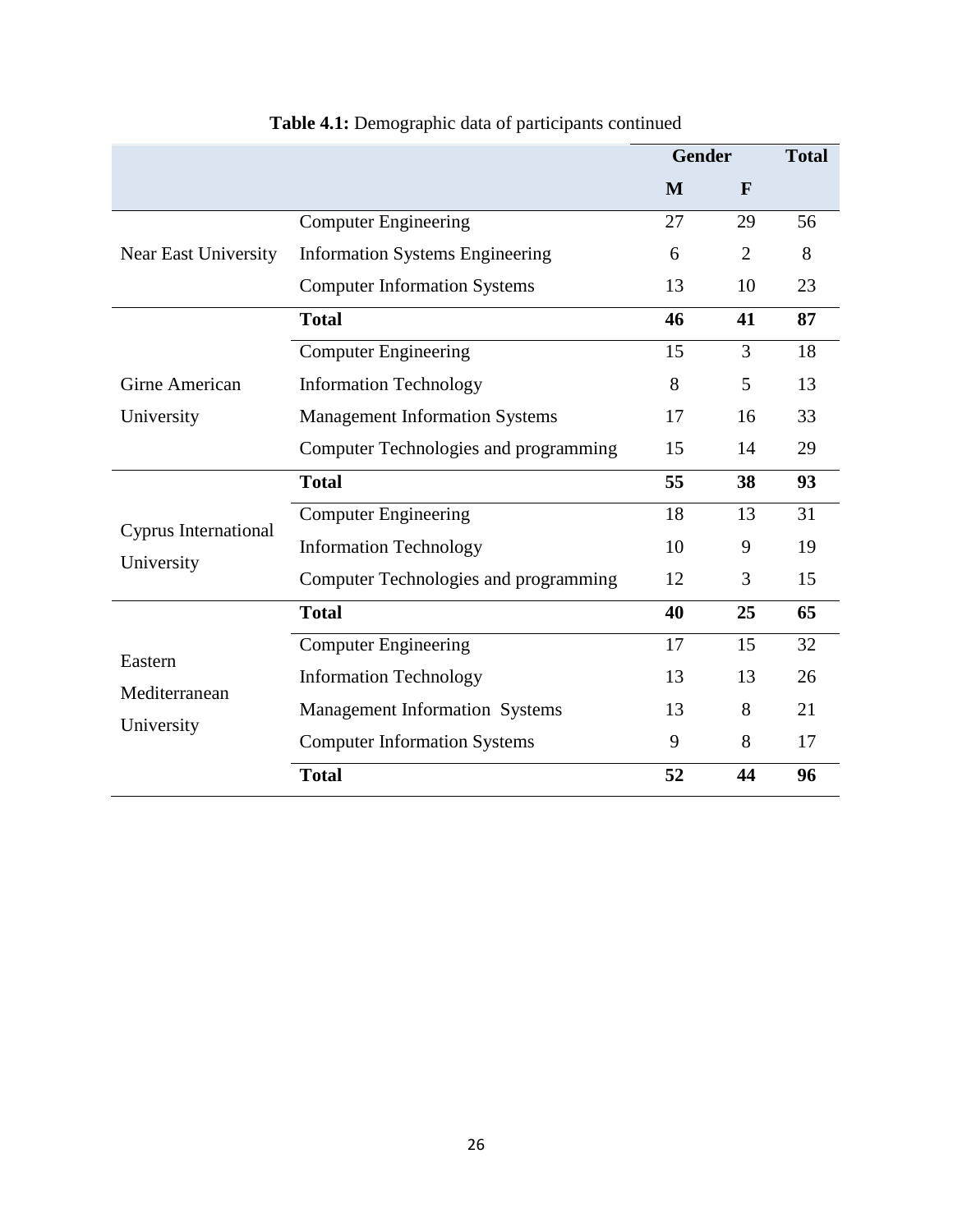#### <span id="page-39-0"></span>**4.3 Data Collection Tool**

A survey was conducted using a paper-based questionnaire. The questionnaire was adopted from Sultana et al. (2016) and modified by the researcher. The researcher added 2 dimensions which are UTAUT and perceived public value. The questionnaire comprised of 5 parts as illustrated below in Figure 6



**Figure 6:** Structure of the questionnaire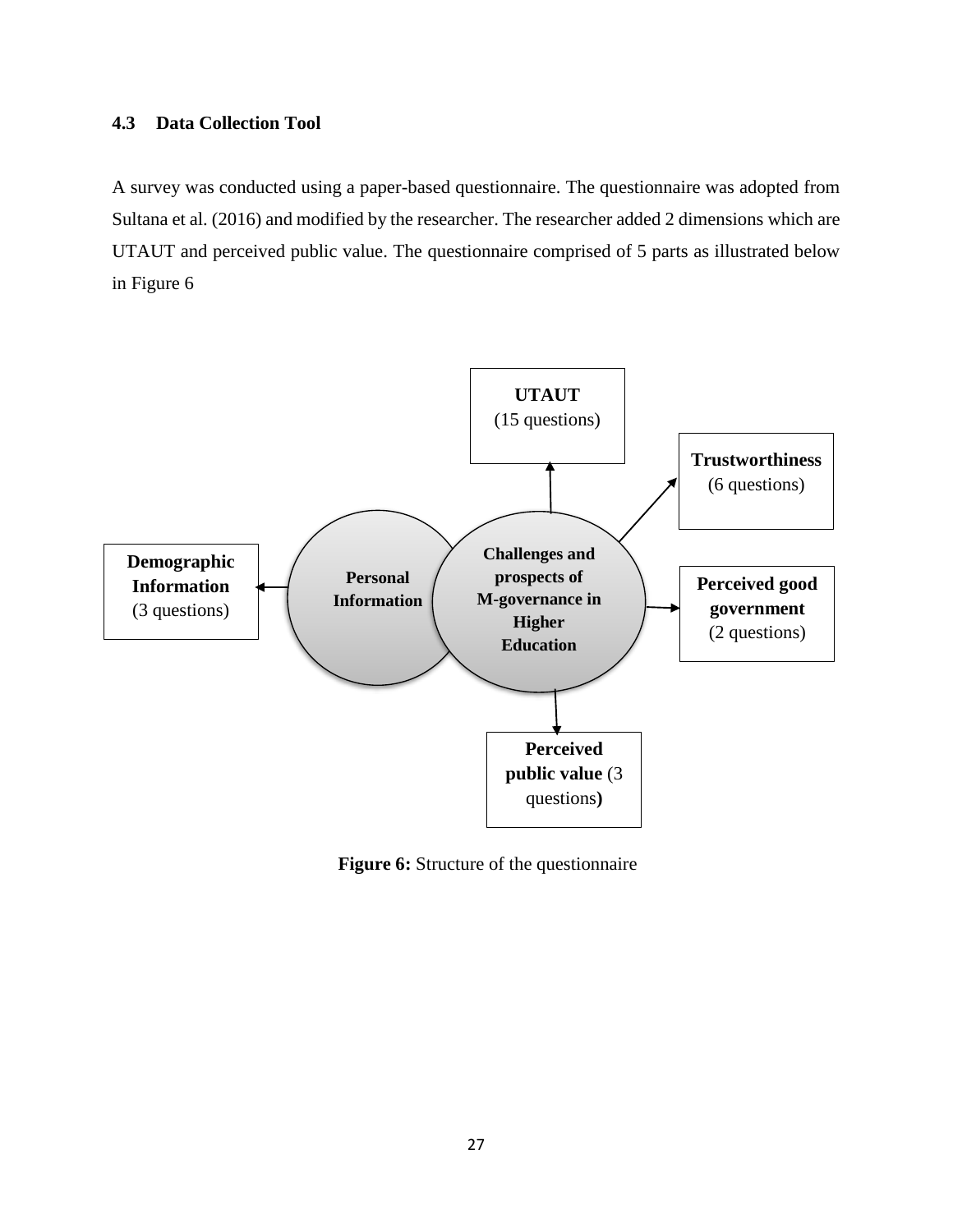#### <span id="page-40-0"></span>**4.3.1 Questionnaire Design and Content**

The questionnaire (see Appendix 1) had a total of 9 dimensions which were divided into 5 main categories for data analysis. Each dimension is explained in detail below:

- **Demographic information:** The participants stated their gender, level of study and age group range.
- **Trustworthiness**: This section required participants to select the most appropriate responses on trust in mobile technology and trust in Government based on a 5 likert scale.
- **UTAUT:** This section comprised of 4 sub-headings namely: Effort Expectancy, Social Influence, Facilitating Condition and Performance Expectancy. Participants were to select the most appropriate response based on a 5 likert scale.
- **Perceived good government and less corruption**: This section required participants to select the most appropriate responses for the 2 questions based on a 5 likert scale.
- **Perceived public value:** This section required participants to select the most appropriate responses for the 3 questions based on a 5 likert scale.

#### <span id="page-40-1"></span>**4.3.2 Reliability Test of survey dimensions**

The content of the questionnaire was reviewed by the thesis supervisor to check the feasibility of the study. The Cronbach Alpha of survey dimensions were calculated and the results are shown in Table 4.2 below. The highest Cronbach alpha score was for perceived good government and less corruption which had 0.885, followed by UTAUT which had 0.804, perceived public value had 0.741 and the least was trustworthiness which had 0.708. Cronbach's alpha worth in the scope of .708 to .885 (Table 4.2) which is viewed as great by Cohen (1998). A study conducted by George and Mallery (2003) describes Cronbach alpha results in more detail stating that if the result is less than or equal to 0.5 it is unacceptable,  $\geq 0.5 -$ it is poor,  $\geq 0.6 -$ it is questionable,  $\geq 0.7 -$ it is acceptable,  $\geq$  .8 – is good and .9 – is excellent.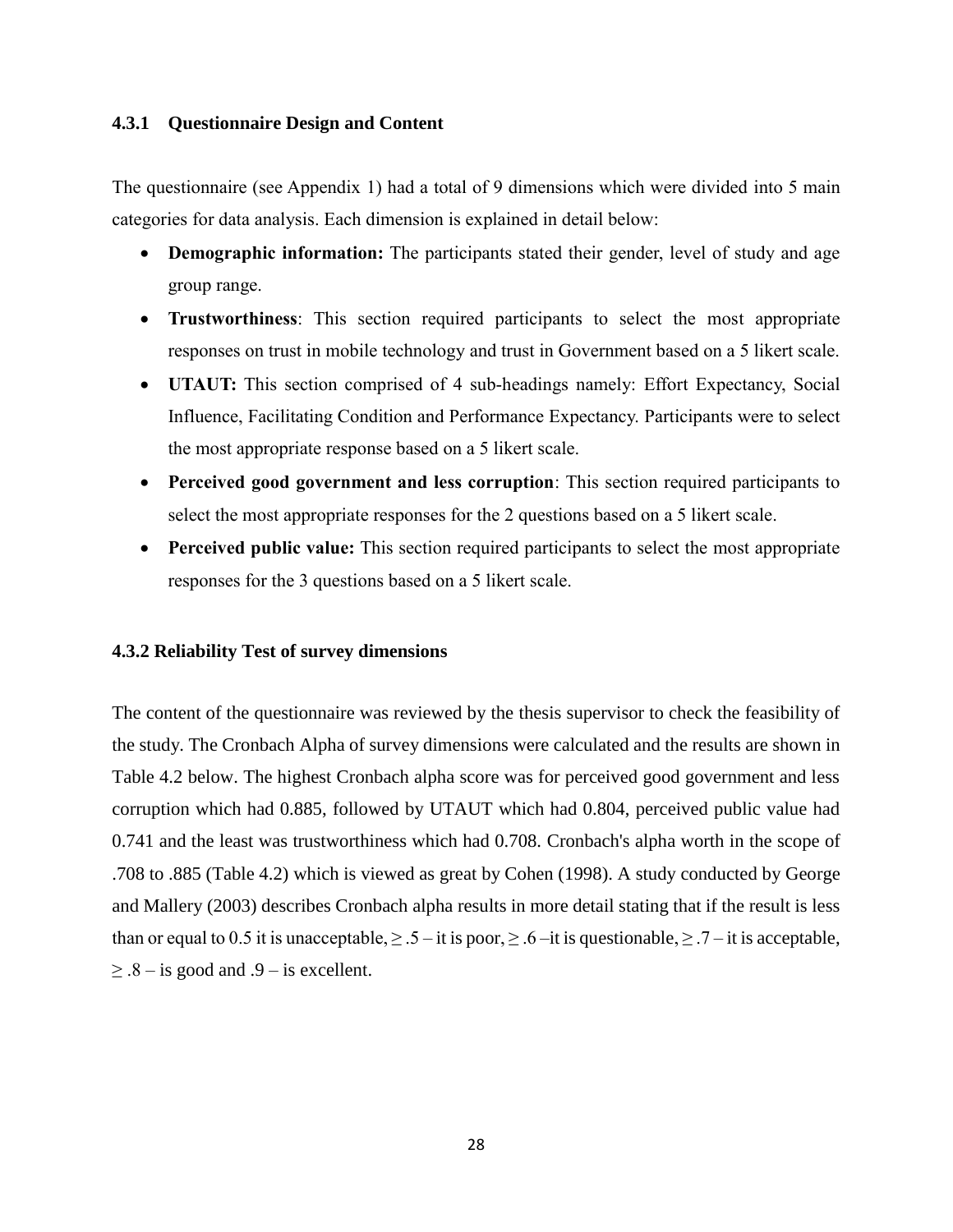<span id="page-41-1"></span>

| <b>Dimension</b>                                 | <b>Cronbach Alpha</b> | <b>No of Items</b> |
|--------------------------------------------------|-----------------------|--------------------|
| <b>UTAUT</b>                                     | 0.804                 | 15                 |
| Trustworthiness                                  | 0.708                 | 6                  |
| Perceived good government and less<br>corruption | 0.885                 | $\overline{2}$     |
| Perceived public value                           | 0.741                 | 3                  |
| <b>Overall Items:</b>                            | 0.889                 | 26                 |

#### **Table 4.2:** Reliability test for survey dimensions

#### <span id="page-41-0"></span>**4.4 Data Analysis**

Statistical package for social sciences (SPSS) version 20 was used for in-depth data analysis for all the research questions. To answer the following research question, *what are university students' attitude on m-governance services adoption*? The reseacher used descriptive statistics.

The second research question, *Is there any significant difference with respect to gender on: Trustworthiness, Perceived good government and less corruption, Perceived public value and UTAUT?* The researcher used independent t-test with gender as the independent variable and the four dimensions as dependent variables. For the third research question*, is there any significant difference with respect to age on: Trustworthiness, Perceived good government and less corruption, Perceived public value and UTAUT?* ANOVA was used for data analysis with age representing the independent variable and the four dimensions representing dependent variables.

For the last research question, *is there any significant difference with respect to level of study on: Trustworthiness, Perceived good government and less corruption, Perceived public value and UTAUT?* ANOVA was used for data analysis with level of study representing the independent variable and the four dimensions representing dependent variables.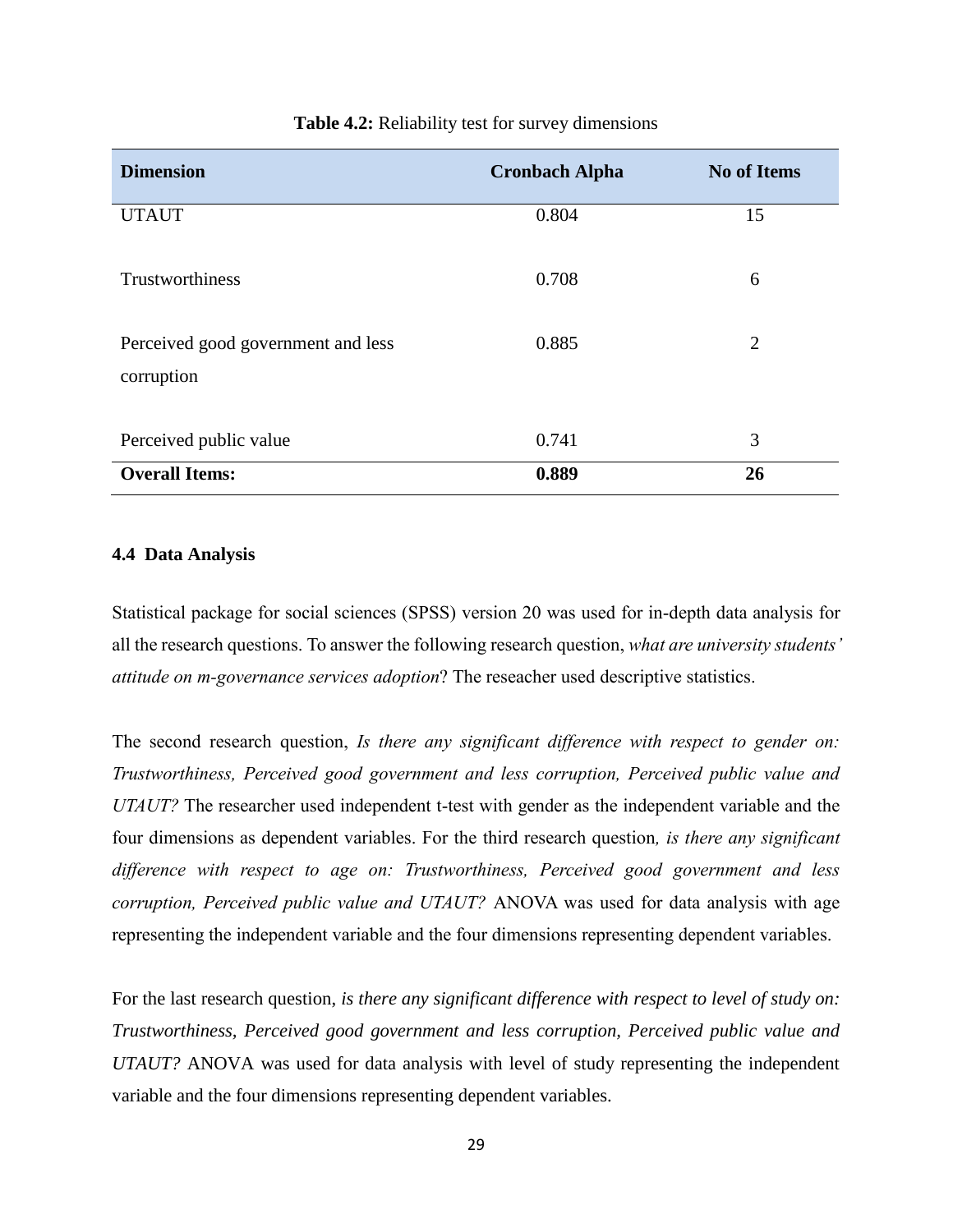#### <span id="page-42-0"></span>**4.5 Research Procedure**

To following steps were followed by the researcher during conducting the survey:

- 1. Literature review was done by the researcher to fully understand the subject, find out what has been discovered by other researchers and also any missing gaps in the literature.
- 2. The questionnaire was reviewed by the thesis supervisor and corrections were done.
- 3. Permission letters were sent via email to the four universities to seek permission before the researcher could go and do the field work.
- 4. During the month of November 2016, 400 questionnaires were distributed to the universities.
- 5. At the end of November 2016, 341 questionnaires were returned by participants.
- 6. During the month of December 2016, data was analyzed using SPSS
- 7. Data collected was analyzed using descriptive statistics, independent t-test and ANOVA.
- 8. The last chapter of the study discusses results in detail and also propose recommendations for further study.

#### <span id="page-42-1"></span>**4.6 Research Schedule and Gantt Chart**

The research took a period of 19 weeks to complete as tabulated in Table 4.3 below. Figure7 below also shows the Gantt chart for the research.

<span id="page-42-2"></span>

| <b>TASK</b>                              | <b>DURATION</b> |
|------------------------------------------|-----------------|
| Thesis proposal                          | 3 weeks         |
| Thesis Writing                           | 6 weeks         |
| Visiting University and seeking Approval | 1 weeks         |
| Data Collection                          | 4 weeks         |
| Data Analysis                            | 2 weeks         |
| Final thesis draft                       | 1 week          |
| Corrections and preparing for defense    | 2 weeks         |
| <b>Total</b>                             | 19 weeks        |

| Table 4.3: Research schedule |
|------------------------------|
|------------------------------|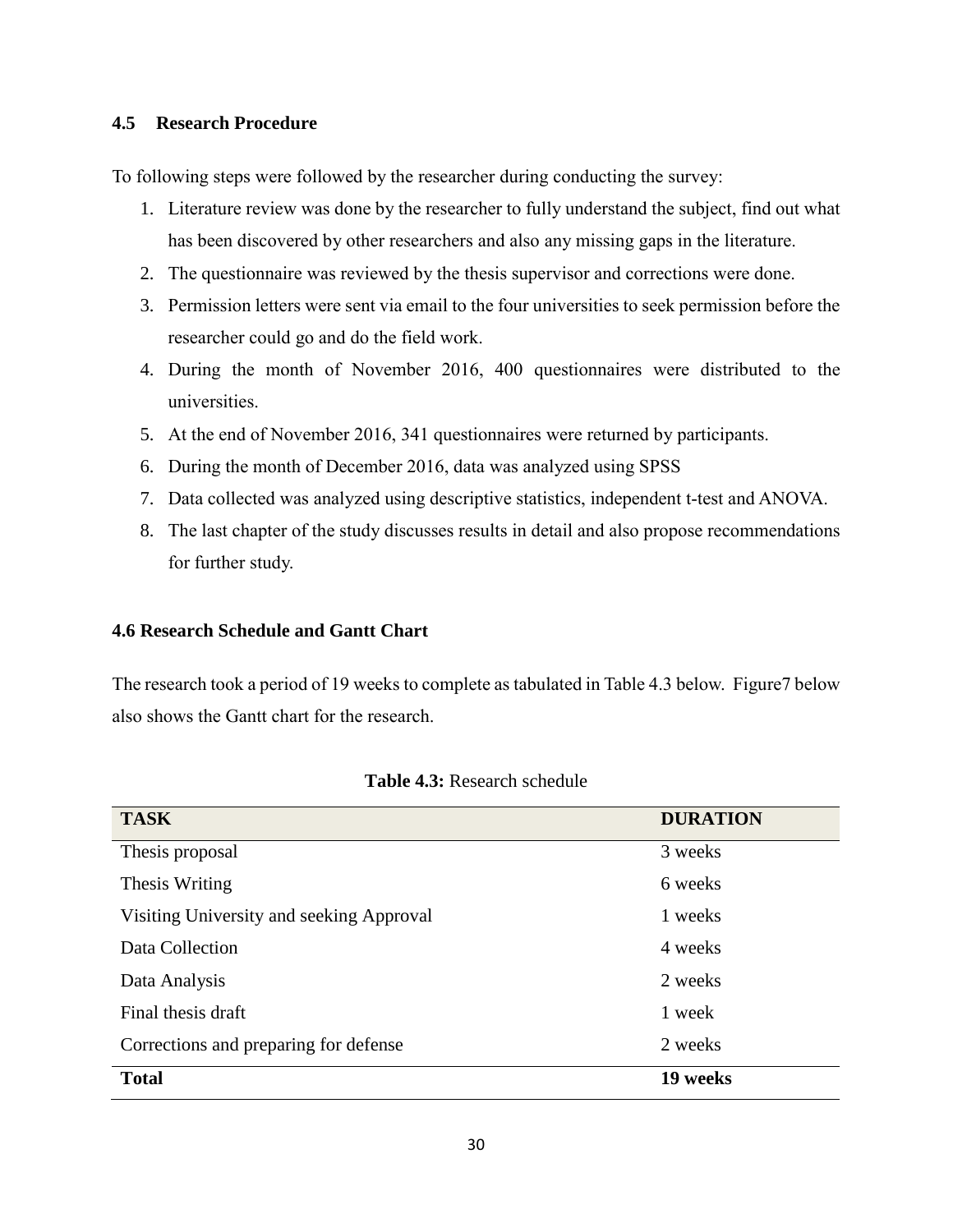|                                                                                                                               |                             |  |  |                   |                                | Qt                          |                                              |                 |                                    |                               |  |
|-------------------------------------------------------------------------------------------------------------------------------|-----------------------------|--|--|-------------------|--------------------------------|-----------------------------|----------------------------------------------|-----------------|------------------------------------|-------------------------------|--|
| Sep 4 Sep 11 Sep 18 Sep 25 Oct 2 Oct 9 Oct 16 Oct 23 Oct 30 Nov 6 Nov 13 Nov 20 Nov 27 Dec 4 Dec 11 Dec 18 Dec 25 Jan 1 Jan 8 |                             |  |  |                   |                                |                             |                                              |                 |                                    |                               |  |
|                                                                                                                               |                             |  |  |                   |                                |                             |                                              |                 |                                    |                               |  |
|                                                                                                                               |                             |  |  |                   |                                | Thesis proposal and Review. |                                              |                 |                                    |                               |  |
|                                                                                                                               | Identifying a research area |  |  |                   |                                |                             |                                              |                 |                                    |                               |  |
|                                                                                                                               |                             |  |  | Literature Review |                                |                             |                                              |                 |                                    |                               |  |
|                                                                                                                               |                             |  |  |                   | Formulating research questions |                             |                                              |                 |                                    |                               |  |
|                                                                                                                               |                             |  |  |                   |                                |                             | Writing research proposal                    |                 |                                    |                               |  |
|                                                                                                                               |                             |  |  |                   |                                | $\mathbb{I}$ Revew          |                                              |                 |                                    |                               |  |
|                                                                                                                               |                             |  |  |                   |                                |                             | Preparation and development of research tool |                 |                                    |                               |  |
|                                                                                                                               |                             |  |  |                   |                                |                             | Drafting the questionnaire                   |                 |                                    |                               |  |
|                                                                                                                               |                             |  |  |                   |                                |                             | Distributing questionnaire to a test group   |                 |                                    |                               |  |
|                                                                                                                               |                             |  |  |                   |                                |                             |                                              |                 | Obtaining feedback from test group |                               |  |
|                                                                                                                               |                             |  |  |                   |                                |                             |                                              |                 |                                    |                               |  |
|                                                                                                                               |                             |  |  |                   |                                |                             |                                              | Data collection |                                    |                               |  |
|                                                                                                                               |                             |  |  |                   |                                |                             |                                              |                 | Data analysis                      |                               |  |
|                                                                                                                               |                             |  |  |                   |                                |                             |                                              |                 |                                    | Compiling Thesis Document     |  |
|                                                                                                                               |                             |  |  |                   |                                |                             |                                              |                 |                                    | Writing final draft of thesis |  |
|                                                                                                                               |                             |  |  |                   |                                |                             |                                              |                 |                                    | Final thesis Review           |  |

<span id="page-43-0"></span>**Figure 7:** Showing gantt chart for the research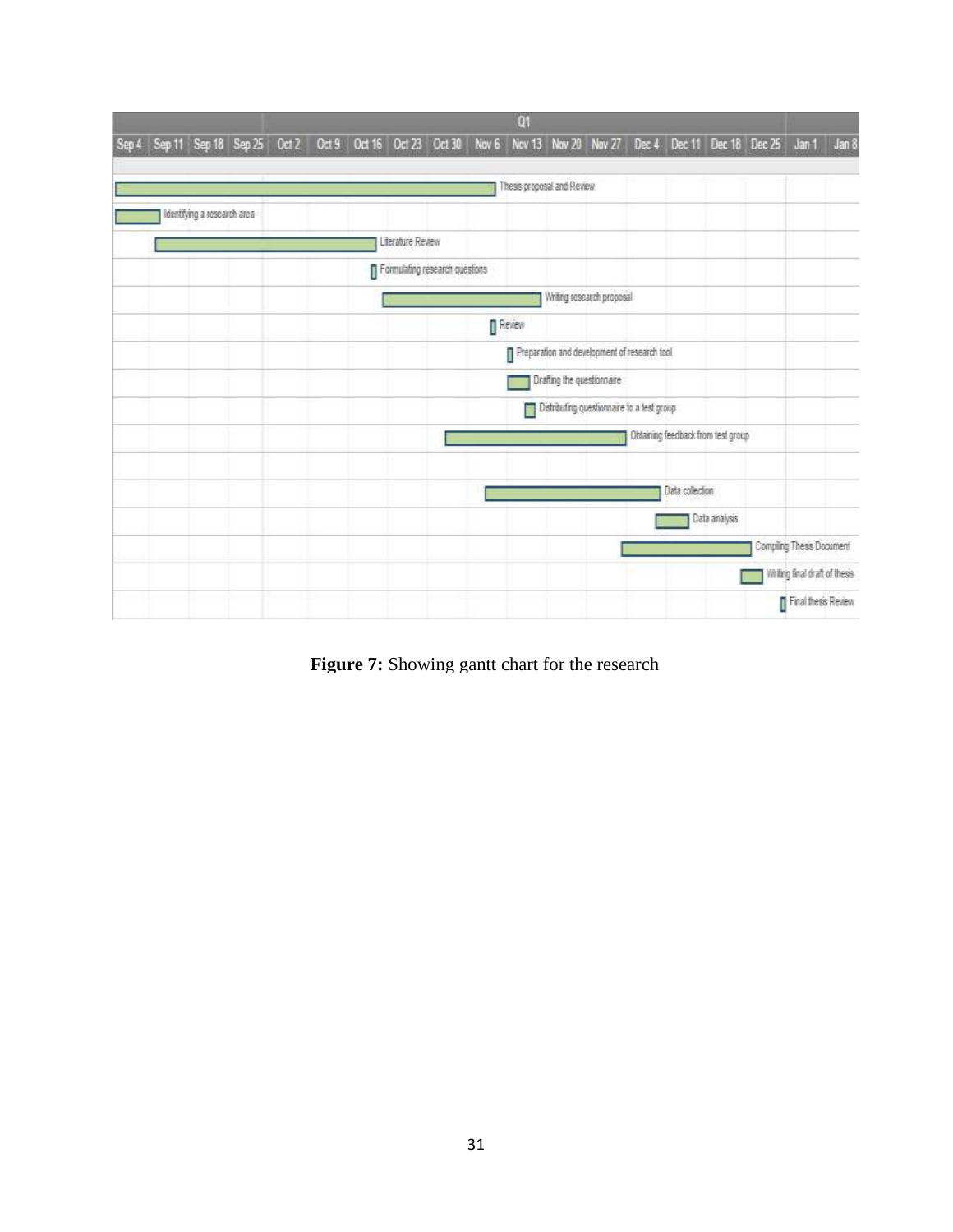#### **CHAPTER 5**

#### **RESULTS AND DISCUSSIONS**

<span id="page-44-0"></span>In this section of the study, the researcher gives a detailed explanation of the research findings he found and compares the results with those of previous researchers before drawing a conclusion based on the similarity of results or differences.

#### <span id="page-44-1"></span>**5.1 Students' attitude on the current usage of m-governance services in North Cyprus**

In order to understand students'attitude on the current usage of m-governance services in North Cyprus, the researcher used descriptive statistics. Table 5.1 below shows the standard deviation and mean for each dimension. Results shown are based on selections which participants chose on a 5 Likert scale.

From the results we can clearly see that the highest mean was found in Performance Expectancy ( M=4.52; SD=0.76), on second ranking was Perceived Public Value (M=4.50; SD=0.79), on third ranking was Facilitating Conditions with  $(M=4.38; SD=07.9)$ , on forth ranking was Social Influence (M=3.79; SD=0.69), on fifth ranking was Trust in Mobile Technology with  $(M=3.75;$ SD=0.96), on sixth ranking was Perceived good Government and less corruption with (M=3.59;  $SD=0.92$ ), on seventh ranking was Trust in Government with  $(M=3.49; SD=0.99)$  and the least to be ranked was Effort Expectancy with (M=3.48; SD=0.89). Total mean average and standard deviation for all the constructs in the questionnaire was (M=3.89, SD=0.79). The lowest mean was 3.49 for trust in government which means that citizens have a low trust in the government, further research is needed to understand the reason behind this low mean which could be corruption. The highest mean was performance expectancy with a mean of 4.52 which clearly show that when citizens perceive benefits from using technology they are willing to adopt the new technology. This clearly show that students are willing and ready to adopt m-governance services.

A similar study conducted by Sultana (2016) with similar dimensions had the following ranking from the highest mean to the lowest: Performance Expectancy, Effort Expectancy, Social Influence, Trust in Government, Trust in Mobile Technology, Perceived Public Value, Perceived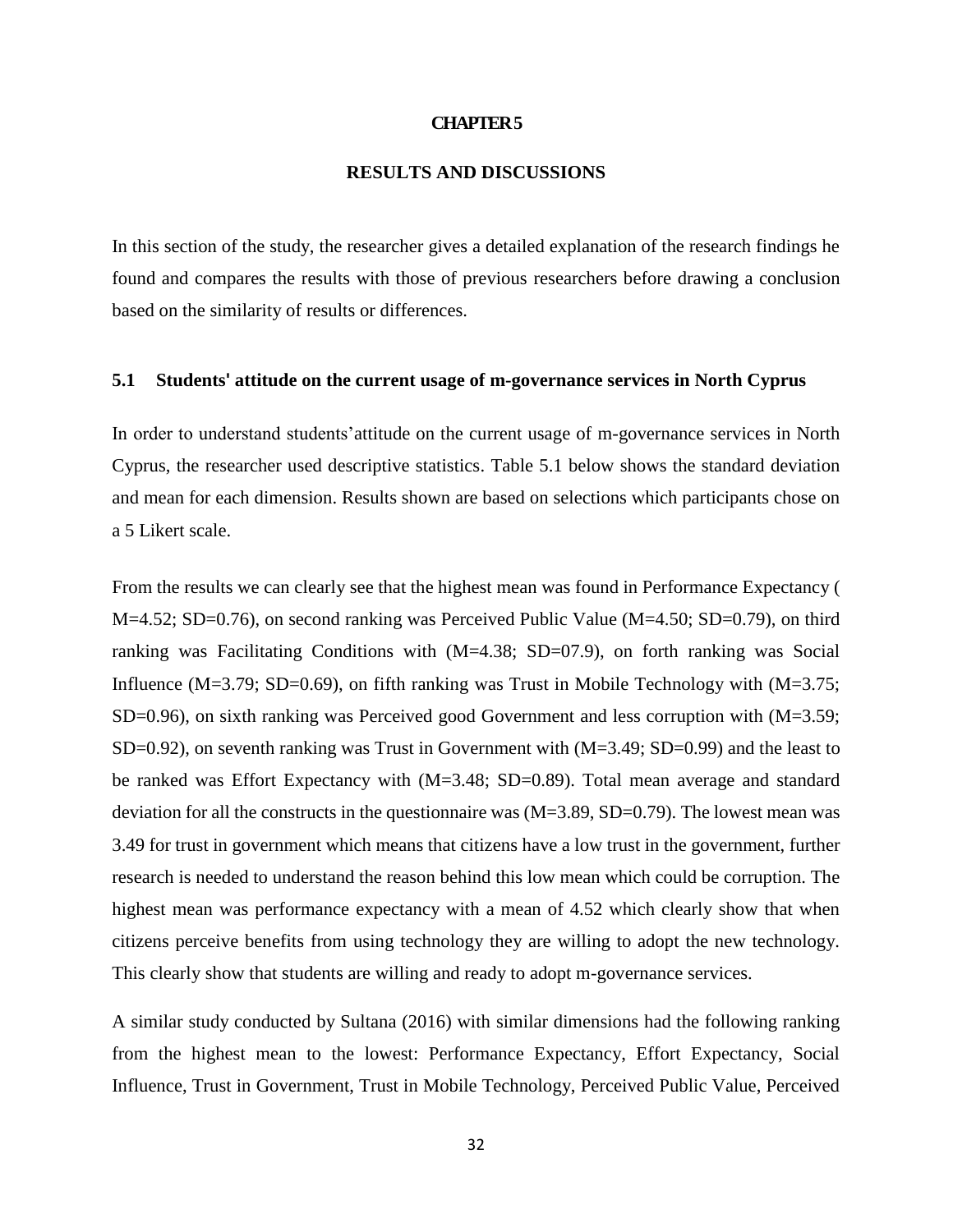good Government and less corruption and Facilitating Conditions. Comparing the researcher's results with the findings of this study we can therefore conclude that Performance Expectancy is had the highest mean implying that people are willing to use m-governance services when they perceive they will benefit considerably from it. Alkhatib (2013) supports this assertion when he described Performance Expectancy as the extent to which a person believes that by using a certain system he/she will have gains in job performance.

#### <span id="page-45-1"></span><span id="page-45-0"></span>**5.2 The difference between Gender and UTAUT**

A statistical analysis was conducted to find out if there is any difference between gender and UTAUT considered as one dependent variable by taking the average score of all sub-dimensions (Effort Expectancy, Social Influence, Facilitating Condition and Performance Expectancy). The researcher conducted an independent t-test using the assumption stated by Levene's test for equality prior to testing each dimension in order to assess if the assumption satisfy each parametric test. Results showed that there is no significant difference between the two variables  $(t = -1.24,$  $p=0.21$ ) in the scores for males (M=2.45, SD=0.59) and females (M=2.53, SD=0.64) as shown in Table 5.2 below. These results show that there is no significant difference between gender and UTAUT. It can be concluded that the differences between two means are likely due to chance and not due to gender differences. Weerakkody (2009) and Garg et al. (2011) also found similar results in their study conducted in Malaysia and concluded that there was no significant difference between gender and all variables in UTAUT.

<span id="page-45-2"></span>

| Gender |     | <b>Mean</b> | <b>SD</b> | <b>Mean</b><br><b>Difference</b> |         | D    |
|--------|-----|-------------|-----------|----------------------------------|---------|------|
| Male   | 193 | 2.45        | 0.59      | $-0.84$                          | $-1.24$ | 0.21 |
| Female | 148 | 2.53        | 0.64      |                                  |         |      |

**Table 1.2:** Statistical differences between gender and UTAUT

**\***The mean difference is significant at .05 level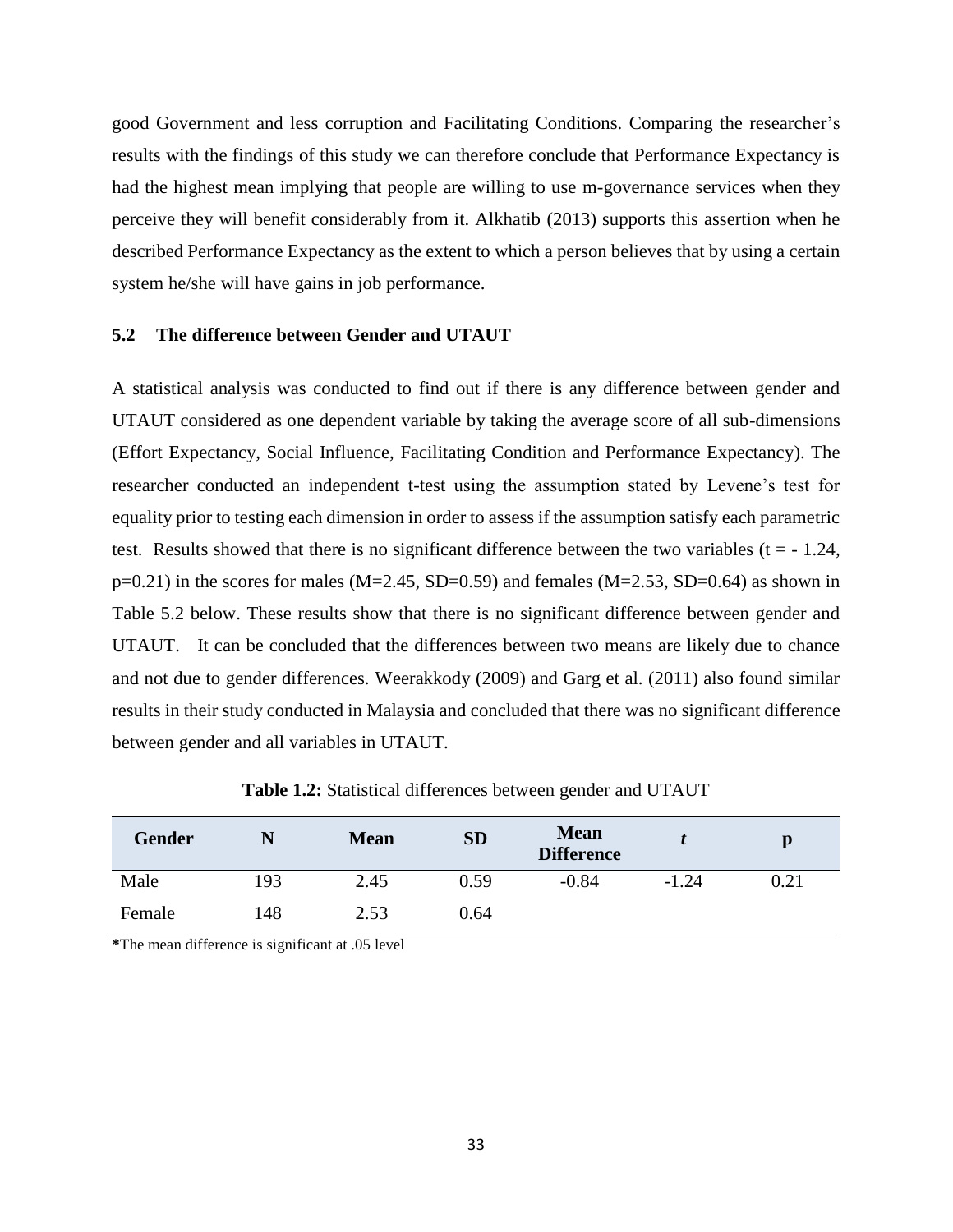| <b>Item</b>                                                                                                                                  | <b>Mean</b>  | <b>SD</b> |  |  |  |  |  |  |
|----------------------------------------------------------------------------------------------------------------------------------------------|--------------|-----------|--|--|--|--|--|--|
| <b>Section II: Trust in mobile technology</b>                                                                                                |              |           |  |  |  |  |  |  |
| I regularly have access to a mobile device such<br>1.<br>as a mobile phone/tablet                                                            | 0.98<br>4.01 |           |  |  |  |  |  |  |
| I often access government services using my<br>2.<br>mobile device                                                                           | 3.69         | 0.98      |  |  |  |  |  |  |
| 3.<br>I prefer to use a phone/ tablet to access online<br>government services than a desktop computer                                        | 3.73         | 0.94      |  |  |  |  |  |  |
| <b>Total</b>                                                                                                                                 | 3.75         | 0.96      |  |  |  |  |  |  |
| <b>Section III: Trust in Government</b>                                                                                                      |              |           |  |  |  |  |  |  |
| I am willing to share personal information<br>4.<br>using my mobile phone with other government<br>service providers (e.g. Universities)?    | 2.50         | 1.06      |  |  |  |  |  |  |
| 5.<br>conducted<br>have<br>government<br>$\mathbf{I}$<br>service<br>transactions using my mobile device e.g. pay<br>school fees or exam fee? | 3.61         | 0.97      |  |  |  |  |  |  |
| 6.<br>I trust that the government will keep the<br>information you share with them safe                                                      | 4.01         | 1.01      |  |  |  |  |  |  |
| <b>Total</b>                                                                                                                                 | 3.49         | 0.99      |  |  |  |  |  |  |
| <b>Section IV: Effort expectancy</b>                                                                                                         |              |           |  |  |  |  |  |  |
| I frequently use m-governance services to check<br>7.<br>updates on educational news and programs                                            | 3.68         | 0.98      |  |  |  |  |  |  |
| Learning m-governance system would be easy<br>8.                                                                                             | 3.77         | 0.98      |  |  |  |  |  |  |
| You do not need to be skilled to use m-<br>9.<br>governance services                                                                         | 3.01         | 0.88      |  |  |  |  |  |  |
| Total                                                                                                                                        | 3.48         | 0.89      |  |  |  |  |  |  |

**Table 5.1:** Descriptive parameters for m-governance adoption in north cyprus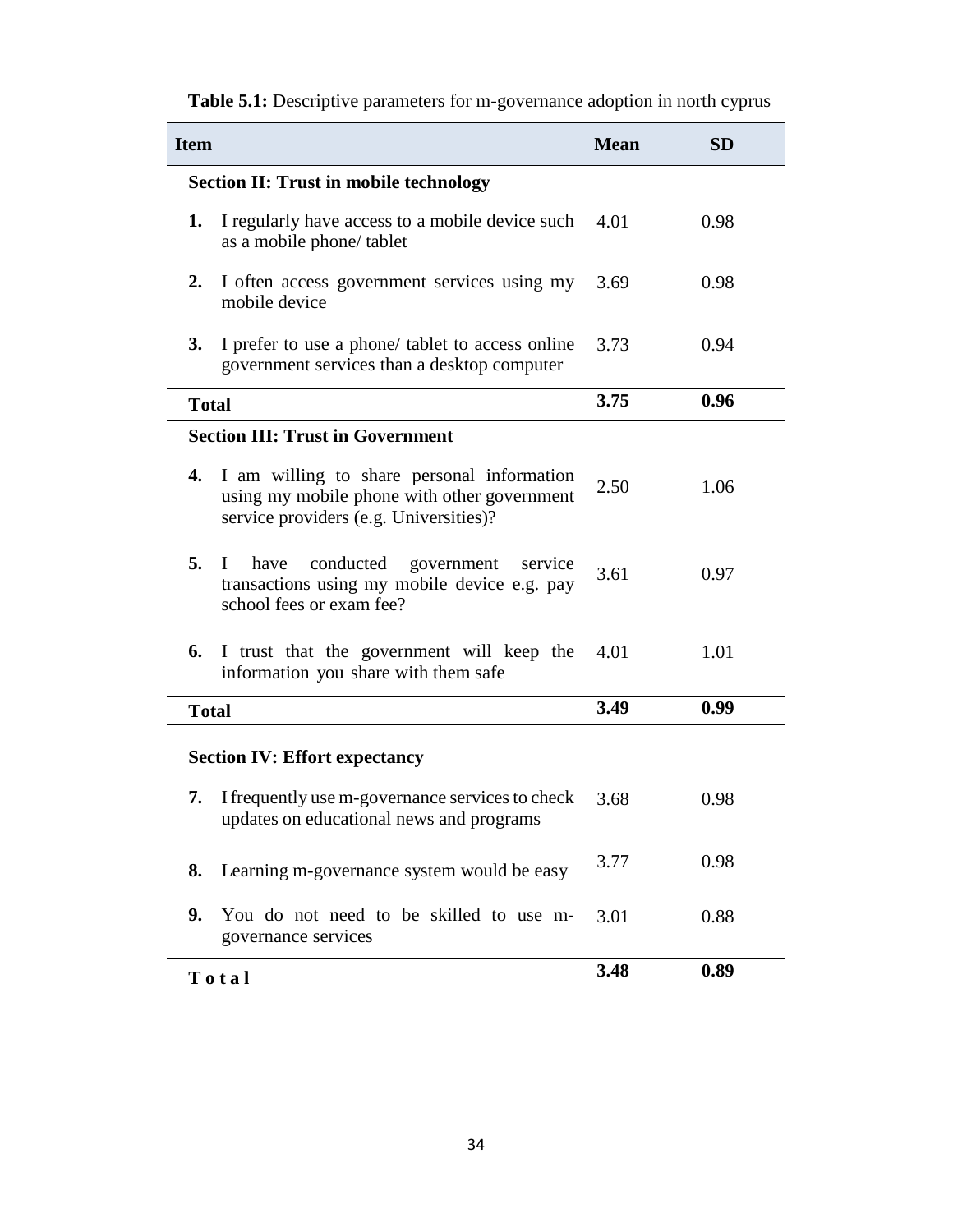**Table 5.1:** Descriptive parameters for m-governance adoption in north cyprus continued

# **Section V: Social influence**

|              | 10. People who are important to me think I<br>should use m-governance services                                           | 4.65 | 0.70 |
|--------------|--------------------------------------------------------------------------------------------------------------------------|------|------|
|              | 11. I would use online government services if I<br>needed to                                                             | 4.58 | 0.82 |
|              | 12. I would use online government services if my<br>friends used them                                                    | 3.75 | 0.82 |
|              | 13. People who use m-governance services are<br>better in the society                                                    | 3.00 | 0.59 |
|              | Total                                                                                                                    | 3.79 | 0.69 |
|              | <b>Section VI: Facilitating condition</b>                                                                                |      |      |
|              | 14. General information (Weather forecast,<br>tourism, recreation)                                                       | 3.69 | 1.11 |
|              | 15. Specific information (exchange rates, exam<br>results, road closures)                                                | 4.24 | 0.81 |
|              | 16. Emergency alerts (Severe weather, terrorism,<br>accidents, fire)                                                     | 4.53 | 0.86 |
|              | 17. Health and safety education                                                                                          | 3.48 | 0.72 |
|              | 18. SMS notifications about exam results, grades,<br>admission and registration                                          | 4.56 | 0.83 |
| <b>Total</b> |                                                                                                                          | 4.38 | 0.79 |
|              | <b>Section VII: Performance expectancy</b>                                                                               |      |      |
| 19. I        | m-governance provide<br>think<br>a<br>more<br>convenient way to access government services                               | 4.56 | 0.69 |
|              | <b>20.</b> I think m-governance services would be more<br>effective if they were personalized for me as an<br>individual | 4.58 | 0.81 |
|              | 21. M-governance services are available to me 24/7                                                                       | 4.55 | 0.81 |
| <b>Total</b> |                                                                                                                          | 4.52 | 0.76 |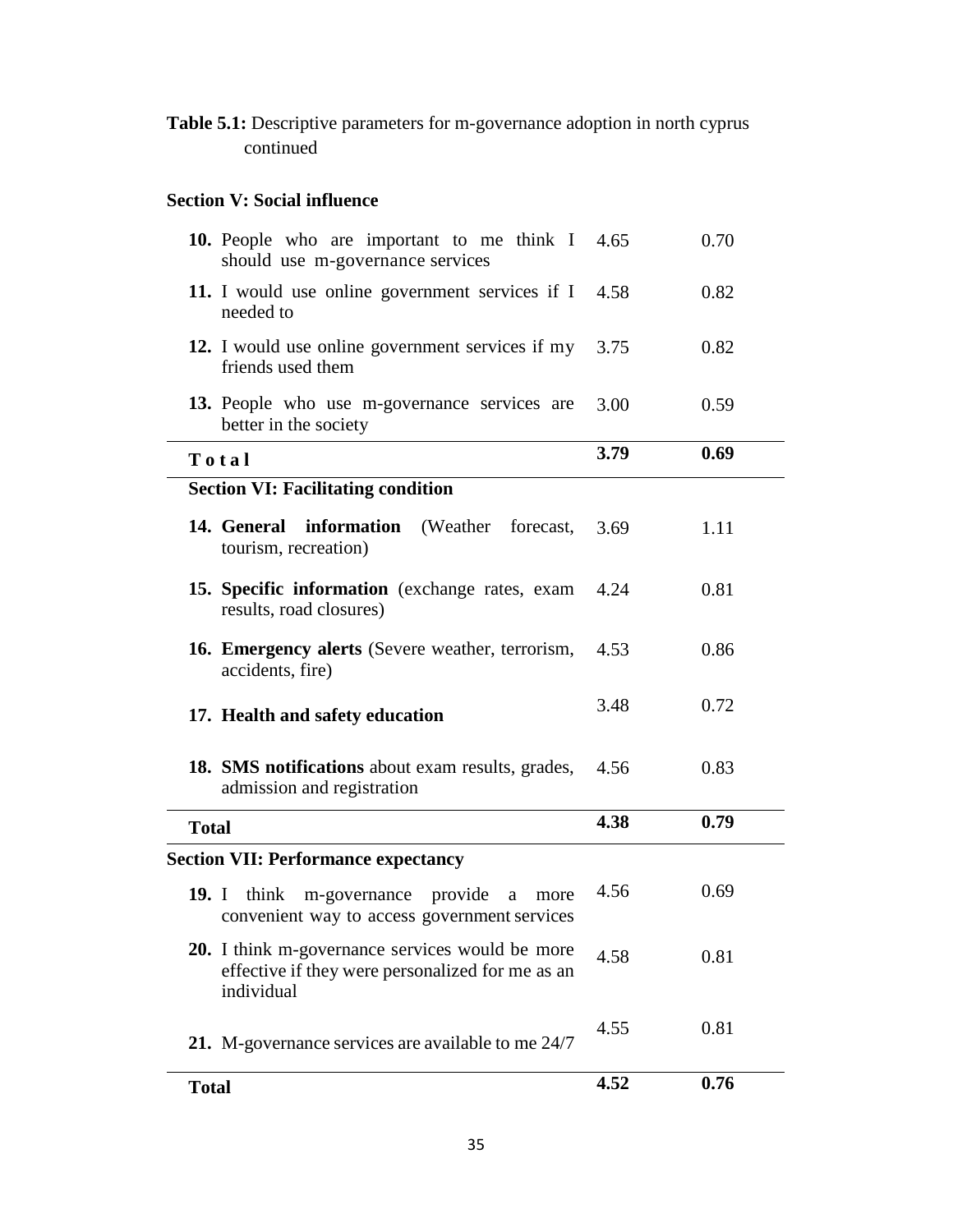| <b>Table 5.1:</b> Descriptive parameters for m-governance adoption in north cyprus |  |  |
|------------------------------------------------------------------------------------|--|--|
| continued                                                                          |  |  |

#### **Section VIII : Perceived good government and less corruption**

| think m-governance services are<br>22. I<br>the<br>preferable option to help make<br>educational processes more clear | 3.66 | 0.99 |
|-----------------------------------------------------------------------------------------------------------------------|------|------|
| 23. I am well informed about on-going educational<br>government projects                                              | 3.55 | 1.04 |
| Total                                                                                                                 | 3.59 | 0.92 |
| <b>Section IX: Perceived public value</b>                                                                             |      |      |
| 26. Implementation of m-governance<br>has<br>increased the speed with which students are<br>served at the university  | 4.25 | 0.75 |
| 27. I am familiar with the benefits of m-<br>government                                                               | 4.65 | 0.69 |
| 28. I predict that I will use m-governance services<br>in the future                                                  | 4.58 | 0.85 |
| <b>Total</b>                                                                                                          | 4.50 | 0.78 |
| <b>Total mean for M-governance services adoption</b>                                                                  | 3.89 | 0.79 |

#### <span id="page-48-0"></span>**5.3 The difference between Gender and Trustworthiness**

A statistical analysis was conducted to find out if there is any difference between gender and all dependent variables for Trustworthiness (Trust in mobile technology and Trust in Government). The researcher conducted an independent t-test using the assumption stated by Levene's test for equality prior to testing each dimension in order to assess if the assumption satisfy each parametric test. Results showed that there is no significant difference between the two variables ( $t = 0.45$ ,  $p=0.65$ ) in the scores for males (M=2.44, SD=0.68) and females (M=2.40, SD=0.74) as shown on Table 5.3 below. These results show that there is no significant difference between gender and Trustworthiness. It can be concluded that the differences between the two means are likely due to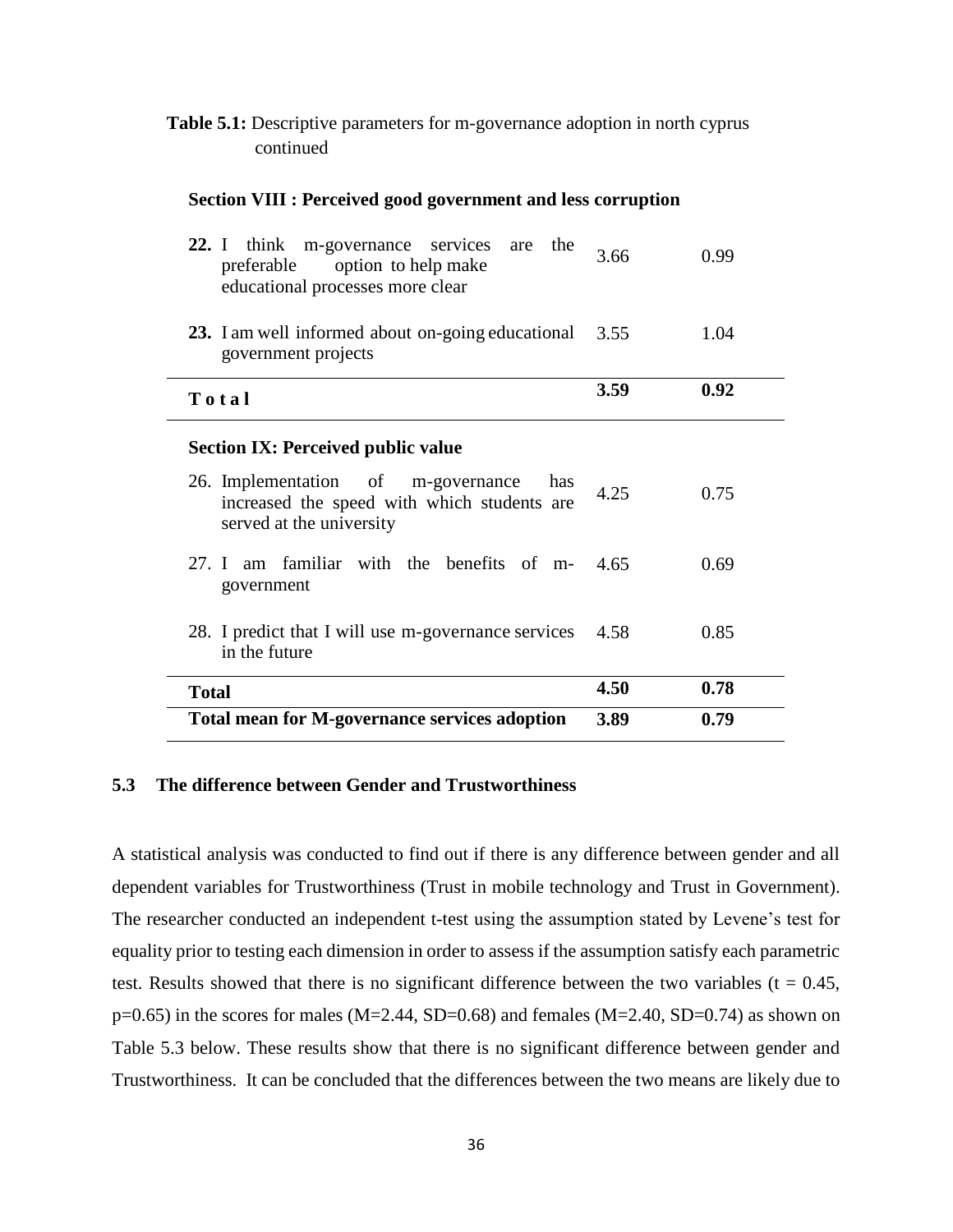chance and not due to gender differences. However, our results contradict to those found by Weerakkody (2009) who conducted a research and found out that gender had a significant influence on trust as far as m-governance adoption is concerned.

<span id="page-49-1"></span>

| <b>Gender</b> | N   | <b>Mean</b> | <b>SD</b> | <b>Mean</b><br><b>Difference</b> |      | p    |
|---------------|-----|-------------|-----------|----------------------------------|------|------|
| Male          | 193 | 2.44        | 0.68      | $-0.35$                          | 0.45 | 0.65 |
| Female        | 148 | 2.40        | 0.74      |                                  |      |      |

**Table 5.3:** Statistical differences between gender and Trustworthiness

**\***The mean difference is significant at .05 level

# <span id="page-49-0"></span>**5.4 The difference between Gender and Perceived Good Government and Less Corruption**

A statistical analysis was conducted to find out if there is any difference between gender and perceived good government and less corruption. The researcher conducted an independent t-test using the assumption stated by Levene's test for equality prior to testing each dimension in order to assess if the assumption satisfy each parametric test. Results showed that there is no significant difference between the two variables (t =  $-0.32$ , p=0.74) in the scores for males (M=2.53, SD=0.92) and females  $(M=2.56, SD=0.85)$  as shown on Table 5.4. These results show that there is no significant difference between gender and perceived good government and less corruption. It can be concluded that the differences between the two means are likely due to chance and not due to gender differences. Similar findings were found by Garg et al. (2013) and Nkwe (2012) who found out that gender did not have any significant influence on perceived good government as far as m-governance adoption is concerned.

<span id="page-49-2"></span>**Table 5.4:** Statistical differences between gender and Perceived good government and less corruption

| Gender |     | <b>Mean</b> | <b>SD</b> | <b>Mean</b><br><b>Difference</b> |         | p    |
|--------|-----|-------------|-----------|----------------------------------|---------|------|
| Male   | 193 | 2.53        | 0.92      | $-0.32$                          | $-0.32$ | 0.74 |
| Female | 148 | 2.56        | 0.85      |                                  |         |      |

**\***The mean difference is significant at .05 level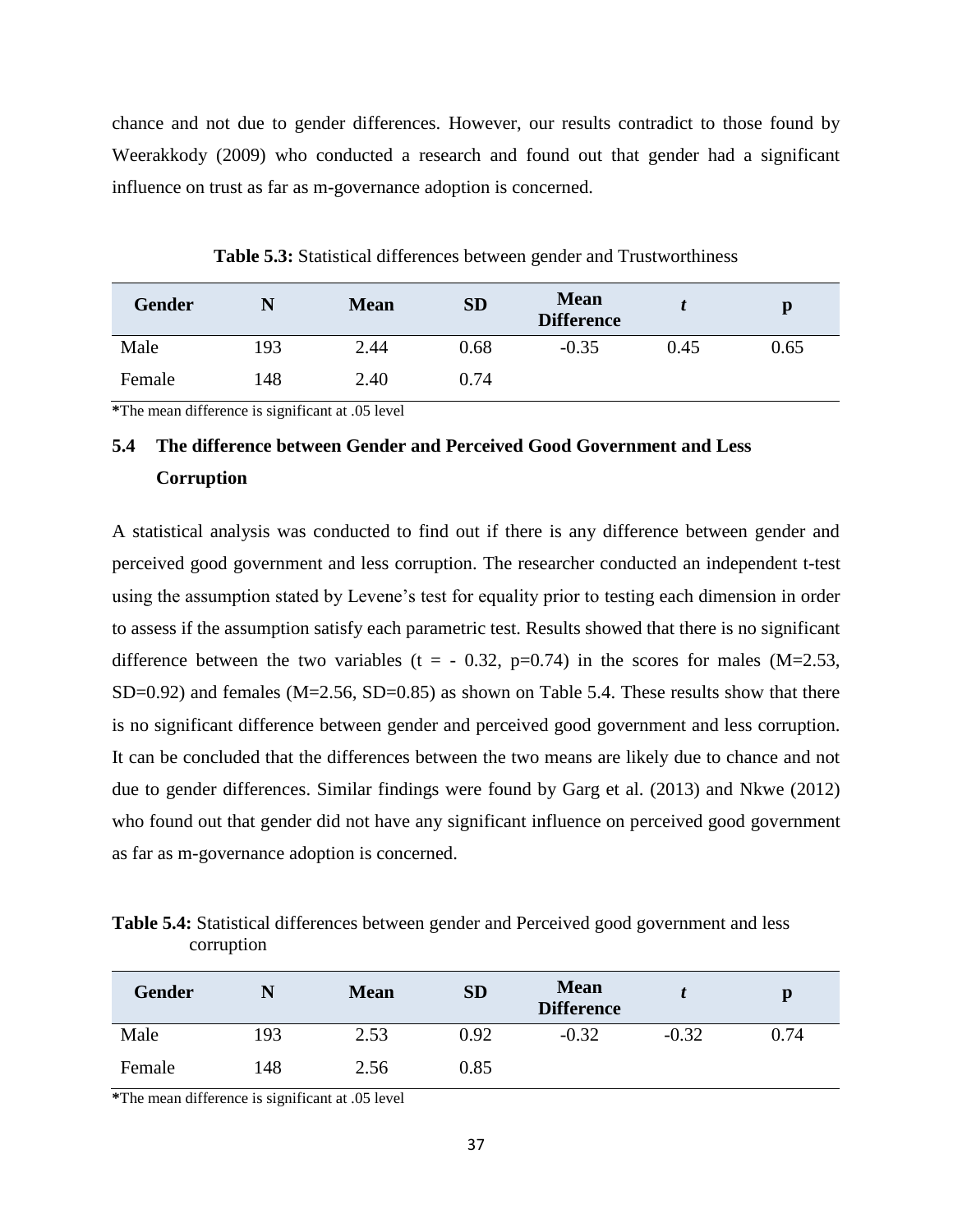#### <span id="page-50-0"></span>**5.5 The difference between Gender and Perceived Public Value**

A statistical analysis was conducted to find out if there is any difference between gender and perceived public value. The researcher conducted an independent t-test using the assumption stated by Levene's test for equality prior to testing each dimension in order to assess if the assumption satisfy each parametric test. Results showed that there is no significant difference between the two variables (t =  $-0.67$ , p=0.50) in the scores for males (M=2.47, SD=0.77) and females (M=2.53, SD=0.76) as shown on Table 5.5. These results show that there is no significant difference between gender and perceived public value. It can be concluded that the differences between the two means are likely due to chance and not due to gender differences. Seddiky and Ara (2015) also found out that there was no significant difference between gender and perceived public value as far as mgovernance adoption is concerned.

**Table 5.5:** Statistical differences between gender and perceived public value

<span id="page-50-2"></span>

| <b>Gender</b> | N   | <b>Mean</b> | <b>SD</b> | <b>Mean</b><br><b>Difference</b> |         | p    |
|---------------|-----|-------------|-----------|----------------------------------|---------|------|
| Male          | 193 | 2.47        | 0.77      | $-0.56$                          | $-0.67$ | 0.50 |
| Female        | !48 | 2.53        | 0.76      |                                  |         |      |

**\***The mean difference is significant at .05 level

#### <span id="page-50-1"></span>**5.6 The difference between Age and UTAUT**

A one-way ANOVA was employed in order to assess the difference between age and UTAUT as total dimension. Results showed that variances for UTAUT components were not equal based on the assumption of Levene's test of homogeneity. There was no significant difference between age and UTAUT at  $p > 0.05$  for all three levels (F = 1.76,  $p= 0.17$ ) as shown on Table 5.6. These results suggest that age does not have any effect on UTAUT. Similar findings were found by Weerakkody (2009) who found out that age did not have any significant influence on m-governance adoption.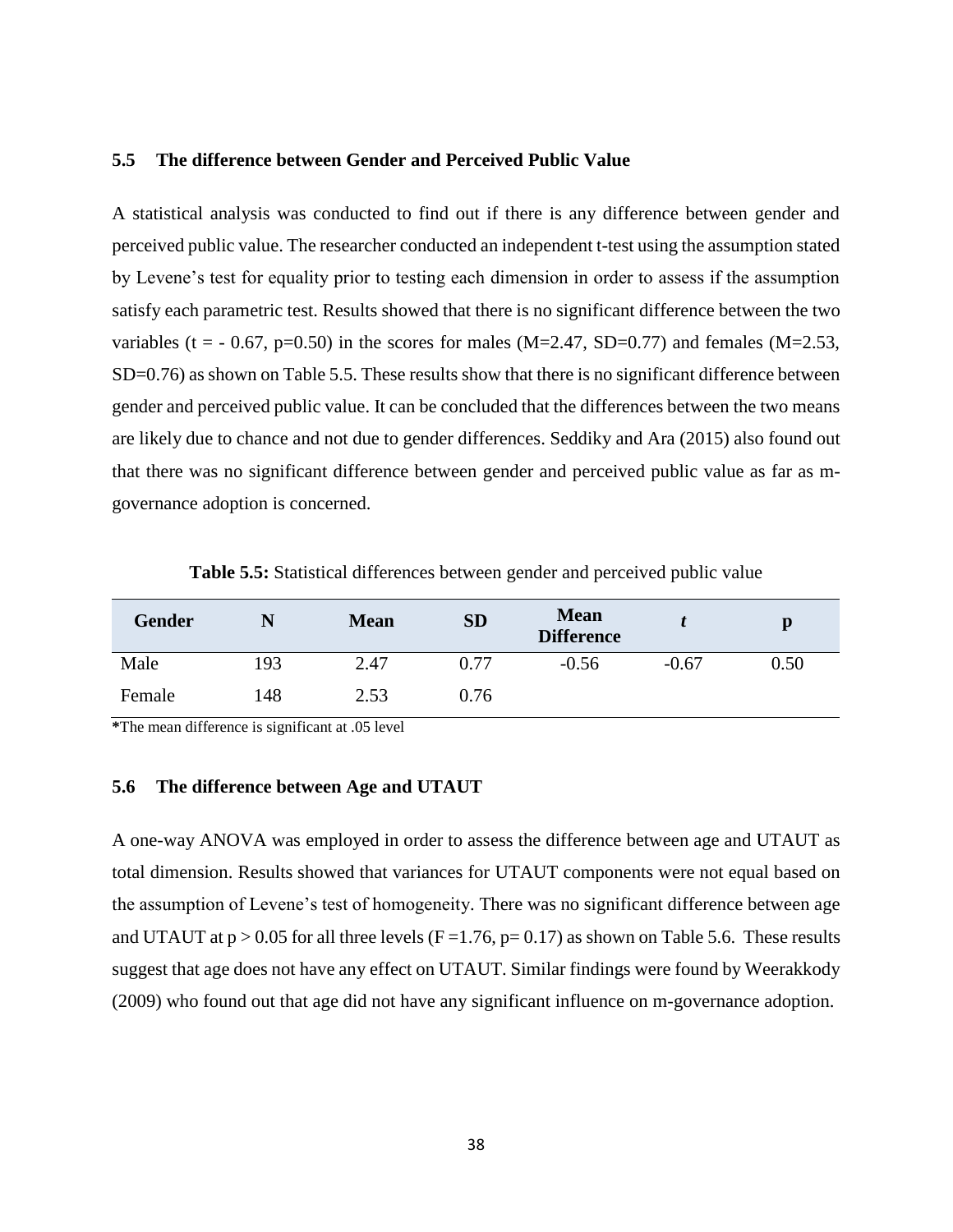<span id="page-51-2"></span>

| <b>Dimension</b> | Age          | N   | <b>Mean</b> | <b>SD</b> | $\mathbf F$ | p    |
|------------------|--------------|-----|-------------|-----------|-------------|------|
|                  | 18-22        | 135 | 2.52        | 0.49      | 1.76        | 0.17 |
| <b>UTAUT</b>     | $23 - 27$    | 119 | 2.52        | 0.72      |             |      |
|                  | 28 and above | 87  | 2.38        | 0.64      |             |      |
|                  | <b>Total</b> | 341 | 2.49        | 0.61      |             |      |

**Table 5.6:** Differences between age and UTAUT

**\***The mean difference is significant at .05 level

#### <span id="page-51-0"></span>**5.7 The difference between Age and Trustworthiness**

A one-way ANOVA was employed to compare the difference between age and Trustworthiness. Results showed that variances for Trust components were not equal based on the assumption of Levene's test of homogeneity There was no significant difference between age and Trustworthiness at  $p > 0.05$  for all three levels (F = 1.40, p= 0.25) as shown on Table 5.7. These results suggest that age does not have any effect on Trustworthiness. Similar findings were found by Weerakkody (2009) and Nkwe (2012) who found out that age did not have any significant influence on trustworthiness.

<span id="page-51-3"></span>

| <b>Dimension</b>       | Age          | N   | <b>Mean</b> | <b>SD</b> | F    | P    |
|------------------------|--------------|-----|-------------|-----------|------|------|
|                        | 18-22        | 135 | 2.45        | 0.62      | 1.40 | 0.25 |
| <b>Trustworthiness</b> | $23 - 27$    | 119 | 2.47        | 0.81      |      |      |
|                        | 28 and above | 87  | 2.32        | 0.66      |      |      |
|                        | <b>Total</b> | 341 | 2.42        | 0.70      |      |      |

**\***The mean difference is significant at .05 level

#### <span id="page-51-1"></span>**5.8 The difference between Age and Perceived Good Government and Less Corruption**

A one-way ANOVA was employed to compare the difference between age and perceived good government and less corruption. Results showed that variances for perceived good government and less corruption components were equal at  $(p<0.05)$  based on the assumption of Levene's test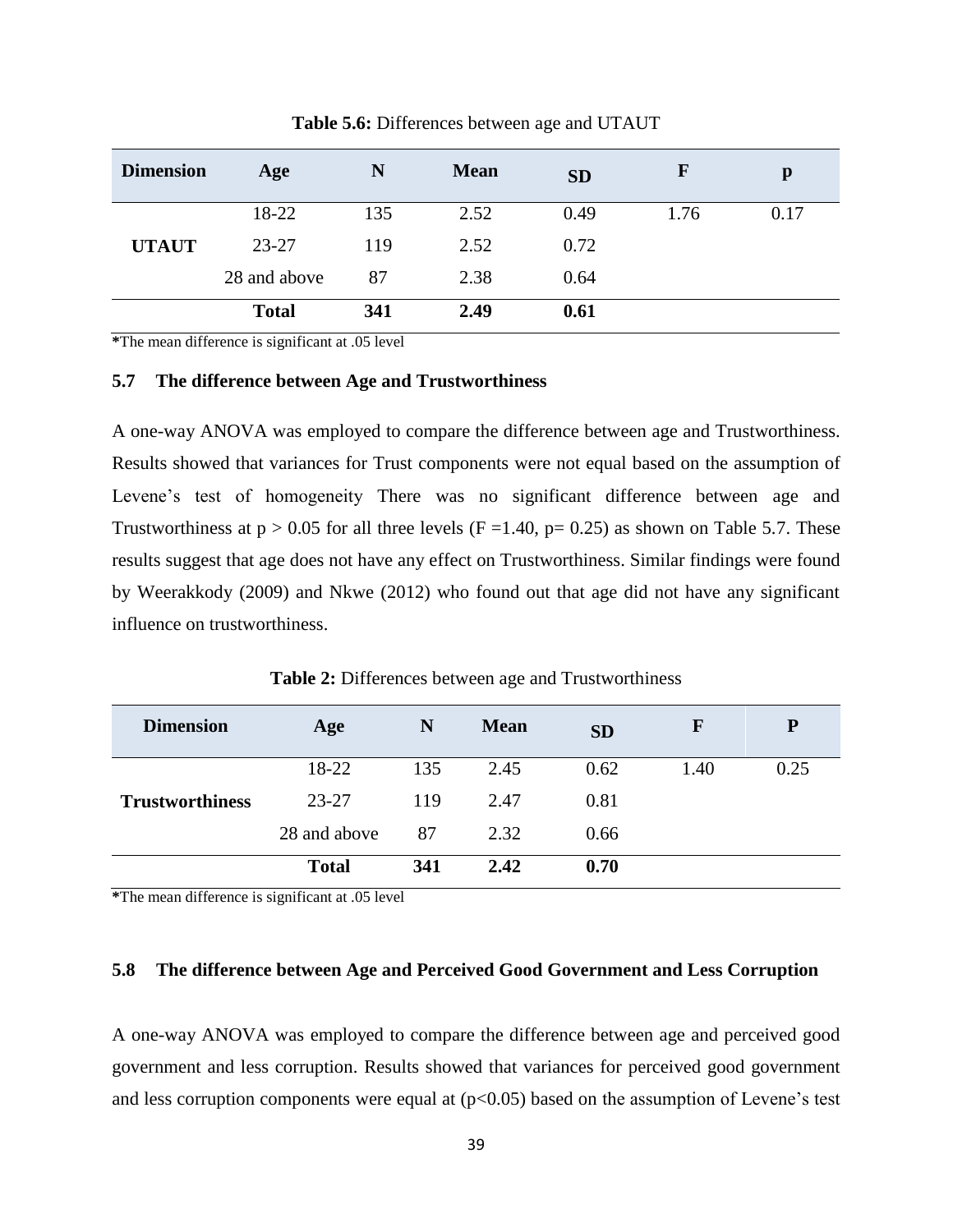of homogeneity. However, there was no significant difference between age and perceived good government and less corruption at  $p > 0.05$  for all three levels (F =0.23, p= 0.80) as shown on Table 5.8. These results suggest that age does not have any effect on perceived good government and less corruption. However, contradicting results were found in the literature by many researchers (Garg et al., 2011; Weerakkody, 2009) who pointed out that good government is directly connected to m-governance adoption, If citizens feel that the government is less corrupt and is concerned with their wellbeing they are most willing to adapt to services offered by the government.

<span id="page-52-1"></span>

| <b>Dimension</b> | Age          | N   | <b>Mean</b> | <b>SD</b> | $\mathbf F$ | ${\bf P}$ |
|------------------|--------------|-----|-------------|-----------|-------------|-----------|
| Perceived good   | 18-22        | 135 | 2.45        | 0.79      | 0.23        | 0.80      |
| government and   | $23 - 27$    | 119 | 2.47        | 1.00      |             |           |
| less corruption  | 28 and above | 87  | 2.32        | 0.87      |             |           |
|                  | <b>Total</b> | 341 | 2.42        | 0.89      |             |           |

**Table 5.8:** Differences between age and perceived good government and less corruption

**\***The mean difference is significant at .05 level

#### <span id="page-52-0"></span>**5.9 The difference between Age and Perceived Public Value**

A one-way ANOVA was employed to compare the difference between age and perceived value. Results showed that variances for perceived value components were equal at  $(p<0.05)$  based on the assumption of Levene's test of homogeneity. There was significant difference between age and perceived value at  $p < 0.05$  for all three levels (F = 3.66, p= 0.03) as shown on Table 5.9. Post hoc comparisons using Tukey HSD test indicated that the mean score for 18-22 was (M= 2.59, SD=0.70), 23-27 age group (M=2.52 SD=0.86) and for the 28 years and above age group (M=2.31, SD=0.71). Students at the age group 18-22 have higher mean scores than students in age group 28 and above in perceived public value. Younger students feel more positive about perceived public value of m-governance adoption as compared to older students. Similar results were found by Garg et al. (2011) that age does have an influence on the adoption of m-governance services. The older people get, the more knowledgeable they become on the uses of m-governance services and also more knowledge on internet services.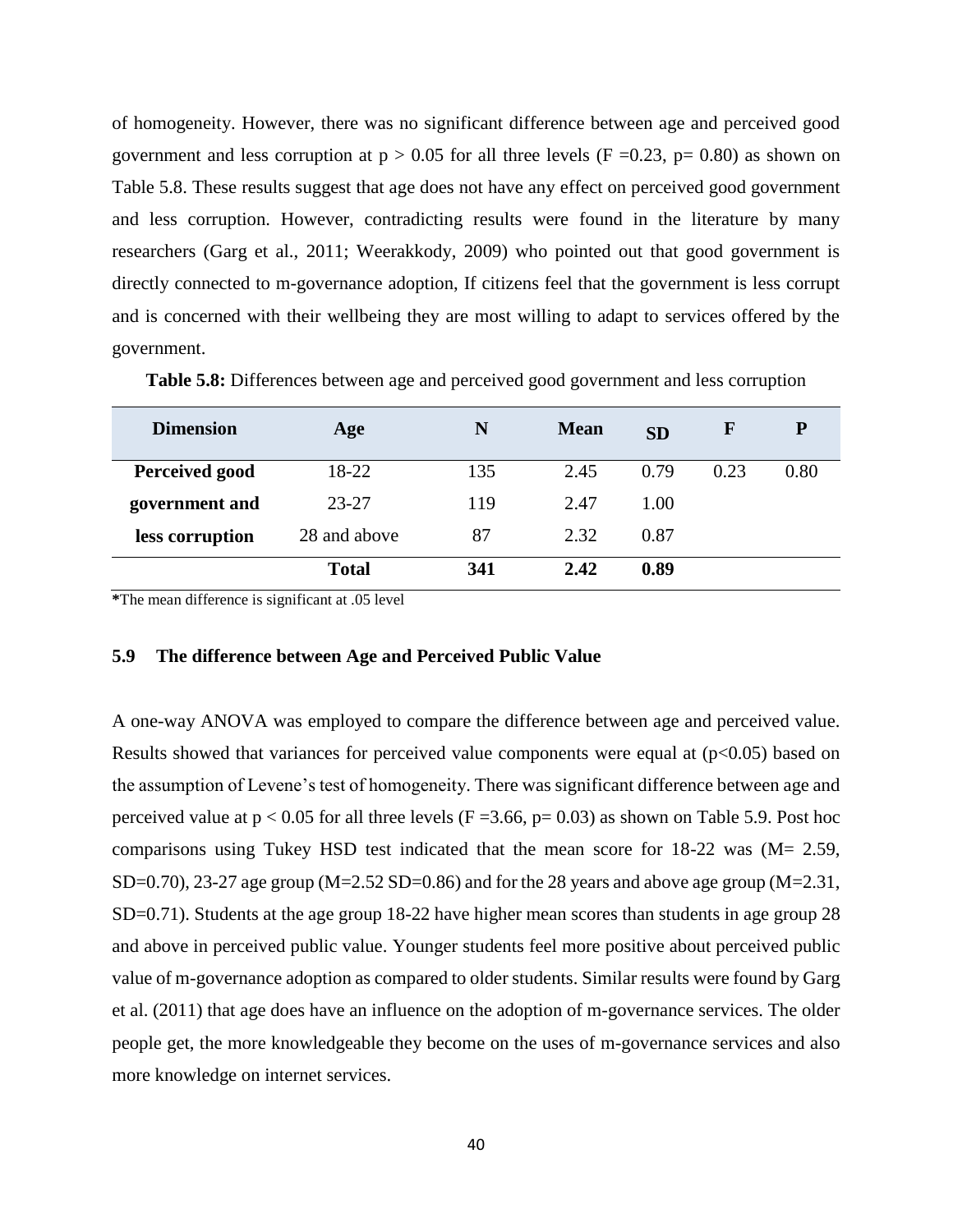<span id="page-53-2"></span>

| <b>Dimension</b> | Age          | N   | <b>Mean</b> | <b>SD</b> | F    | ${\bf P}$ |
|------------------|--------------|-----|-------------|-----------|------|-----------|
|                  | 18-22        | 135 | 2.59        | 0.70      | 3.66 | $0.03*$   |
| <b>Perceived</b> | $23 - 27$    | 119 | 2.52        | 0.86      |      |           |
| public value     | 28 and       | 87  | 2.31        | 0.71      |      |           |
|                  | above        |     |             |           |      |           |
|                  | <b>Total</b> | 341 | 2.50        | 0.77      |      |           |

**Table 5.9:** Differences between age and perceived public value

<span id="page-53-0"></span>**5.10 The difference between Level of Study and UTAUT**

A one-way ANOVA was conducted to compare the difference between Level of study and UTAUT. Results showed that variances for UTAUT components were not equal based on the assumption of Levene's test of homogeneity. There was no significant difference between Level of study and UTAUT at  $p > 0.05$  for all three levels (F = 0.27, p= 0.77) as shown on Table 5.10. These results suggest that level of study does not have an effect on UTAUT. Suklabaidya and Sen (2013) also found out that level of study did not have any influence on m-governance adoption in their research in Iraq.

**Table 5.10:** Differences between level of study and UTAUT

<span id="page-53-3"></span>

| <b>Dimension</b> | <b>Level of Study</b> | N   | <b>Mean</b> | <b>SD</b> | ${\bf F}$ | P    |
|------------------|-----------------------|-----|-------------|-----------|-----------|------|
|                  | Undergraduate         | 161 | 2.49        | 0.56      | 0.27      | 0.77 |
| <b>UTAUT</b>     | <b>Masters</b>        | 146 | 2.47        | 0.61      |           |      |
|                  | PhD                   | 34  | 2.55        | 0.81      |           |      |
|                  | <b>Total</b>          | 341 | 2.49        | 0.62      |           |      |

**\***The mean difference is significant at .05 level

#### <span id="page-53-1"></span>**5.11 The difference between Level of Study and Trustworthiness**

A one-way between subjects ANOVA was conducted to compare the difference between Level of study and Trustworthiness. Results showed that variances for Trust components were not equal based on the assumption of Levene's test of homogeneity.. There was no significant difference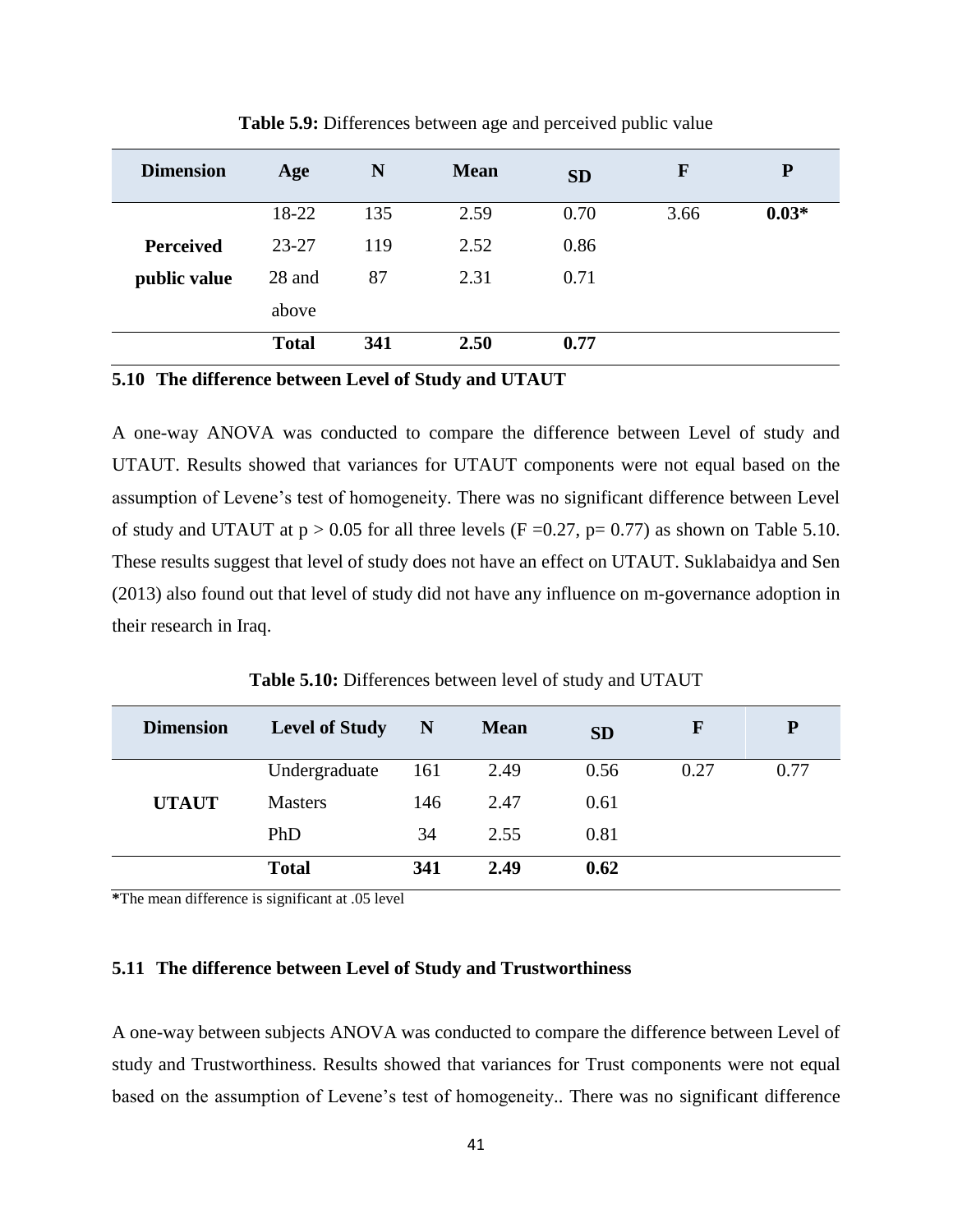between Level of study and Trustworthiness at  $p > 0.05$  for all three levels (F = 0.33, p= 0.72) as shown on Table 5.11. These results suggest that level of study does not have an effect on Trustworthiness. In the literature, many researchers (Suklabaidya & Sen, 2013; Nkwe, 2012) also found out that level of study did not have any influence on trust of m-governance services.

<span id="page-54-1"></span>

| <b>Dimension</b>               | <b>Level of Study</b> | N   | <b>Mean</b> | <b>SD</b> | F    | P    |
|--------------------------------|-----------------------|-----|-------------|-----------|------|------|
|                                | Undergraduate         | 161 | 2.45        | 0.70      | 0.33 | 0.72 |
| <b>Trustworthiness</b> Masters |                       | 146 | 2.40        | 0.72      |      |      |
|                                | PhD                   | 34  | 2.36        | 0.68      |      |      |
|                                | <b>Total</b>          | 341 | 2.42        | 0.70      |      |      |

**Table 5.11:** Differences between level of study and Trustworthiness

**\***The mean difference is significant at .05 level

# <span id="page-54-0"></span>**5.12 The difference between Level of Study and Perceived Good Government and Less Corruption**

A one-way ANOVA was conducted to compare the difference between Level of study and perceived good government and less corruption. Results showed that variances for perceived good government and less corruption components were not equal based on the assumption of Levene's test of homogeneity. There was no significant difference between Level of study and perceived good government and less corruption at  $p > 0.05$  for all three levels (F = 1.67, p= 0.19) as shown on Table 5.12. These results suggest that level of study does not have an effect on perceived good government and less corruption. Suklabaidya and Sen (2013) also found out that level of study did not have any influence on m-governance adoption as far as good governance is concerned. When citizens perceive the government to be less corrupt they are keen to use its services despite their level of study.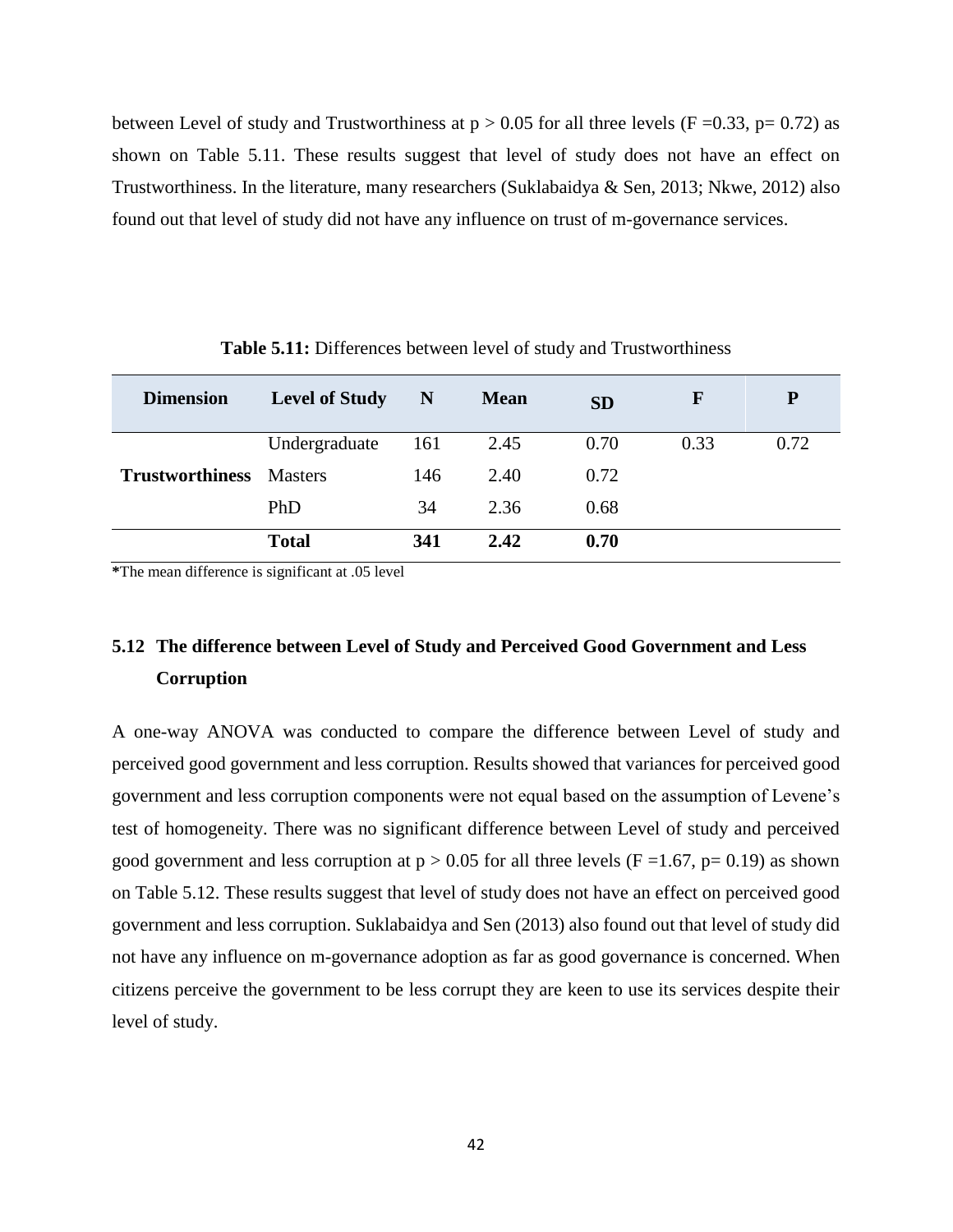| <b>Dimension</b>       | <b>Level of Study</b> | N   | <b>Mean</b> | <b>SD</b> | F    | P    |
|------------------------|-----------------------|-----|-------------|-----------|------|------|
| Perceived good         | Undergraduate         | 161 | 2.49        | 0.84      | 1.67 | 0.19 |
| government and Masters |                       | 146 | 2.54        | 0.95      |      |      |
| less corruption        | PhD.                  | 34  | 2.80        | 0.88      |      |      |
|                        | <b>Total</b>          | 341 | 2.54        | 0.89      |      |      |

<span id="page-55-1"></span>**Table 5.12:** Differences between level of study and perceived good government and less corruption

**\***The mean difference is significant at .05 level

#### <span id="page-55-0"></span>**5.13 The difference between Level of Study and Perceived Public Value**

A one-way ANOVA was conducted to compare the difference between Level of study and perceived public value. Results showed that variances for perceived public value components were not equal based on the assumption of Levene's test of homogeneity. There was no significant difference between Level of study and perceived public value at  $p > 0.05$  for all three levels (F  $=0.15$ ,  $p= 0.86$ ) as shown on Table 5.13. These results suggest that level of study does not have an effect on perceived public value. Nkwe (2012) also found out that level of study does not influence perceived value in m-governance adoption. When citizens perceive they will benefit from services rendered they are willing to use services no matter their level of study.

<span id="page-55-2"></span>**Dimension Level of Study N Mean SD F P Perceived public value** Undergraduate 161 2.52 0.75 0.15 0.86 Masters 146 2.47 0.78 PhD 34 2.48 0.80 **Total 341 2.50 0.77**

**Table 5.13:** Differences between level of study and perceived public value

**\***The mean difference is significant at .05 level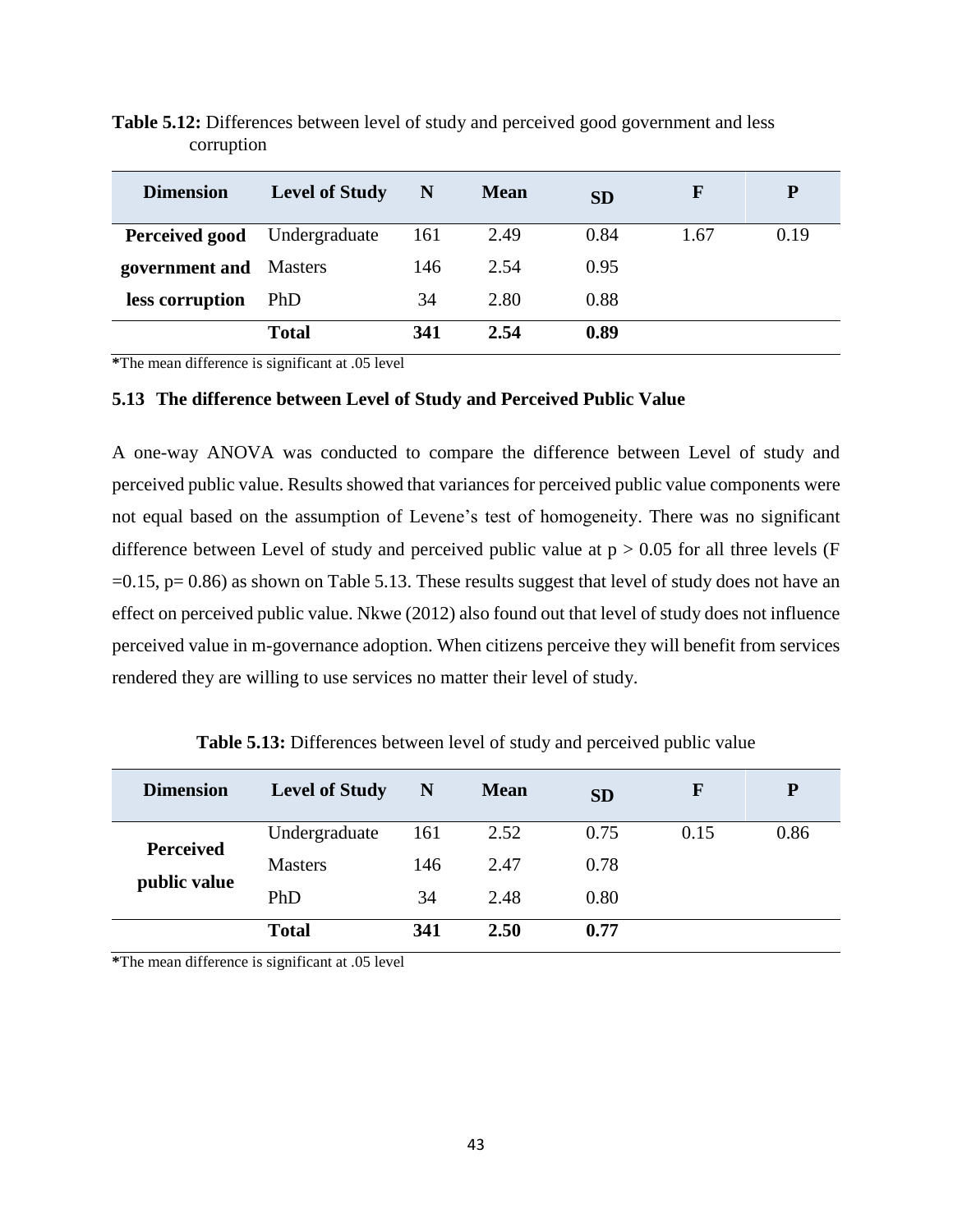#### **CHAPTER 6**

#### **CONCLUSION AND RECOMMENDATIONS**

<span id="page-56-0"></span>To sum-up all research findings explained in the previous chapters, the researcher now gives his final say on the topic and states recommendations which he proposes for future studies to be undertaken.

#### <span id="page-56-1"></span>**6.1 Conclusion**

The outcomes of this study are as follows:

- Findings revealed that students in North Cyprus are aware of other m-governance services offered to citizens by their government, however not all students are fully using all the services provided. SMS notifications showing exam results, grades, admission and registration process were ranked as the most important m-governance service provided by the government and educational institutions. In addition, emergency alert notifications and specific information regarding exchange rates and road closures were rated as the second important m-governance service provided by the state. However, general information such as weather updates, recreation and health and safety information were rated at neutral. This shows the need for awareness on these services provided by the government.
- Research findings also showed that there was no significant difference between gender and all dependent variables (UTAUT, Trustworthiness, Perceived good government and less corruption and Perceived public value). Gender has no effect on the sub-dimensions of the aforementioned attributes. This is most likely because gender is has no effect on technology adoption, anyone can adopt to technology so long he/she perceives benefits (Nkwe, 2012).
- There was no significant difference between level of study and all dependent variables. Furthermore, there was no significant difference between age and three dependent variables (UTAUT, Trustworthiness and Perceived good governance and less corruption).
- There was a significant difference between age and perceived public value mainly between the two age groups (18-22 and 28 and above) this suggest that as people mature in age they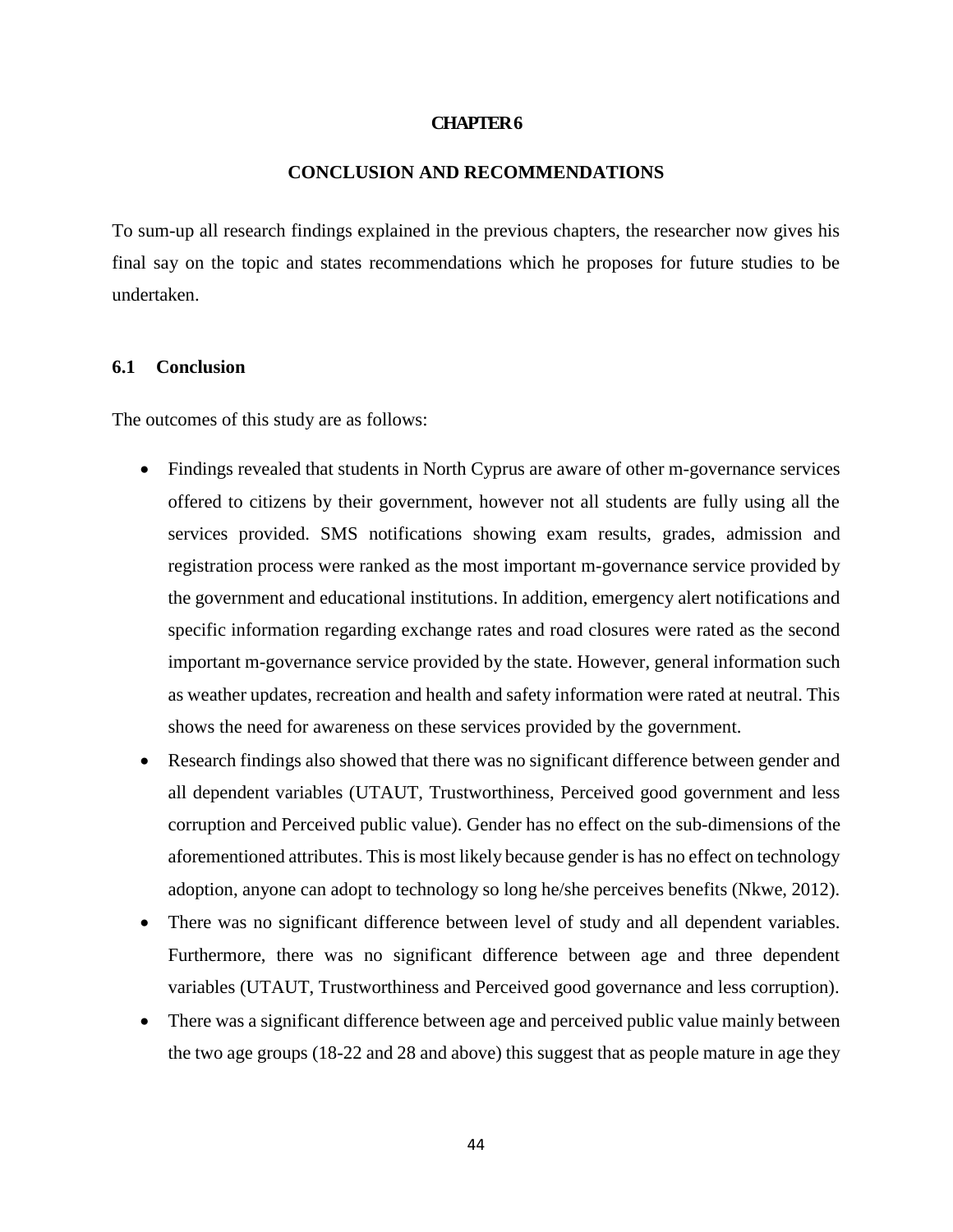tend to perceive more benefits and become more knowledgeable of m-governance services at their disposal.

- During conducting the research, the researcher also observed that there is a high level of mobile penetration into the country and this suggests that there will be demand for mgovernance services in the future due to the mobility they offer anytime and anywhere so long there is internet connection.
- The availability of hot spots and free internet at large malls and public areas such as restaurants also promise high demand for m-governance services in the future.
- Results also showed that lack of trust in m-governance services was another barrier to its adoption among university students. Students do not fully trust the services conducted over the internet especially to perform financial transactions. This is a potential threat to future m-governance adoption success.

#### <span id="page-57-0"></span>**6.2 Recommendations**

- The research was conducted over a short period of time over the fall semester of 2016. The researcher strongly recommends further research which can be done over a longitudinal period of time and also focusing on all universities in North Cyprus to fully understand the level of m-governance adoption and other challenges which may not have been revealed by this study due to the limitations of time and geographical coverage.
- The researcher strongly recommends awareness programs to be conducted in every city to aware citizens of the benefits of using m-governance services already at their disposal but however some are unaware.
- Qualitative studies with in depth interview could also be conducted for further inquiry about m-governance adoption at Higher Education Institutions.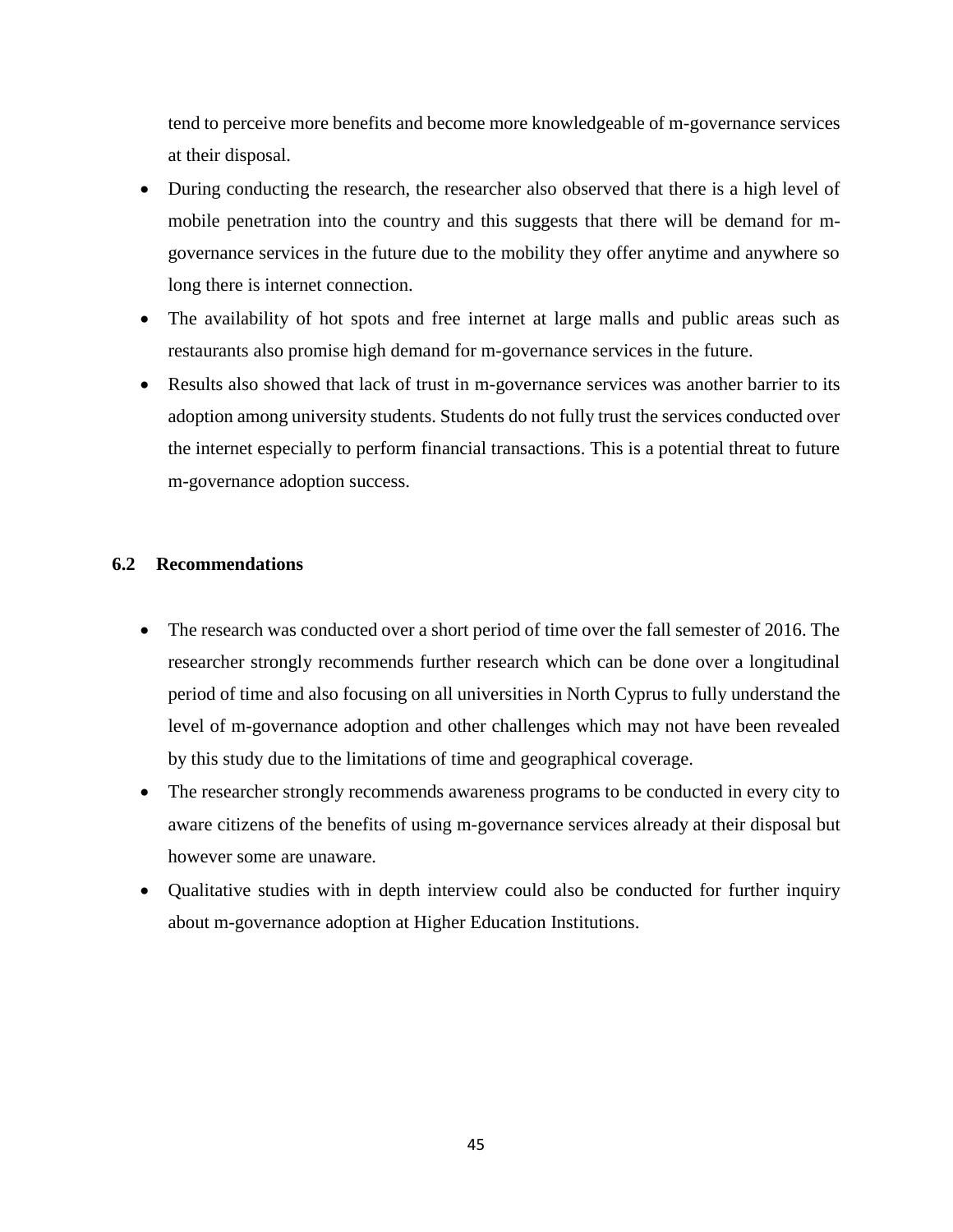#### <span id="page-58-0"></span>**REFERENCES**

- Alhomod, S. (2013). E-governance in education: Areas of Impact and Proposing a Framework to Measure the Impact. *Turkish Online Journal of Distance Education*, 14(2), pp 305-313.
- Alssbaiheen, A & Love, S. (2015). Exploring the Challenges of M-governance Adoption in Saudi Arabia. *The Electronic Journal of e-Government,* 13 (1), 18-27.
- Alkhatib, H. (2013). E-government systems success and user acceptance in developing countries: the role of perceived support quality. Retrieved on May 27, from <http://bura.brunel.ac.uk/bitstream/2438/7471/1/FulltextThesis.pdf>
- Batta, M., Sethi, A., & Kaur, R. (2012). E-Governance in E-Administration. *International Journal of Computing & Business Research, In Proceedings of I-Society,* GKU, Talwandi
- DeLone, W.H., & McLean, E.R. (2002). Information Systems Success Revisited. *In Proceedings of the 35th Hawaii International Conference on System Sciences*.CBig Island, Hawaii, 238-249.
- DeLone, W.H., & McLean, E.R. (2003).The DeLone and McLean Model of Information Systems Success: a ten-year update, *Journal of Management Information Systems 19*(4), 9-30.
- Garg, J., Sonu, B.G., & Choudhary, N. (2011). Effective Implementation of E Governance in Technical Institutions in India using ICT to make them World Class. *An International Journal of Engineering Sciences*, 4, 535-543.
- George, D., & Mallery, P. (2003). SPSS for Windows step by step: A simple guide and reference. 11.0 update (4th ed.). Boston: Allyn & Bacon
- Jabbar, W., Ramasamy, A., & Othman, M. (2013). Citizen Identification System of Iraq: Challenges and Barriers in enabling E-Government Services. *In Proceedings of the 4th International Conference on Computing and Informatics*, 28-30 August, University of Utara, Malaysia
- Kapoor, R., & Kelkar, N. (2013). E-Governance: Higher Education in Rural Area. *In Proceedings of National Conference on New Horizons in IT*, 5, 95-98
- Karavasilis, I., Zafiropoulos, K., & Vrana, V. (2010). Factors Affecting the Adoption of eGovernance by Teachers in Greece. *In proceedings of the 10th European Conference on eGovernment,* 17-18 June 2010, Limerick Ireland
- Mohammed, Z.A., & Seifedine, K. (2013). E-government: Latest Trends and future perspective the Iraq case. *European Journal of Scientific Research*, 99(2)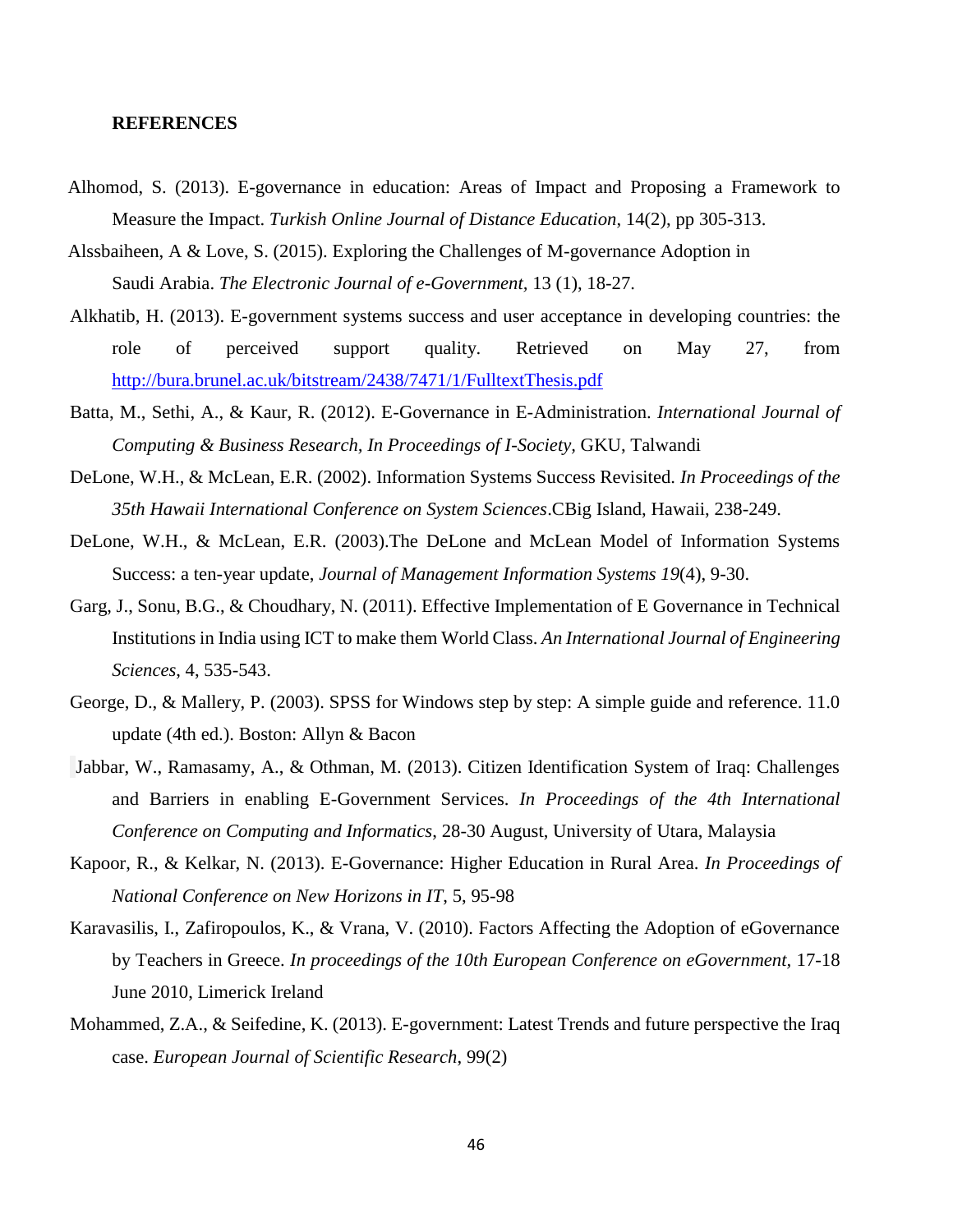- Nkwe, N. (2012). E-Government: Challenges and Opportunities in Botswana. *International Journal of Humanities and Social Science*, 2(17), 39-48.
- Rahim, A.A, & Athmay, A.L. (2013). E-Governance in Arab countries: Status and challenges, *Global journal of business research,* 7 (1), 79-98.
- Rizvi, A.H. (2016). A Study of E-Governance Educational Projects in India. *Global Journal for Research Analysis*, 5(1), 37-38
- Seddiky, A., & Ara, E. (2015). Application of e-governance in education sector to enhance the quality of education and human resource development in Bangladesh*. European Scientific Journal*, 11(4), 386-404
- Shaikh, N., & Kasat, K. (2009). E-governance in education as an effective management control tool in developing human resource-faculty appraisal system. *In Proceedings of the Second International Conference on Emerging Trends in Engineering and Technology, 16-18 December, Nagpur, India*
- Suklabaidya, S., & Sen, A.M. (2013). Challenges and Prospects of E-governance in Education. *International Journal of Emerging Trends & Technology in Computer Science (IJETTCS)*, 2 (3), 258-262.
- Sultana, R., Ahlan, R.A., & Habibullah, M. (2016). A Comprehensive Adoption model of m-governance services among citizens in developing countries. *Journal of Theoretical and Applied Information Technology*, 90 (1), 49-60.
- <span id="page-59-0"></span>Weerakkody, V. (2009). Understanding citizens' behavioural intension in the adoption of e-government services in the state of Qatar. Retrieved on December 18, 2016 from <https://www.researchgate.net/publication/221408088>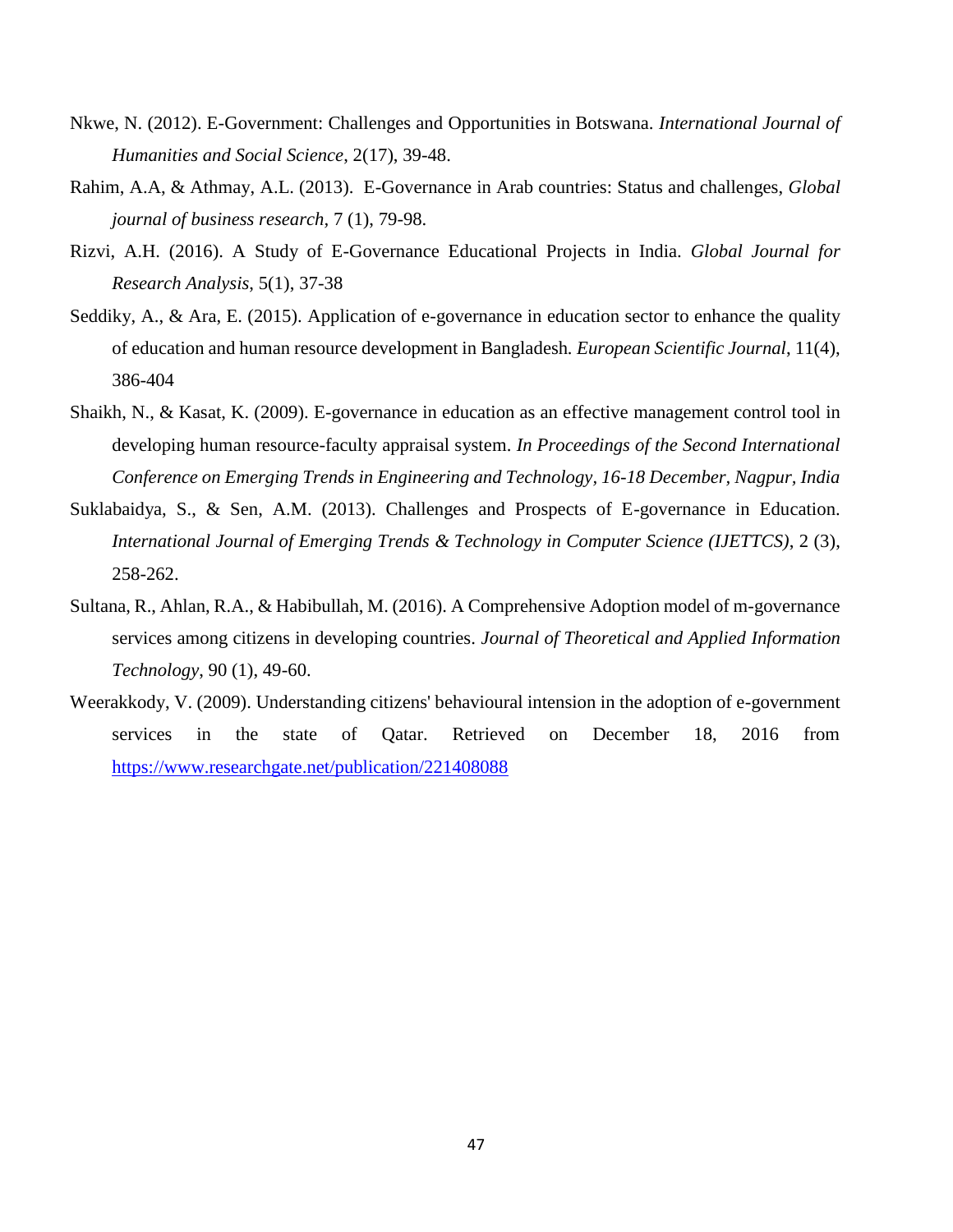#### **APPENDIX 1**

#### **M-GOVERNANCE SERVICES ADOPTION IN NORTH CYPRUS UNIVERSITIES QUESTIONNAIRE**

### **M-governance services adoption in North Cyprus universities questionnaire**

This questionnaire is for the data collection part of MSc thesis study in order to identify university students' opinions on challenges and prospects of m-governance services adoption that are already **used or planned to be used in educational institutions.** 

The participation to this questionnaire is voluntary. If you decide to participate any information revealed here will definitely be kept confidential and only used for academic publication purposes. Please read the instructions carefully and choose the response which is most convenient for you. Please select only one answer or each question and answer all questions. Thank you in advance for your participation.

**Contact:** Alaa Ahmed Muhammed(mobile no: 0533 857 5015; e-mail: [alaameer91@gmail.com\)](mailto:alaameer91@gmail.com) **Thesis Supervisor:** Assist. Prof. Dr. Seren Başaran ( [seren.basaran@neu.edu.tr\)](mailto:seren.basaran@neu.edu.tr) Near East University – Department of Computer Information Systems. Nicosia, North Cyprus.

**Definition of m-governance services in HEI:** It involves government to customer (G2C) services which distributes information to citizens. The government services are mainly comprised of pushing information through SMS, for example, or making it available on a Web or WAP site.

### **General M-governance services can be classified as follows;**

- 1. **General information for citizens** (e.g. weather, tourism, recreation health, public safety, contact information, services, regulations)**;**
- 2. **Specific information** (e.g. exchange rates, market rates, exam results, events and programs, news, road closures, holiday schedules, public hearing/meeting schedules, service or fee changes);
- 3. **Emergency alerts** (e.g. severe weather, terrorism, fires, accidents, Health risks);
- 4. **Health and safety education** (prevention and preparedness);
- 5. **Notifications** (e.g. library book deadlines, Security notifications, Social media posts, RSS feeds for news and updates);
- 6. **Education services** (e.g. grades, admissions, exam results);

In higher education m-governance services can be divided into 3 main types:

**M-Administration:** The usage of ICT (Information and Communication Technology) in order to improve administration processes.

**M-Services:** To improve the delivery of services to students by providing interactive services such as: requests for documents, requests for certificates, issuing admit cards and ID cards

**M-Participation:** The use of Information Technology (IT) in every aspect of life has resulted in faster, easier and much better delivery of services by redefining the fundamental principles of delivery of services.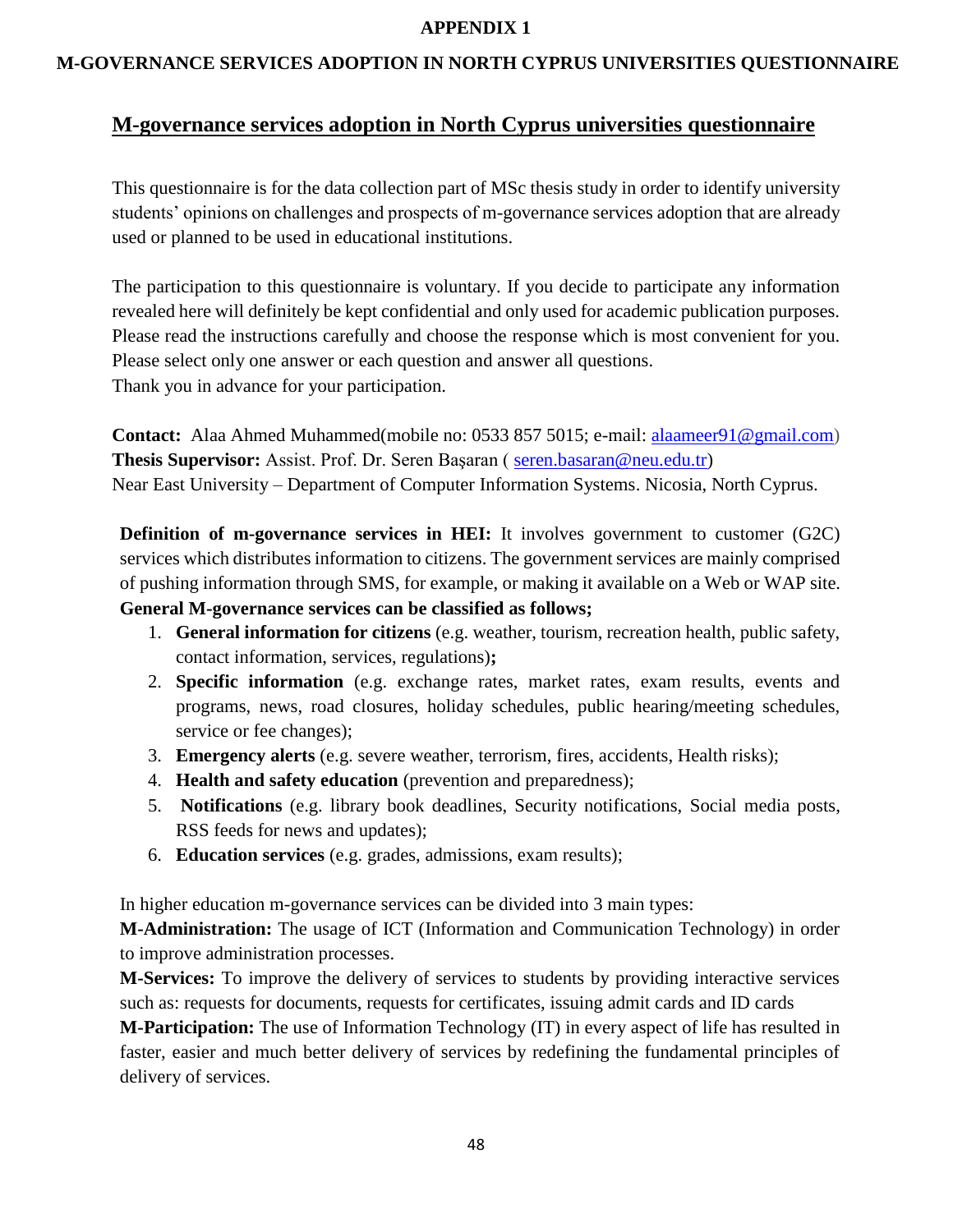# **Section I: Demographic information of participant**

- 1. **Gender:**
	- $\circ$ Male O Female

# 2. **In what age group are you?**

 $\bigcirc$  18-22  $\bigcirc$  23-27  $\bigcirc$  28 and above

# 3. **Level of Study**

## $\bigcirc$  Undergraduate  $\bigcirc$  Master Student  $\bigcirc$  PhD student

|    | <b>Section II: Trust in mobile technology</b>                                                                                          | <b>Strongly</b><br><b>Disagree</b> | <b>Disagree</b> | <b>Neutral</b> | Agree | <b>Strongly</b><br>Agree |
|----|----------------------------------------------------------------------------------------------------------------------------------------|------------------------------------|-----------------|----------------|-------|--------------------------|
| 4. | I regularly have access to a mobile device such<br>as a mobile phone/tablet                                                            |                                    |                 |                |       |                          |
| 5. | I often access government services using my<br>mobile device                                                                           |                                    |                 |                |       |                          |
| 6. | I prefer to use a phone/ tablet to access online<br>government services than a desktop computer                                        |                                    |                 |                |       |                          |
|    | <b>Section III: Trust in Government</b>                                                                                                | <b>Strongly</b><br><b>Disagree</b> | <b>Disagree</b> | <b>Neutral</b> | Agree | <b>Strongly</b><br>Agree |
|    | 7. I am willing to share personal information<br>using my mobile phone with other government<br>service providers (e.g. Universities)? |                                    |                 |                |       |                          |
| 8. | I have conducted government service<br>transactions using my mobile device e.g. pay<br>school fees or exam fee?                        |                                    |                 |                |       |                          |
|    | 9. I trust that the government will keep the<br>information you share with them safe                                                   |                                    |                 |                |       |                          |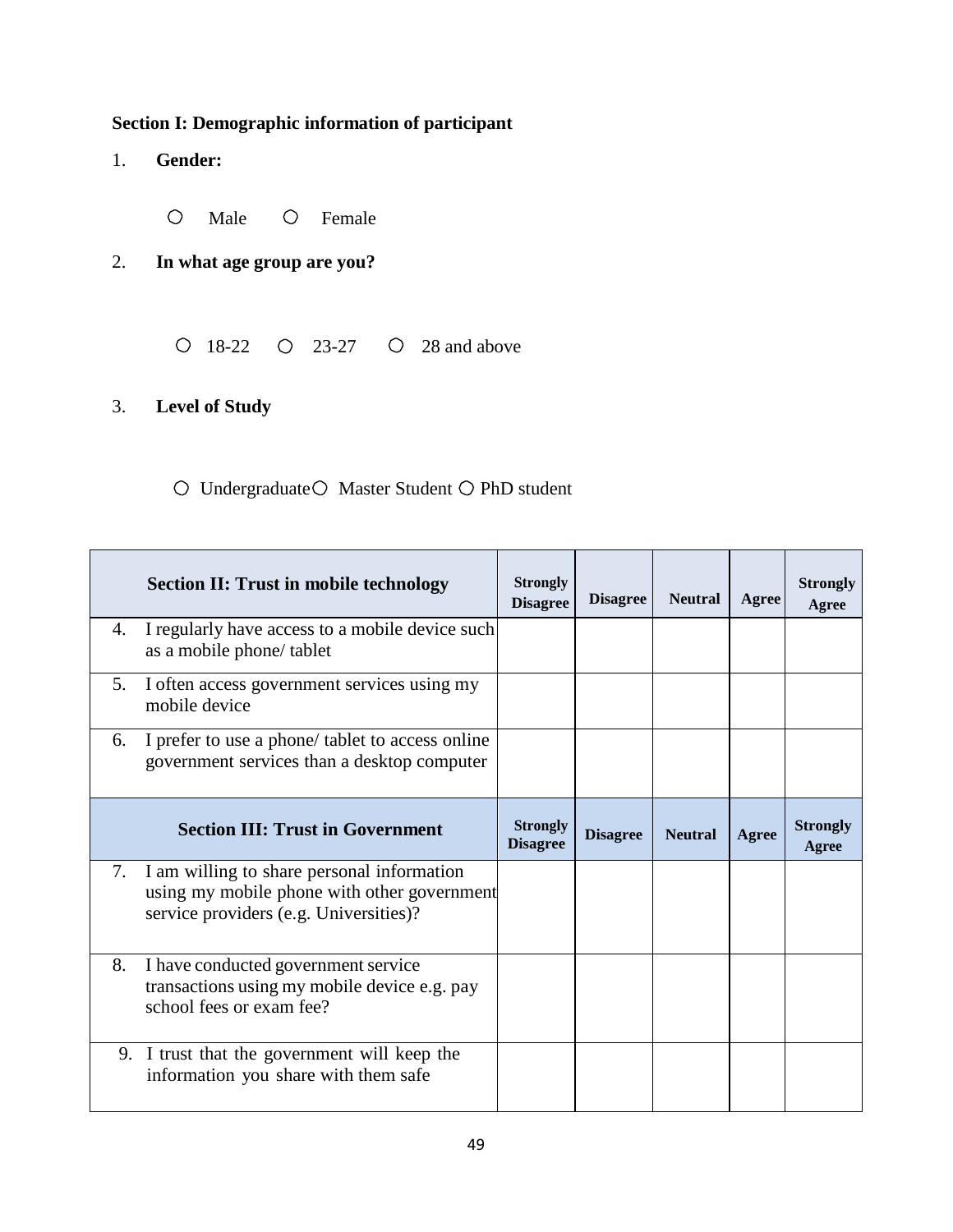|     | <b>Section IV: Effort expectancy</b>                                                                                                                  | <b>Strongly</b><br><b>Disagree</b> | <b>Disagree</b> | <b>Neutral</b> | Agree | <b>Strongly</b><br>Agree |
|-----|-------------------------------------------------------------------------------------------------------------------------------------------------------|------------------------------------|-----------------|----------------|-------|--------------------------|
| 10. | I frequently use m-governance services to<br>check updates on educational news and<br>programs                                                        |                                    |                 |                |       |                          |
| 11. | Learning m-governance system would be<br>easy                                                                                                         |                                    |                 |                |       |                          |
| 12. | You do not need to be skilled to use m-<br>governance services                                                                                        |                                    |                 |                |       |                          |
|     | <b>Section V: Social influence</b>                                                                                                                    | <b>Strongly</b><br><b>Disagree</b> | <b>Disagree</b> | <b>Neutral</b> | Agree | <b>Strongly</b><br>Agree |
| 13. | People who are important to me think I<br>should use m-governance services                                                                            |                                    |                 |                |       |                          |
| 14. | I would use online government services if I<br>needed to                                                                                              |                                    |                 |                |       |                          |
| 15. | I would use online government services if<br>my friends used them                                                                                     |                                    |                 |                |       |                          |
| 16. | People who use m-governance services are<br>better in the society                                                                                     |                                    |                 |                |       |                          |
|     | <b>Section VI: Facilitating condition</b><br>Based on a personal preference, rate m-governance<br>SMS services provided by the Government to citizens | <b>Strongly</b><br><b>Disagree</b> | <b>Disagree</b> | <b>Neutral</b> | Agree | <b>Strongly</b><br>Agree |
| 17. | <b>General information</b> (Weather forecast,<br>tourism, recreation)                                                                                 |                                    |                 |                |       |                          |
| 18. | <b>Specific information</b> (exchange rates,<br>exam results, road closures)                                                                          |                                    |                 |                |       |                          |
| 19. | <b>Emergency alerts (Severe weather,</b><br>terrorism, accidents, fire)                                                                               |                                    |                 |                |       |                          |
| 20. | <b>Health and safety education</b>                                                                                                                    |                                    |                 |                |       |                          |
| 21. | <b>SMS</b> notifications about exam results,<br>grades, admission and registration                                                                    |                                    |                 |                |       |                          |